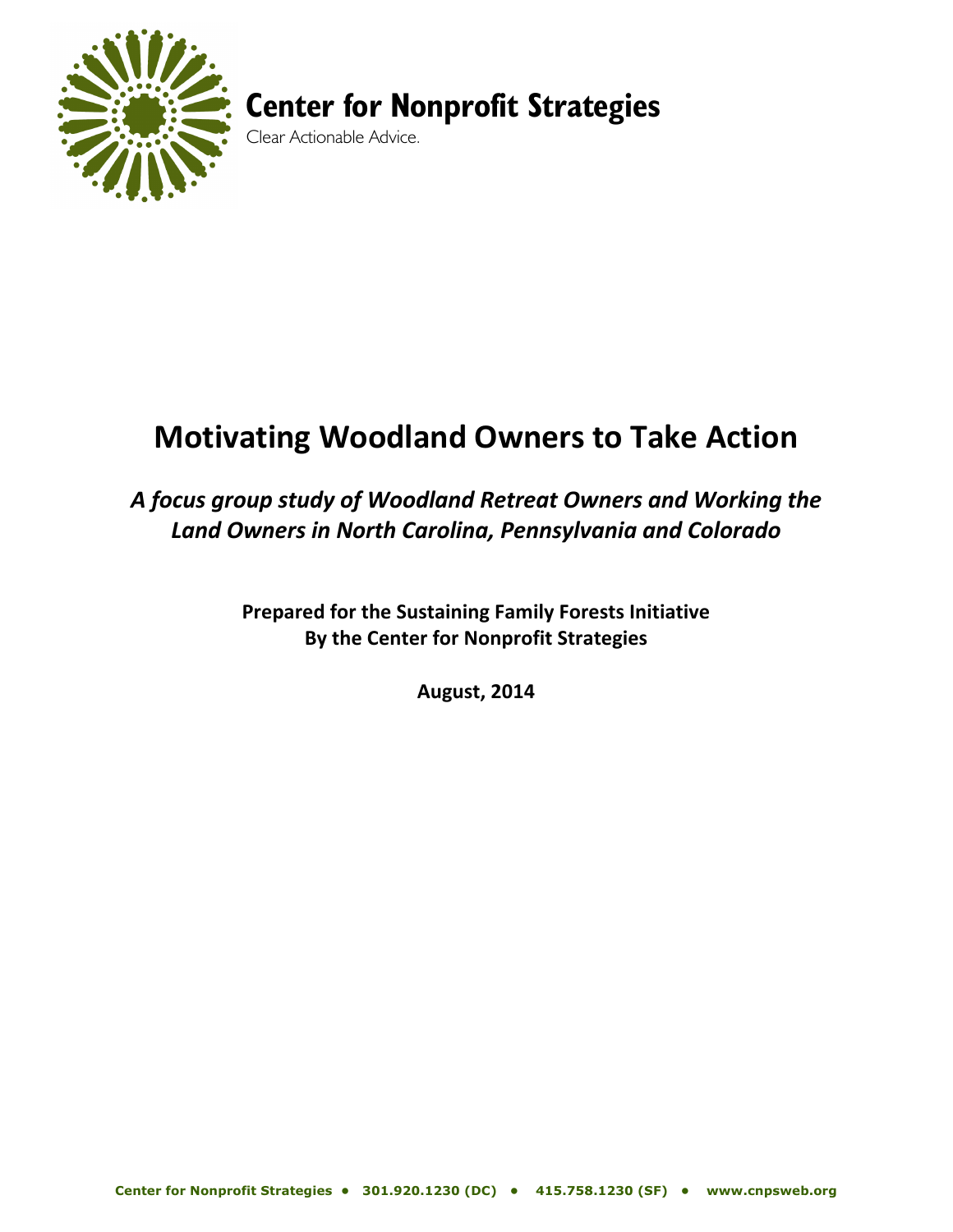# **Table of Contents**

| 1. Background and Objectives                            | 3        |
|---------------------------------------------------------|----------|
| 2. Methodology                                          | 4        |
| 3. About the Participants                               | 8        |
| 4. Key Takeaways                                        | 10       |
| 5. Detailed Findings                                    | 16       |
| Love of the Land                                        | 16       |
| Landowners (rather than Woodland Owners)                | 16       |
| <b>Land Values</b>                                      | 17       |
| <b>Uses of Woodland</b>                                 | 22       |
| <b>Worries and Concerns</b>                             | 24       |
| Stewardship                                             | 27       |
| <b>Actions Taken</b>                                    | 31       |
| <b>Attitudes Towards Selected Management Activities</b> | 35       |
| Consulting with a Forester                              | 35       |
| Getting a Written Stewardship Plan                      | 38       |
| Participating in a Government Program                   | 40       |
| <b>Harvesting Trees</b><br>Improving Wildlife Habitat   | 43<br>46 |
| Controlling Invasives, Pests and Diseases               | 48       |
| Managing for Fire (in Colorado)                         | 51       |
| Legacy Planning                                         | 53       |
| <b>Conservation Easements</b>                           | 58       |
|                                                         |          |

#### **Appendices**

Appendix A: Recruitment protocol in Pennsylvania Appendix B: Recruitment protocol in Colorado Appendix C: Recruitment protocol in North Carolina Appendix D: Discussion guide for Pennsylvania Appendix E: Discussion guide for Colorado Appendix F: Discussion guide for North Carolina Appendix G: Interview guide for North Carolina

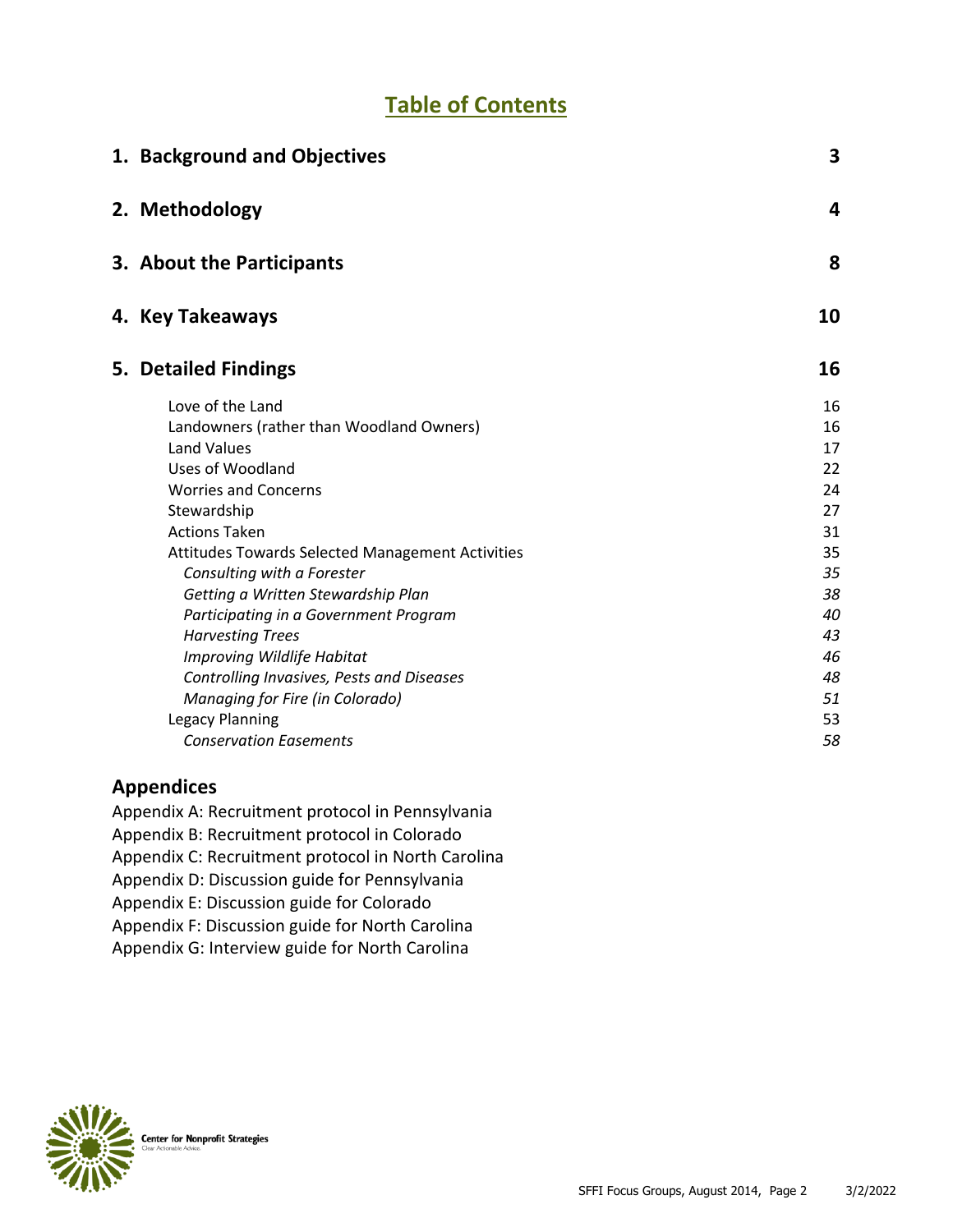## **1. Background and Objectives**

The Sustaining Family Forests Initiative (SFFI) is a collaboration of government agencies, members of the forest products industry, certification programs, landowners and academics who are interested in improving the health and management of forests in the United States. Since individuals and families own almost a third of forested land in the US, their decisions and actions have a significant impact on the health and maintenance of our forest resources. SFFI serves as a generator and integrator of information about woodland owners, in order to help a broad range of organizations be more strategic and effective in their outreach to this important constituency.

SFFI has identified four segments of woodland owners, based on their reasons for owning woods.<sup>1</sup> This study was conducted with two of the four audience segments—Woodland Retreat Owners (WR Owners) and Working the Land Owners (WTL Owners). Both of these landowner segments derive a great deal of enjoyment and emotional satisfaction from their woods—large proportions say they own their woods for recreational use, privacy and beauty, to maintain biodiversity and to leave a legacy for future generations. The main difference between the two segments is that WTL owners also rely on their land for income, e.g. via timbering, collection of non-timber forest products, and firewood.

These focus groups were conducted to better understand these two segments and to provide guidance for messages and programs designed to reach and persuade them. Building on SFFI's earlier research, we tested how these two types of woodland owners interact with their woods, what actions they currently perform, and what might motivate them to perform more desirable management actions.

<sup>&</sup>lt;sup>1</sup> For a detailed discussion of the segmentation please see: Butler, B. J., Tyrrell, M., Feinberg, G., VanManen, S., Wiseman, L., and Wallinger, S. (2007). Understanding and Reaching Family Forest Owners: Lessons from Social Marketing Research. *Journal of Forestry, October/November 2007*. Also visit http://engaginglandowners.org/newlandowner-research/sffi-landowner-types.

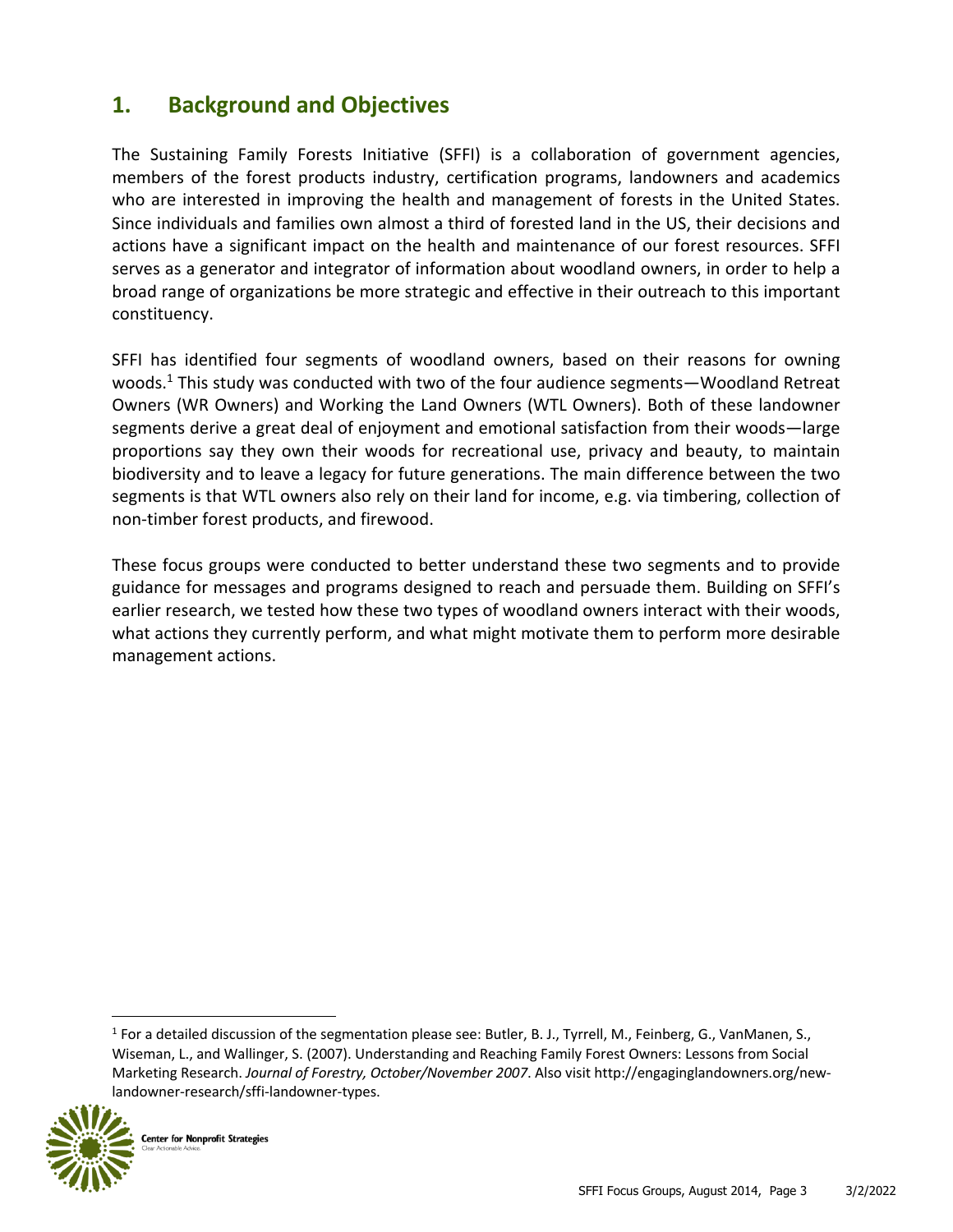## **2. Methodology**

The design of the study called for a total of nine focus groups in three states—Pennsylvania, Colorado and North Carolina. In each state, we planned to conduct one group with Woodland Retreat Owners (henceforth WR Owners), one with Working the Land Owners (henceforth WTL owners) and one with new woodland owners.

As in past SFFI research, woodland owners were identified from tax rolls in counties near the chosen focus group location.<sup>2</sup> A phone match service was used to generate phone numbers for these landowner lists. A professional recruitment facility was then hired to contact woodland owners, administer a screener to identify qualified participants, and recruit them for the relevant group. Woodland owners were offered a small stipend for participating in this research.

Participants were classified as WR owners or WTL owners based on their response to the following question:

*People own land for a variety of reasons. I'm going to read five statements that describe*  different feelings people might have about their land. Please tell me how well you feel *each one describes you on a 1 to 10 point scale, where 10 means it describes you completely and 1 means it doesn't describe you at all. First…*

- *A. I generate income from my land or own it for financial investment purposes*
- *B. I own my land for the enjoyment of the scenery*
- *C. I own my land for the privacy it affords*
- *D. I use my land for recreation purposes*
- *E. I'm not particularly involved with my land*

To qualify as a WR owner, a respondent had to rate both A and E lower than 7, and had to have high scores of 7-10 for B or C. Either B or C had to be the highest rated statement among the five presented to them.

If a respondent rated A, B, C and D about equally highly (i.e. scores of 7-10) and gave E a rating lower than 7, he/she was identified as a WTL owner and invited to participate in the study.

New landowners were identified as people who had acquired land within the last 5 years (i.e. in 2008 or later).

In addition, all participants had to meet the following criteria:

• They had to own between 10 and 1000 acres of wooded land in that state.

<sup>&</sup>lt;sup>2</sup> In Colorado, we pulled tax rolls from LaPlata county; for Pennsylvania, we recruited from Center County, and for North Carolina we used tax rolls from Johnston, Franklin, Nash, Wayne, Greene, Halifax, and Warren counties.

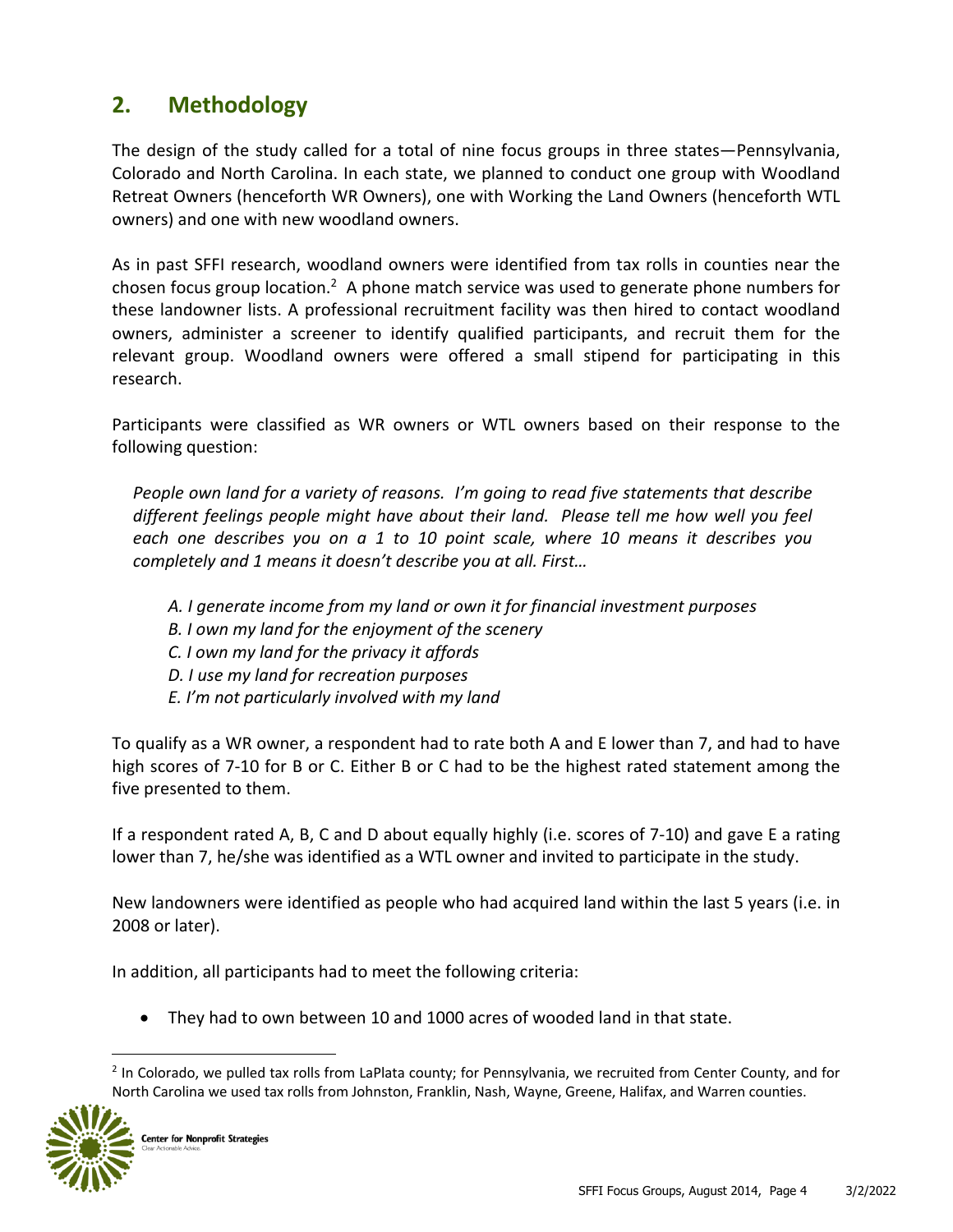- They had to be responsible for making decisions for that woodland, either alone or jointly.
- They were not a forester, forestry expert or logger

During the course of the study, the design of the study and recruitment criteria had to be modified owing to the difficulty of recruiting landowners that fit our criteria. Four changes were made.

First, we decided to stop trying to recruit new landowners. There were very few new landowners in our landowner lists and even those who were identified as new landowners based on their having purchased wooded land during or later than 2008 turned out not to be completely "new" to the practice of owning woodland. Most of the participants that showed up at our Pennsylvania group for "new" owners had owned other parcels of woodland in the past. We estimate that the incidence of landowners that acquired their first piece of wooded land less than 5 years ago is less than 1 percent of the total landowner population, making it a very difficult group to recruit for in-person focus groups. Research with this population will probably need to use a different methodology and/or substantially higher incentives to engage this rare group of landowners.

Second, we changed the recruitment criteria. We found it very difficult to find landowners who qualified as Working the Land owners. After the first wave of groups in Pennsylvania, we relaxed the recruitment criteria for this group. We also amended the question to reflect the current SFFI segmentation, which uses a 7-point scale<sup>3</sup>. The amended question read as follows:

*People own land for a variety of reasons. I'm going to read four statements that describe different feelings people might have about their land. Please tell me how well you feel each one describes you on a 1 to 7 point scale, where 7 means it describes you completely and 1 means it doesn't describe you at all. First…* 

- *A. I generate income from my land or own it for financial investment purposes*
- *B. I own my land for the enjoyment of the scenery*
- *C. I own my land for the privacy it affords*
- *D. I use my land for recreation purposes*

Under the revised scheme, to qualify as a WR owner, a participant had give their highest rating to statements B or C, and this rating had to be at least 6. They also had to rate statement A lower than 4.

To qualify as a WTL owner, landowners had to rate statement A as 4 or greater, and of B, C and D, at least two had to have scores of 6 or 7.

<sup>&</sup>lt;sup>3</sup> The original SFFI segmentation was based on items from the National Woodland Owner Survey (NWOS), which used a 10-point rating scale. The current survey, and the derivative segmentation, use a 7-point scale.

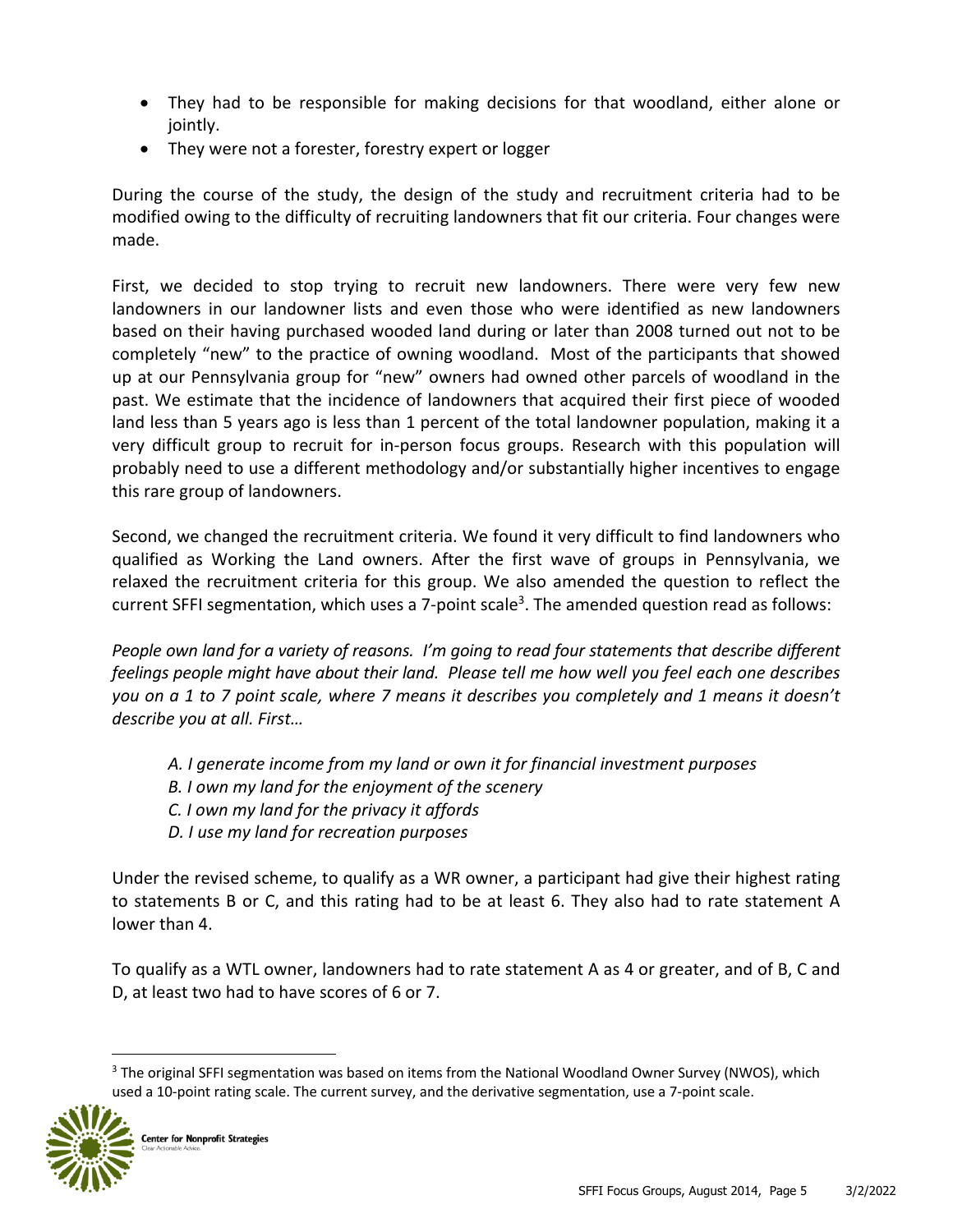Third, we increased the participant incentive to \$100 (from \$50). Although we had found \$50 to be quite sufficient to ensure participation in prior research (focus groups held in 2009), the difficulty of recruiting participants as well as the high "no show" rate forced us to offer the higher incentive. Despite this higher incentive, and despite the fact that participants were contacted to confirm their participation the evening before the groups, the "no show" rates for this study were fairly high.

Fourth, to ensure higher participation in North Carolina, we conducted both focus groups and in-depth interviews at two locations. In Goldsboro, we recruited for one focus group with WR owners and 4 in-depth interviews with WTL owners. In Rocky Mount, we recruited for one focus group with WTL owners and 4 in-depth interviews with WR owners. Only five of the 8 recruited interview participants made their appointments.

In light of these changes, this report summarizes data from a total of 7 focus groups and five indepth interviews with woodland owners in three states.

- Two groups of landowners in Penn State, PA on December 4-5, 2013—one with WTL owners, one with WR owners. (This report does not include any data from the New Landowner focus group.)
- Three groups of landowners in Durango, CO on December 12-13, 2013. Two of these group discussions were with WR owners and one was with WTL owners.
- Two groups of landowners in North Carolina—WR Owners in Greensboro and WTL owners in Rocky Mount—on May 16-17, 2014. In addition we also conducted in-depth interviews with three WR Owners and two WTL owners in North Carolina.

The recruitment protocol and screener for each location is appended to this report (appendices A, B and C).

### **Content of the Discussion**

This research is informed by and builds on prior research studies by SFFI. Most directly, it adds to a set of focus groups conducted by SFFI in the Midwest in 2009, which explored the fundamental orientations of Woodland Retreat and Working the Land owners towards their woods, and tested specific message ideas. This set of focus groups elaborates on the findings of that study by testing motivators and barriers for specific management actions and activities. As applicable, we have drawn out and emphasized the differences between Woodland Retreat (WR) and Working the Land (WTL) owners.

These group discussions lasted about 90 minutes, including some time for introductions and brief conversations about participants' woods. The conversation opened with a discussion of what good stewardship means to participants. Next, to add some granularity and specificity to this discussion, we asked participants to identify stewardship actions that they have taken or wish to take in the future. The rest of the time was focused on understanding landowners'

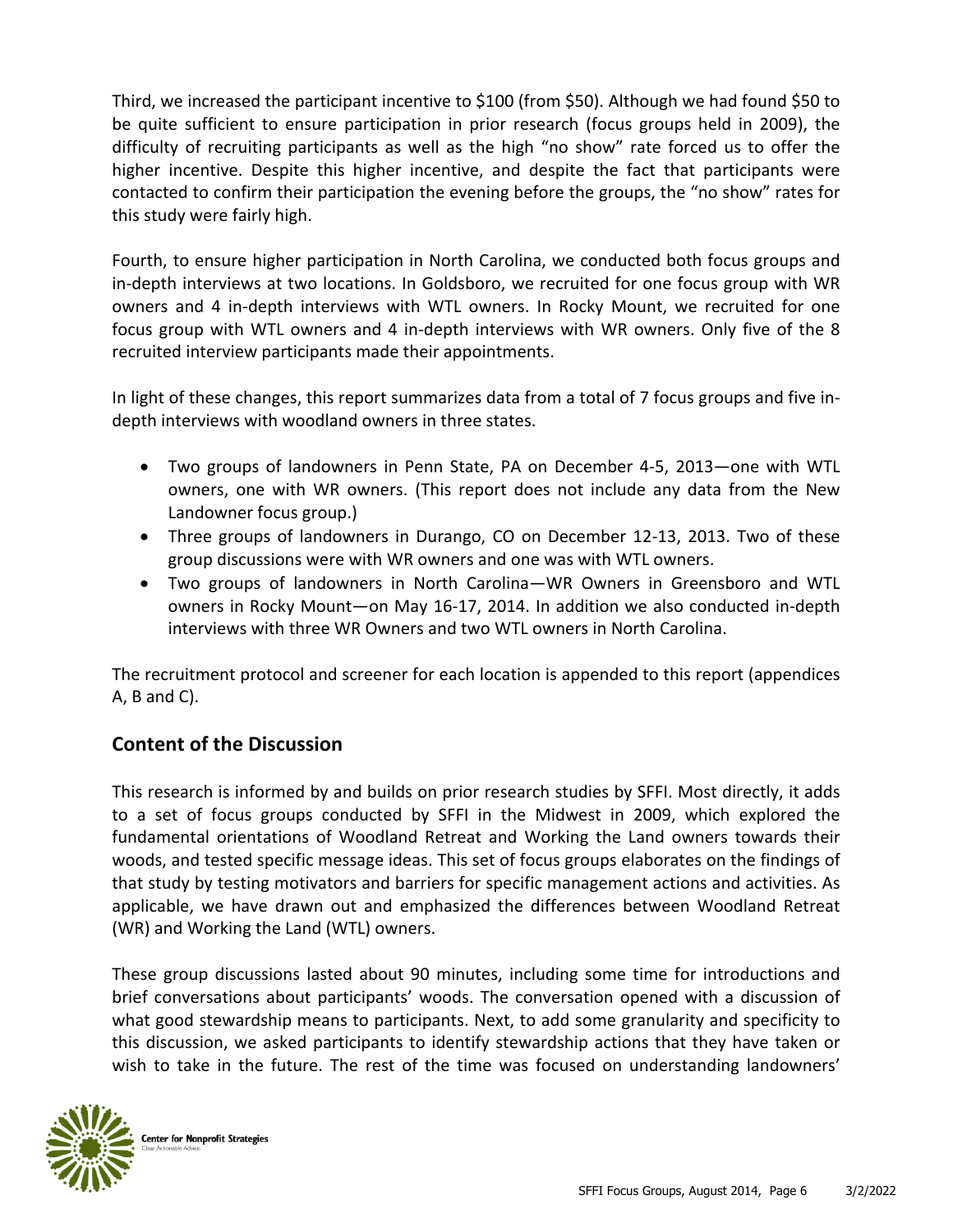motivations and barriers with regard to specific stewardship actions, some of which were mentioned by the participants and others that were introduced by the moderator.

Based on the concerns raised by participants and the location of the group, the moderator focused the discussion on a subset of the following actions:

- Consulted with a forester or wildlife specialist regarding your woods/doing a woods walk with them.
- Wildlife habitat improvement projects.
- Getting a written stewardship plan.
- Harvested trees (or planning a harvest):
- Participating in a government program for woodland owners, e.g. a cost share or tax reduction program.
- Checking for diseased plants, pests or invasive species; removing them.
- Fire mitigation (in Colorado)

The moderator asked questions to assess landowners' knowledge and attitudes regarding each action under discussion, as well as the reasons why landowners may or may not wish to take that action.

The last part of the discussion was focused on legacy planning and landowners' openness to considering conservation easements (or other use restrictions) on their wooded land.

The discussion guides for each location are appended to this report (appendices D, E, and F). The guide for the interviews in North Carolina appears is in Appendix G.

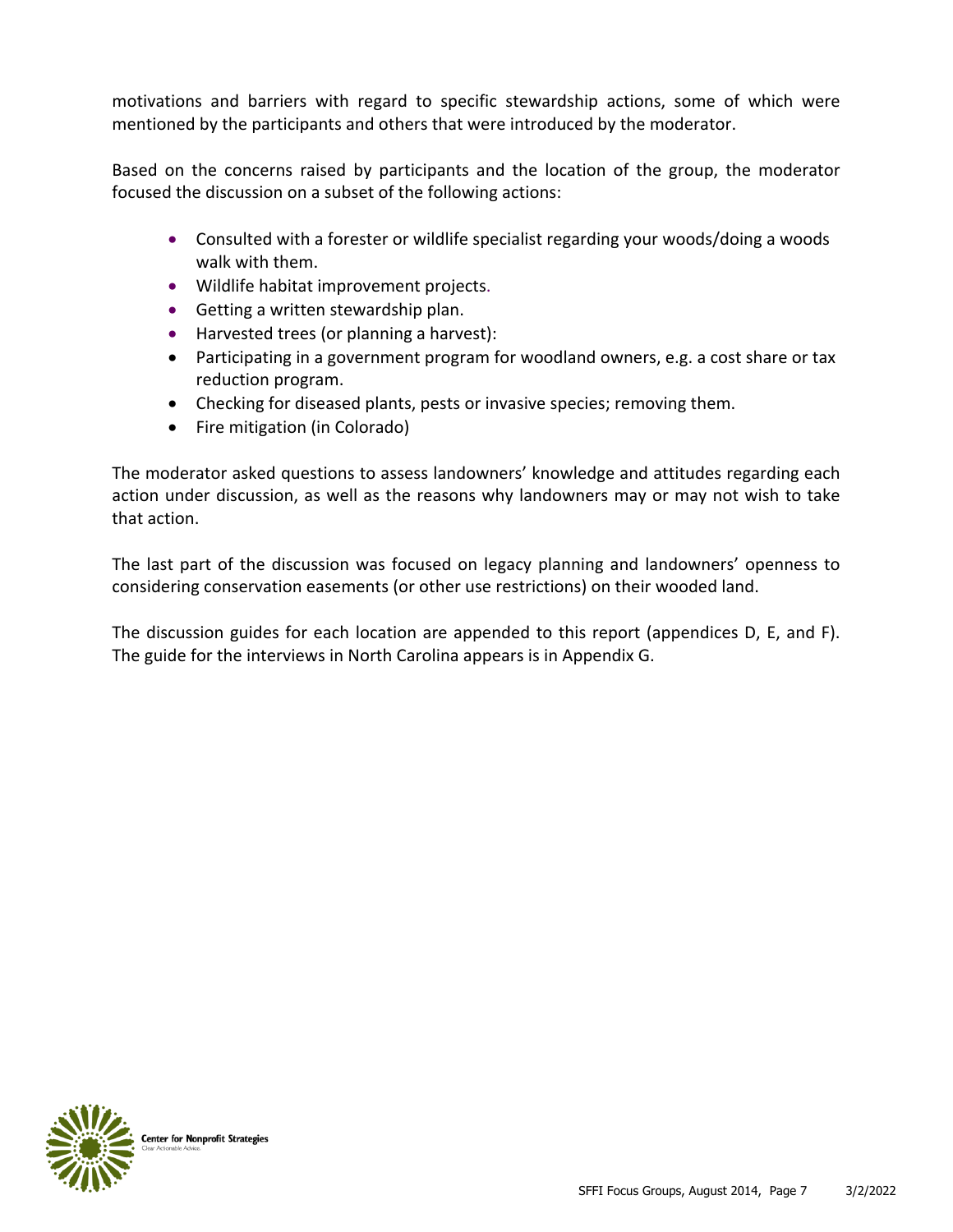# **3. About the Participants**

| Group          | Location                                      | Landowner<br><b>Segment</b> | <b>Number and Gender</b><br>of participants                                                                                                                         | <b>Acres Owned</b>                                                                                                                                                                                                                             |
|----------------|-----------------------------------------------|-----------------------------|---------------------------------------------------------------------------------------------------------------------------------------------------------------------|------------------------------------------------------------------------------------------------------------------------------------------------------------------------------------------------------------------------------------------------|
| 1              | Penn State,<br><b>PA</b>                      | Working the<br>Land (WTL)   | 7 participants<br>representing 4<br>ownerships; 4 women<br>and 3 men.                                                                                               | On average, participants owned<br>80 acres of land, of which<br>approximately 31 acres (or<br>39%) were wooded. Most<br>often, the rest was farmland,<br>often rental farms.                                                                   |
| $\overline{2}$ | Penn State,<br>PA                             | Woodland<br>Retreat (WR)    | 12 participants<br>representing 11<br>ownerships; 5 women<br>and 7 men                                                                                              | The average land acreage for<br>this group was 84, but this was<br>inflated by two exceptionally<br>large values (200 and 360<br>acres). Most of the others<br>owned less than 50 acres. On<br>average two-thirds of their land<br>was wooded. |
| 3 & 4          | Durango,<br>CO                                | Woodland<br>Retreat (WR)    | 9 participants<br>representing 7<br>ownerships; 3 women<br>and 6 men                                                                                                | Average lot size was 59 acres,<br>with about 40 of these (two-<br>thirds) being wooded.                                                                                                                                                        |
| 5              | Durango,<br>CO                                | Working the<br>Land (WTL)   | 4 participants,<br>representing 3<br>ownerships; all men                                                                                                            | Participants owned multiple<br>lots averaging 471 acres of land,<br>of which about three quarters<br>was wooded                                                                                                                                |
| 6              | Rocky<br>Mount and<br>Goldsboro,<br><b>NC</b> | Working the<br>Land (WTL)   | 3 focus group<br>participants in Rocky<br>Mount; 1 woman and<br>2 men.<br>3 IDI participants in<br>Goldsboro<br>representing 2<br>ownerships; 1 woman<br>and 2 men. | On average, these participants<br>owned 64 acres of land. About<br>a third of it was wooded.                                                                                                                                                   |
| 7              | Goldsboro<br>and Rocky<br>Mount, NC           | Woodland<br>Retreat (WR)    | 7 focus group<br>participants in<br>Goldsboro<br>representing 6<br>ownerships; 3 women<br>and 4 men.<br>3 IDI participants in<br>Rocky Mount; 2<br>women and 1 man  | The average acreage for these<br>participants was 118 acres, and<br>less than half of it (46 acres)<br>was wooded. All but two<br>participants had less than 50<br>acres of woodland.                                                          |

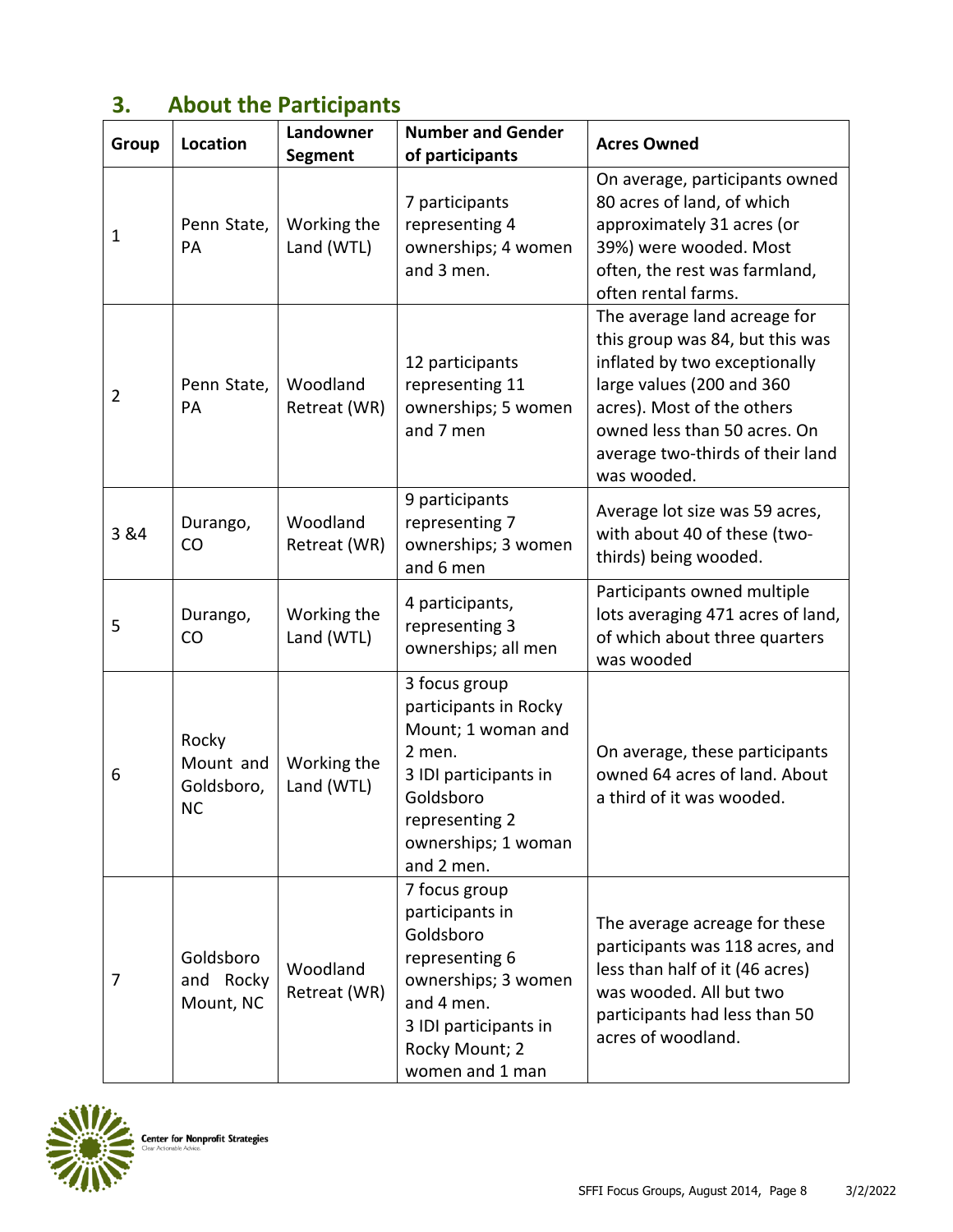\* As in past research, the number of participants is greater than the number of ownerships because some people brought their spouses or other co-decision makers.

#### **Differences by Location**

Most of the differences in landowners' responses at the three locations related to their lot sizes, topography of the land, historic land use patterns and threats to forest health.

In Pennsylvania's Center County, most wooded land was attached to farms, and most woodland owners had farming backgrounds. Wooded lots tended to be small, often on hill slopes or near streams, on land that cannot be farmed. Because parcels are small, timbering and management practices are harder to do. A few people mentioned combating gypsy moths, but most woodland owners in that part of Pennsylvania seemed most concerned with removing invasive plants that affect the character of the woods, i.e. pulling out weeds. Development pressure on the land is high in that part of Pennsylvania, and woodland owners there were particularly concerned that keeping forest as forest can be an expensive proposition.

Some of the landowners in La Plata County, Colorado, especially the WTL owners, held fairly large wooded acreages, interspersed with ranch or pasture land. Several of the landowners said they also use their land for cattle grazing. The discussion in Colorado was dominated by the twin concerns—beetle kill and drought, which have made the woods very susceptible to fire.

In north central North Carolina, too, much of the rural land is under cultivation and the woods tended to be in the wetlands. Many woodland owners rented their land to farmers, with the tenant farmer also tending the attached woods. North Carolina also has a tradition of timbering, and woodland owners there were much more affected by the decline of timber markets. The threat mentioned most often—flooding from beaver and nutria dams—was mentioned in the context of both woods and farmland. Finally, the wooded areas in that part of the state seem to be quite soggy and home to a variety of bugs, which makes them less attractive for hiking and walking in some seasons.

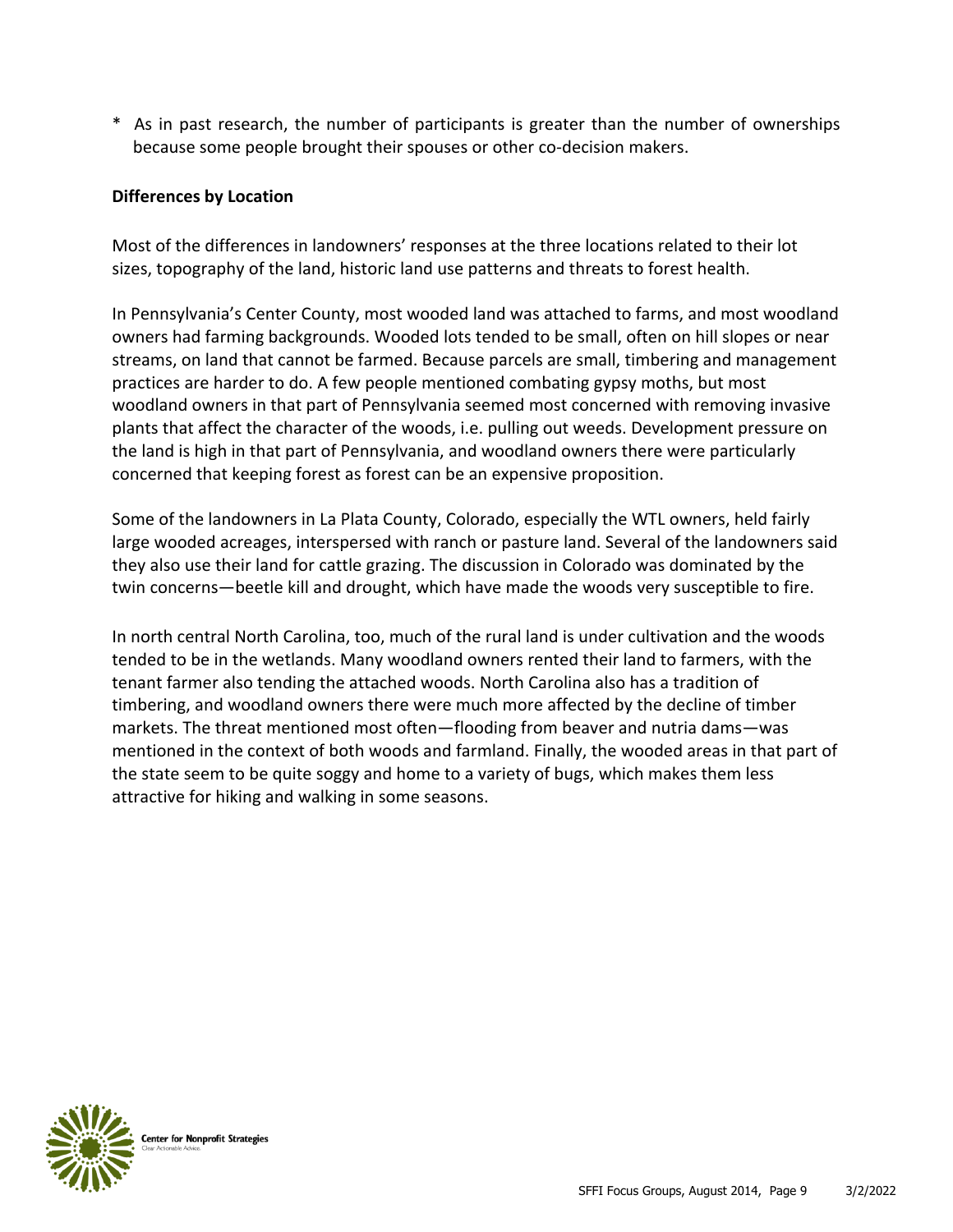### **4. Key Takeaways**

#### **1. Most woodland owners want to be good stewards of their land. However, they have different conceptions of what that means.**

Woodland owners believe that good stewardship is about respecting wooded land and protecting it so it can be passed to future generations. However, they have different ideas about how to do this. Two common patterns of ideas are presented here.

#### **Tread Lightly**

Some woodland owners—primarily WR owners—believe that most natural processes are healthy for woods and human use and impact are the main threats to woodlands. They love both trees and wild animals and want to protect them from humans. Some even believe they are holding woodland in stewardship *for* the animals. For this type of landowner, good stewardship is about minimizing human impacts in their woods to let the natural woodland ecology flourish. They are also motivated to return their woods to a "native" or original state. Their concept of good stewardship therefore includes fighting invasives and promoting native flora and fauna. Finally, these woodland owners are very keen to re-forest land or restore damaged woods.

#### **Intensive Use/Intensive Care**

This minimalist philosophy can be contrasted with one that emphasizes intensive and thoughtful use and care of woods. For woodland owners that espouse this philosophy, woods are a resource to be used and tended, much like farmland or pastureland. They see woodland flora and fauna as amenities provided by woods for humans. As these woodland owners see it, both human agents and natural forces can work to improve or damage woods. A good steward uses woodland resources sustainably and reduces the impact of harmful natural processes through positive human agency. These woodland owners act more intensively on their land, shaping it to meet their goals and anticipating and mitigating potential natural threats.

Most of the woodland owners that subscribe to the intensive use/intensive care philosophy are WTL owners. This philosophy is also more in line with professional forestry, which is why professional foresters find it easier to reach and work with WTL owners.

**2. For many landowners, woods are a part of a larger land holding which includes a homestead, pasture, farm, wetlands or other features. Their decisions about their woodland are made in the context of their overall land holding.**

Most of the landowners that participated in this study discussed their woods in the context of their farm, pasture land, ranch or homestead. In terms of caring for the land, most WR owners tend to prioritize their yards, the wooded areas immediately surrounding their homes, and areas easily accessed by roads or trails. Some have never been in the rest of their woods. The biggest implication of this is that woodland owners may not be aware of problems or

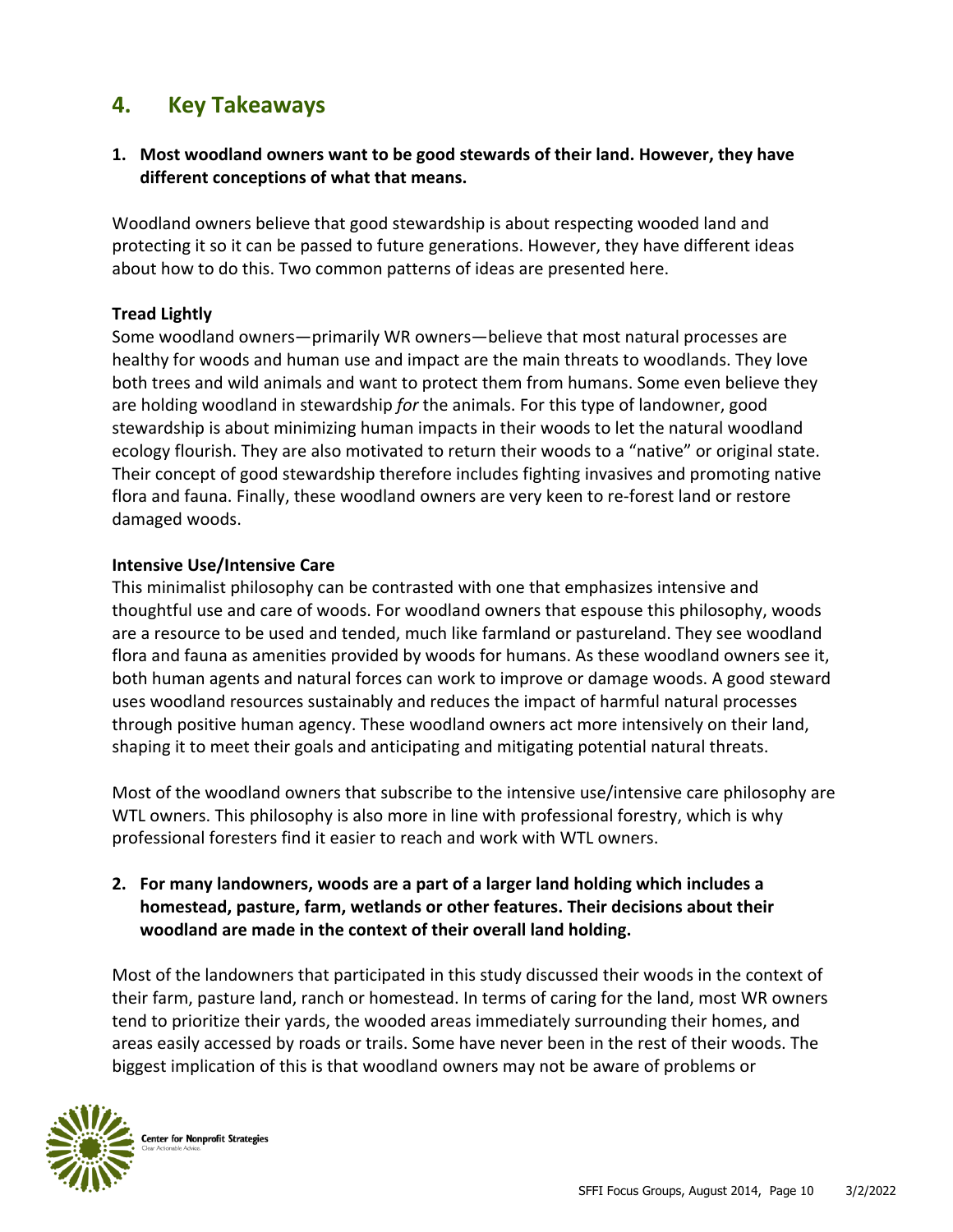opportunities in the remaining areas. Moreover, they may not have the time or energy to address problems that don't impact their use and enjoyment of the woods.

#### **3. Most landowners see their land as a financial asset and a source of financial security. However, there are important differences in how WR owners and WTL owners perceive and use this financial asset.**

Buying land is a financial decision and the fact that their land is a financial asset is never far from woodland owners' minds. The main difference between WR and WTL owners with regard to financial considerations is that WTL owners see their land as a "working asset" (i.e. they are actively seeking an ongoing return on their financial investment in the land), while WR owners see their land more as a "nest egg" (i.e. an investment that is not actively managed but can be pressed into use if needed).

Financial aspects of woodland ownership are top-of-mind for WTL owners who seek to generate income from their land even as they enjoy the amenities it provides. Their financial goals for their land guide their decisions about what land to buy, and how much they invest in improving or protecting that asset.

The attention of WTL owners is often directed towards the parts of their land that generate some income. Often this is self-farmed or tenanted farmland, but it can also be land that is leased for hunting or generates income from timber. WTL owners carefully decide how and where to invest their time and energy so as to optimize the value they derive from their land. They will take action to protect their investments against threats and to make improvements that pay off in terms of improved income or land value. They also judge woodland actions in terms of their effects on other parts of their land holding. For example, they may choose not to spray herbicides in their woods if the chemicals will hurt their crops or water sources, or they may let farm animals forage in their woods.

WR owners don't mention financial gain as a reason for owning woods, but they do talk about property taxes, land value, and the steps they have taken to increase the value of their land. They tend to invest in improvements that will enhance the usability and recreational amenities provided by their woods. Their attention is usually directed towards the built or landscaped aspects of their land, such as the home, trails, roads, fishponds, etc., which, they believe, affect the aesthetic and recreational value of their property.

#### **4. Woodland ownership goes hand in hand with a certain lifestyle and identity. WTL and WR owners invest in land because they espouse certain values and want that lifestyle.**

All the landowners who participated in this study shared a love of green (undeveloped) space, appreciation for natural beauty, and affinity for a close-to-nature lifestyle. Many of them had grown up in rural environments and enjoyed hunting, fishing, hiking and other outdoor activities as children. Woods and nature are a deep part of their identity and embody certain aspirational values. Even those woodland owners that don't spend a lot of time in their woods

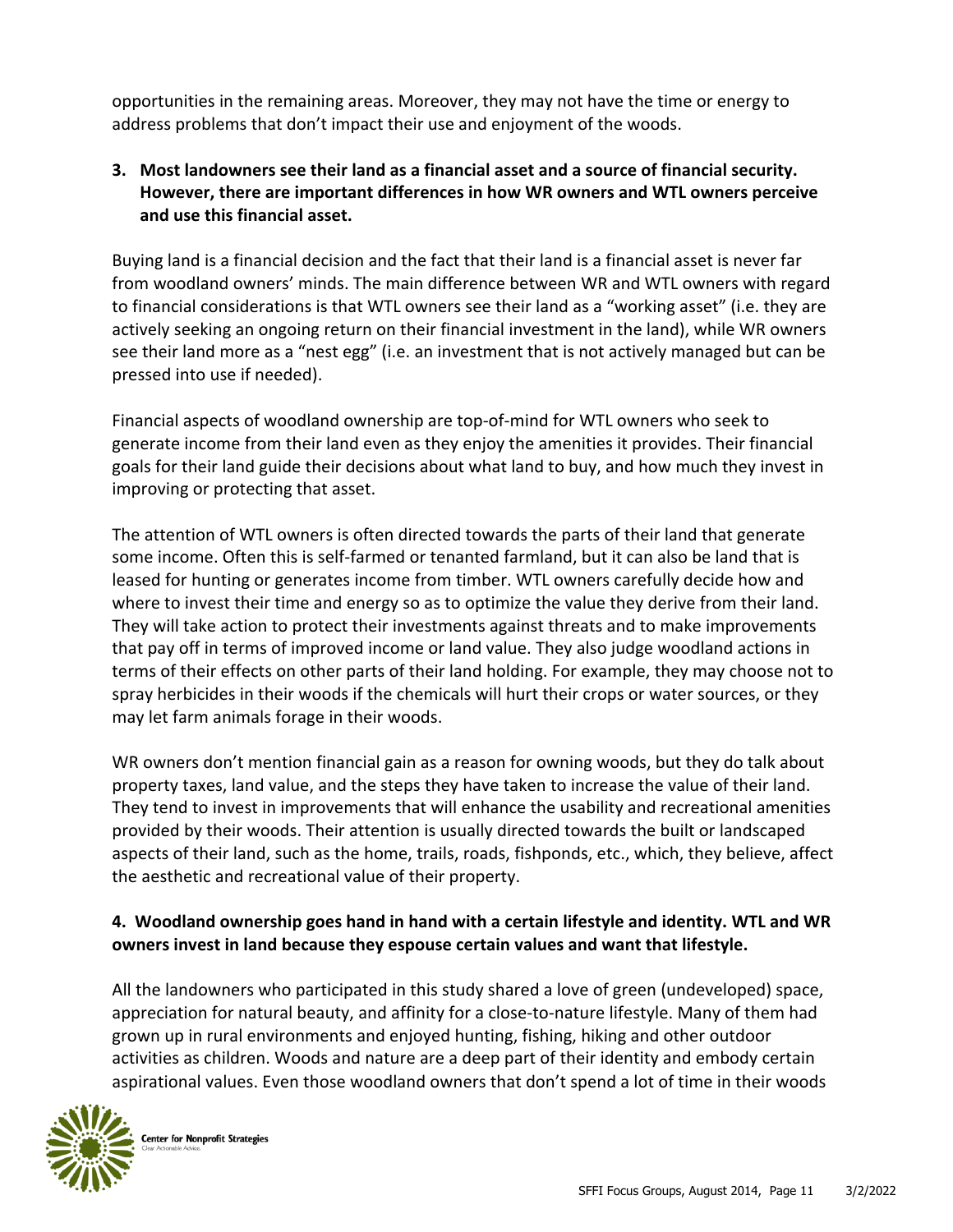think of themselves as outdoorsy and nature-loving people. This is an important trait that WR and WTL owners share.

#### **5. Legacy—both in terms of inheriting land and passing it on—is very important for woodland owners.**

Most woodland owners want to pass both their land and the cultural values associated with land ownership to their children. This sentiment was especially strong among woodland owners who had inherited some or all of their land. They felt that they held this family land in stewardship for their heirs. Some of them had taken steps to ensure that the land would stay in the family for the foreseeable future. These steps included: willing the land to the child who would be the best steward; setting up a trust to prevent parcelization or sale; willing the land to their grandchildren; ensuring income streams for good land management; and setting up easements or covenants to prevent development of the land.

However, the most important thing for most woodland owners is to pass their love of their land and their stewardship ethic to their children. Many of them said that they did not worry about their land because their children appreciated the woods and understood their stewardship responsibility. Others said they had not legally constrained their heirs in any way but they made sure that their children understood their wish to keep the land in the family.

Many woodland owners recognize their woods help define the character of their community and they are quite happy to share woodland amenities with their friends and neighbors. However, only a few woodland owners see their woods as a public good and feel responsible for preserving green space for future generations. Because they want to leave a lasting legacy for their community, these woodland owners are more likely to seek out conservation easements or other development restrictions on their land.

**6. Landowners' level of interaction and use of woods varies based on type of land and type of landowner. However, most landowners use their woods for some type of recreation and many collect firewood. Many have harvested trees for a variety of reasons.**

Both WTL and WR owners enjoy nature and appreciate the amenity values of their woods. There are, however, some differences in how much these two types of woodland owners interact with their woods and what benefits and amenities are important to them.

WTL owners have a more intimate knowledge of all features of their land, and they are seeking ways to maximize the use of these assets. Most of them hunt and fish in their woods and collect firewood for personal use or sale. Those who are physically able spend a considerable amount of time on woodland maintenance—pruning, thinning, clearing brush, removing weeds, etc. If they have commercially valuable wood, they groom their stands and plan for timber sales. They are happy to lease their land for uses such as grazing or hunting. They are eager to tap government programs that offer financial benefits for woodland owners. WTL owners spend a lot of time and energy planning woodland use and improving their woodland.

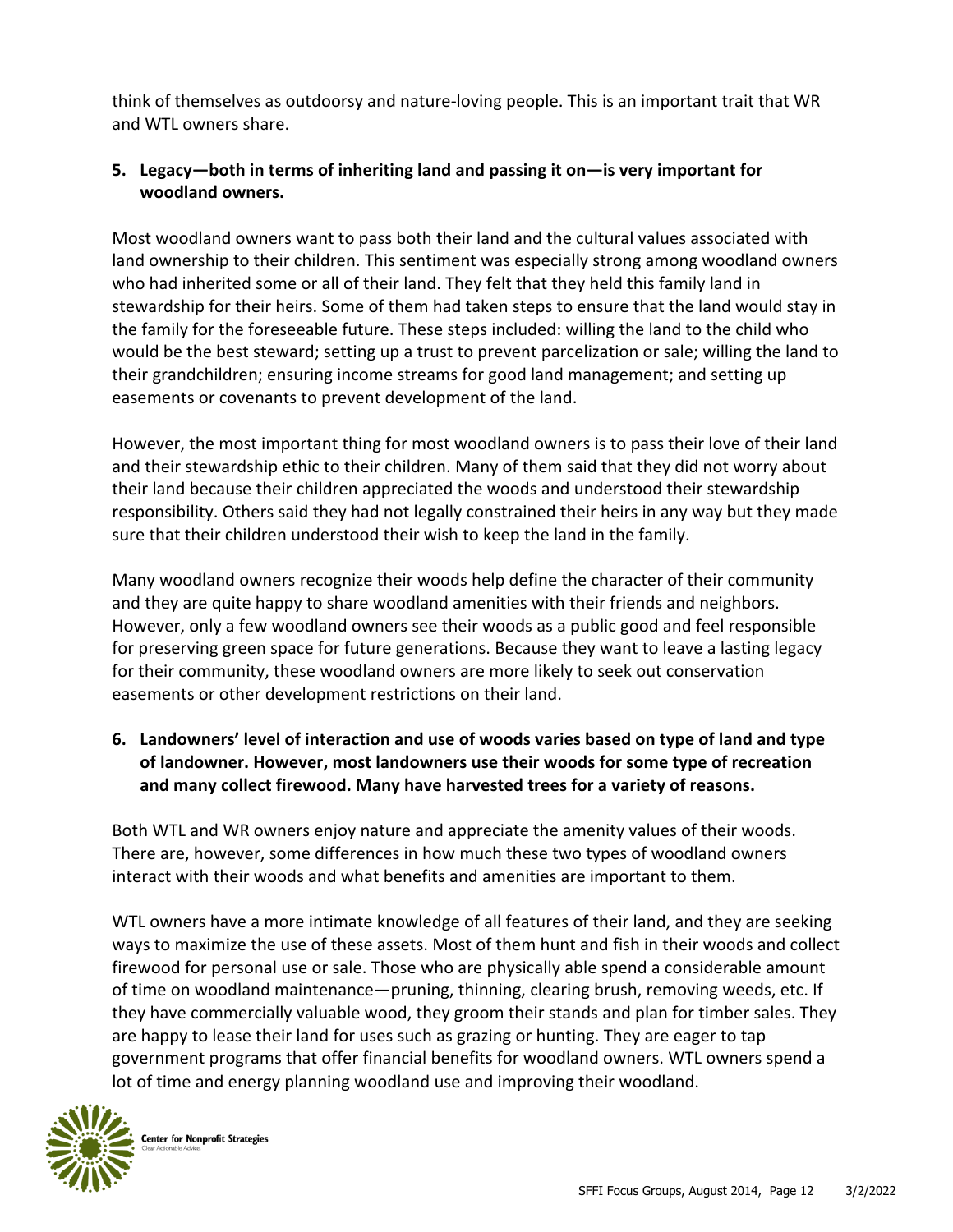WR owners value the woods more for their look and feel. Some don't venture into their woods much; for them, the main benefit of owning woodland is the privacy and view offered by the trees and the fact that a variety of animals and birds enjoy the woods. Other WR owners do use their woods for recreation, such as walking, wildlife watching, hunting or fishing and many take firewood from their land. Compared to WTL owners, WR owners typically do fewer types of activity in their woods and they tend to be lower-impact activities. WR owners also want to enjoy their time in the woods, rather than spend it to manage or tend their woods. Accordingly, they tend to use vendors to perform any needed woodland maintenance or landscaping projects.

#### **7. WTL owners manage their woods more actively, intensively and systematically than WR owners.**

WTL owners reported taking more management actions in their woods and had done so more systematically, with due thought to how these activities interact with each other to advance their goals for their woods. They also prioritize their woodland management activities and plan when and how they will do the work.

In part, this higher level of activity is dictated by their "intensive use/intensive care" management philosophy, and their wish to enhance the productivity and income potential of their woods. However, another important factor is that WTL owners have more knowledge, more confidence and better guidance; thus, they are in a better position to take action. WTL owners tend to be better connected with forestry and agricultural agencies and services, and have a more specific and realistic understanding of the threats and opportunities in their woodland. They are also more likely to have the time, knowledge, tools and confidence to take on woodland management activities themselves.

WR owners are less likely to access these specialized networks and channels of communication. Their knowledge of woodland threats and opportunities tends to be more vague and general, and they may not know how to prioritize and address them the context of their own woods. Finally, they often lack the resources to take on threat mitigation projects themselves and hiring contractors to do woodland maintenance can be both expensive and challenging. As a result, most WR owners focus on battling the most visible and obvious threats (such as weeds), and often do so in an ad hoc way.

#### **8. WR owners need timely guidance and ongoing support to take appropriate management actions.**

Although most WR owners wish to be good stewards of the land, there are many barriers to their taking action. As mentioned before, lack of knowledge is an important barrier—some don't know what they don't know and others don't know who can answer their questions. Another equally important barrier is lack of familiarity and comfort with professional forestry.

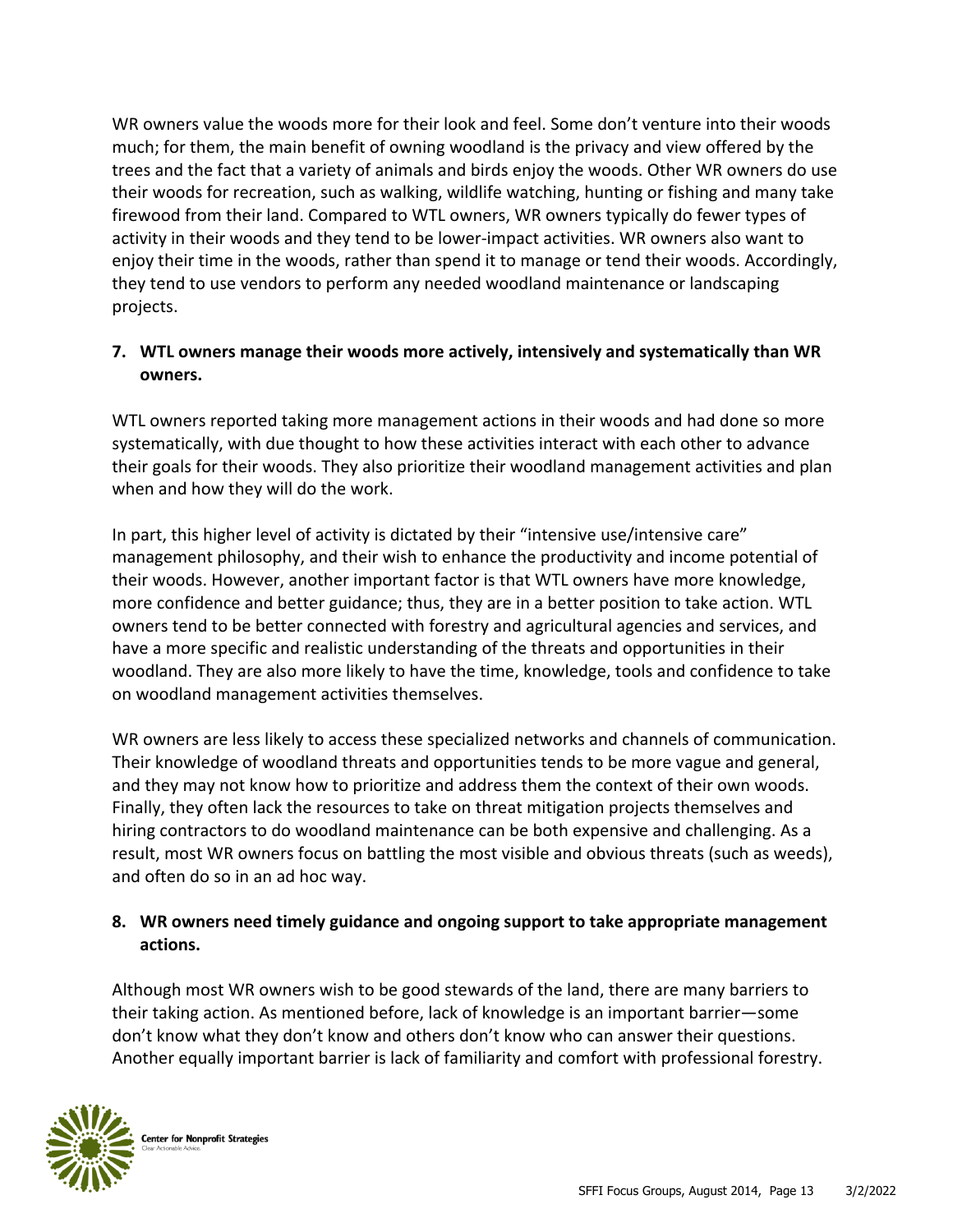WR owners have a different stewardship philosophy than most foresters, and this cultural mismatch complicates the discussion and the relationship.

There is also a mismatch between their expectations and the services offered by foresters. WR owners typically approach foresters with questions about specific visible problems, such as a couple of large dying trees or a rampant weed. The forester, on the other hand, may want to address those issues briefly, but then direct the woodland owners' focus to longer-term woodland health concerns. He/she may even encourage the landowner to develop a stewardship plan. This conversation is analogous to what might happen when a diabetic patient who is unaware of his illness visits a doctor for help with a sprained wrist. While the doctor wants to focus on long-term lifestyle changes and ongoing monitoring for diabetes management, the patient might get frustrated that the doctor is not paying adequate attention to his immediate problem—the sprained wrist.

Smart foresters know how to take advantage of all teachable moments by offering specific advice and then parlaying that into a discussion of long-term threats. But often WR owners are unable to act on the advice they get because they lack access to trusted resources and ongoing support and guidance to give them confidence and certainty. Some aspects of this support are:

- (a) WR owners need help in articulating their goals for their property. Many just say they want to keep it healthy or don't want anything to change. But this means different things to different people.
- (b) They need a specific and realistic understanding of the most pressing threats to their woods and the actions that will best address those threats. This means prioritizing activities so they don't get overwhelmed.
- (c) One of the main challenges faced by WR owners is finding trusted vendors to perform woodland maintenance. Because they have very little knowledge of the process, they are nervous that a vendor will damage their woods and/or cheat them.
- (d) Finally, WR owners need financial assistance to perform expensive woodland management projects. Most of these landowners do not expect to earn income from their woodland and many are likely to be averse to spending money on woodland improvement unless it enhances their enjoyment and use of their woods. Thus, helping WR owners to access funds for woodland maintenance projects could help spur them to action.

#### **9. Current landowner assistance programs do not adequately meet the needs of woodland owners or their woods.**

Current landowner assistance programs are not successful at encouraging active management of family forests. Although these programs reduce the burden of management activities for woodland owners, they do not offer enough incentive to persuade people to take that action. Even those who had used cost-share programs said that once all the paperwork and the regulations are taken into account, using the program to perform an activity offers only a marginal financial benefit.

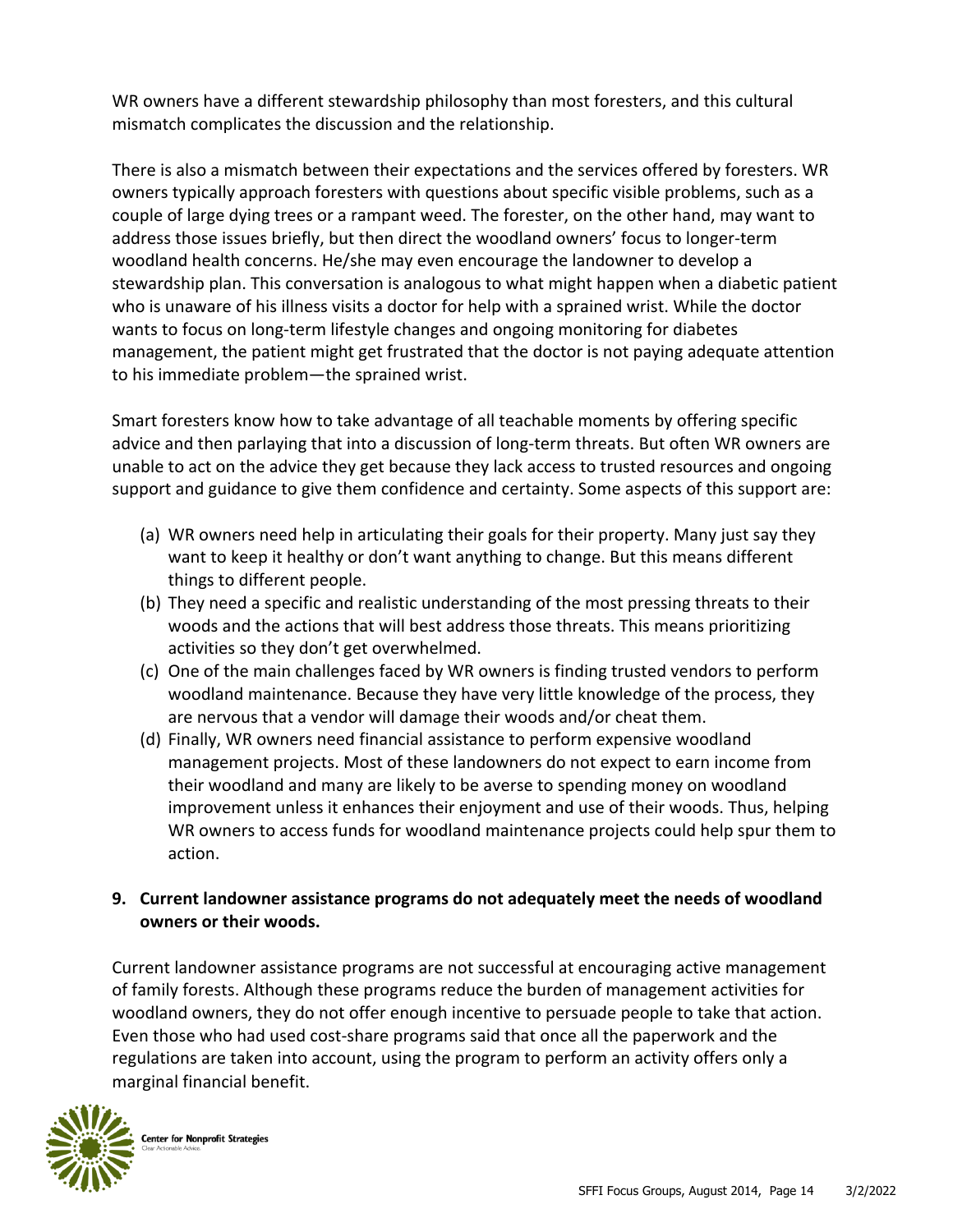Use of cost-share programs is also low because they often support timber-related activities that are not relevant to the goals of many WR owners. These landowners want support for things like trail- and road-building, forest restoration, planting food lots, and control of invasive plants.

Woodland owners see tax abatement programs as more useful and relevant. Many of the landowners that participated in this study were enrolled in such programs and most appreciated the tax break. A few said that this extra support is important for them to be able to keep their land undeveloped.

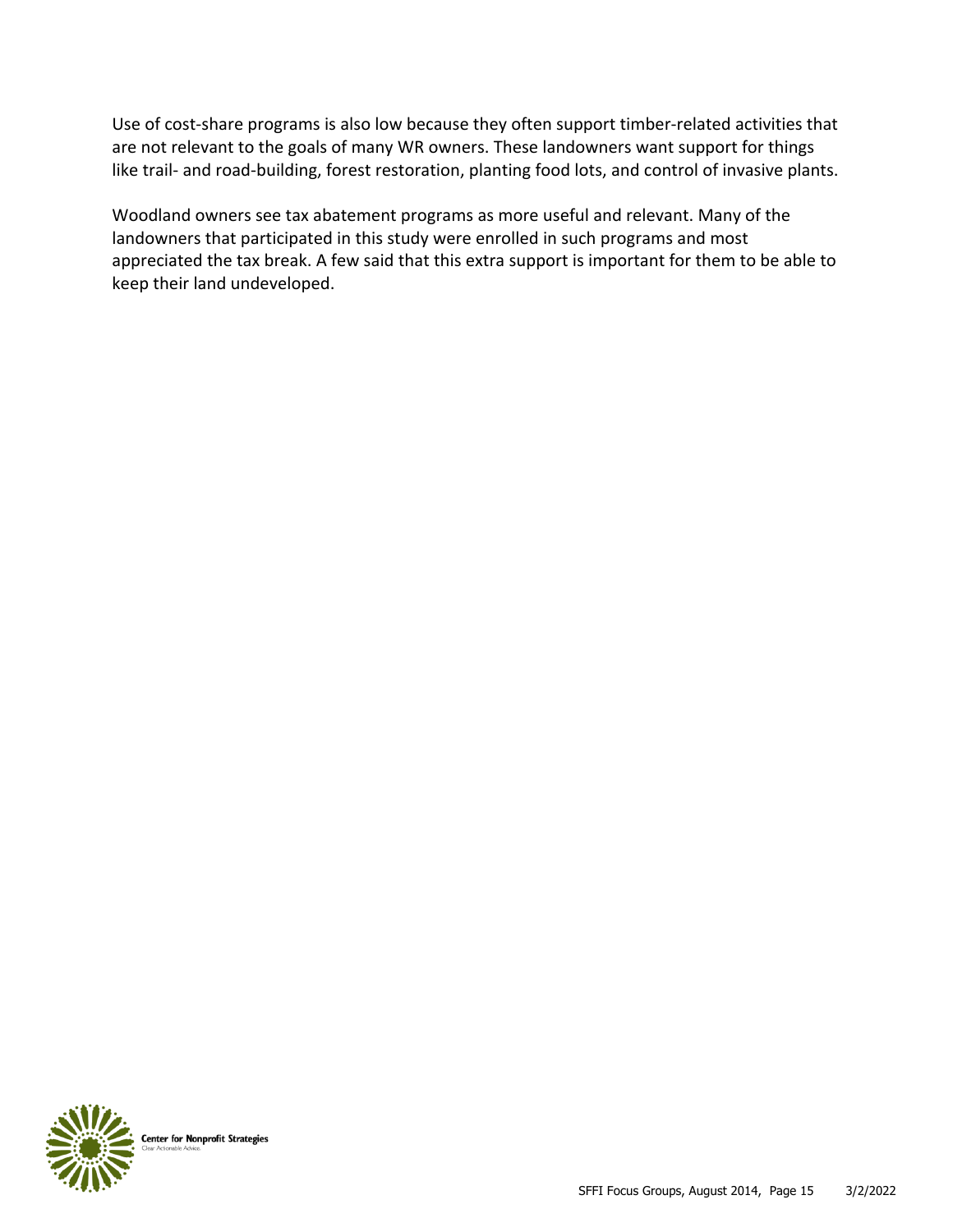# **4. Detailed Findings**

In this section, we present the findings for each section of the conversation. Participants' quotes are presented in italics to give the reader a flavor of the conversation.

#### **Love of the Land**

Across the board, the landowners who participated in these groups loved their land and were proud that they owned land. Many had wooded land attached to their farms or homes, and several had multiple parcels of land. They said that they feel lucky and proud to own (rapidly declining) green land. Most also felt a sense of responsibility for keeping it in good shape.

*I just wrote I feel like I'm really—not special—fortunate. Fortunate to live in harmony with the beautiful place, nature and what it has to offer. (WRO, CO)*

*I couldn't even think of anything when you asked but then it popped into my mind because say it all the time--'What a beautiful spot. What a beautiful place to be.' (WRO, CO)*

*Pride. Pride. I mean, I've always felt like land was—ownership of land was very important. Whether you made income or not, just the fact that you had it and it was yours and it's a legacy that you can live and keep in your family for years and years and years. And so it was always a prideful thing for me. My daddy tried to preserve it and pass it on to us and I've tried to do the same thing he did in that way. (WRO, NC)*

*So for me the best part of owning our woodland is owning it. (WTL, PA)*

#### *Land***owners (rather than** *Woodland* **Owners)**

For many of the people who participated in these groups, woods comprised a portion of their total land acreage, which often included a homestead or pasture, farm or ranch land. Landowners think of their woods in this larger context and the attention and energy they are able to devote to maintaining their woods often depends on how much attention the rest of their land holdings need.

*Actually the forest or the woods on our property, it was a nice benefit to have but the property we own is mostly for the pastureland. We grow hay and we raise and breed horses. The trees that are on the property are certainly of benefit they provide nice breaking up the scenery and some shelter and privacy. (WRO, CO)*

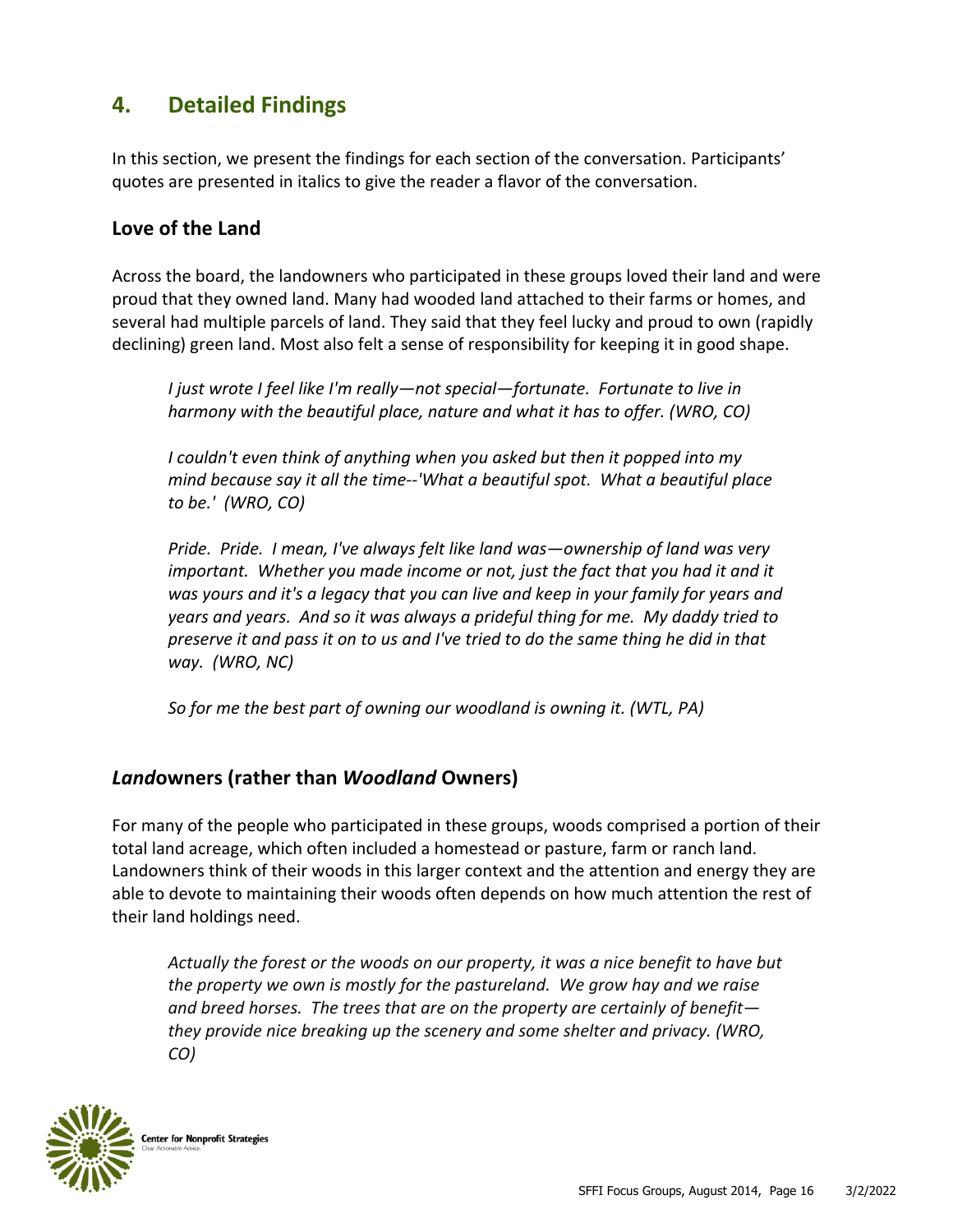*I guess I never considered myself a woodland owner, but more of an acreage owner. I mean, one of the requirements was there would be trees. For the privacy, the seclusion, but I didn't consider myself a woodland owner until actually I got the phone call like 'you're a woodland owner and you've been selected.' (WRO, CO)*

Except in North Carolina, WR owners tended to own less wooded land than WTL owners. They were also more likely to own just one parcel of land, on which they lived. Many of them seem to devote most of their time and energy to landscaping and maintaining the land close to their home.

*And I would say the garden—as far as the landscape—takes up like 80% of our time. We just use the woods to enjoy to walk through, hike. We have 45 minutes to the hill behind our house and we have great views so we do that a couple times a month. Maybe more than that. Just hiking right out our back door. But as far as maintenance on that—nothing. (WRO, CO)*

*But the nice thing about the treed part is it's basically self-maintaining. I really don't do anything but go out there and enjoy it. So there's very little effort to that. (WRO, NC)*

*Well, I'll share something that I thought was amusing. My wife and I bought the 35 acres—her family was more of a suburban family. And her father when he visited the first time he said 'I wouldn't like having all this land because how would you ever take care of it?' [GROUP LAUGHS] And I'm thinking it takes care of itself for the most part. (WRO, PA)*

WTL owners tended to have somewhat larger parcels of land, and were also more likely to own multiple lots. They tend to see their land as a resource that can be put to multiple uses, such as pasture, farming or woods. Many WTL owners spoke of wanting to put their land parcels to the best possible use. Often, the bulk of their land was given to farming or ranching. Many of them lease their land to farmers, ranchers or hunters, thereby deriving some regular income from the land.

*I've got several pieces of property in the region. I have about 200 acres over by [location] along the [name] River. It's about half forested. And I have a person over there who does the farming on the property for the part that's agricultural. That's dry land. And I have about 100 acres, 120 acres I guess it is, down at the south end of Long Hollow. And it's about two-thirds forested. And I have a 40 acre piece within a subdivision that's pretty much all forested. Out on Long Hollow Three. And I have about 50 acres around my house where I live that's about half forested. (WTL, CO)*

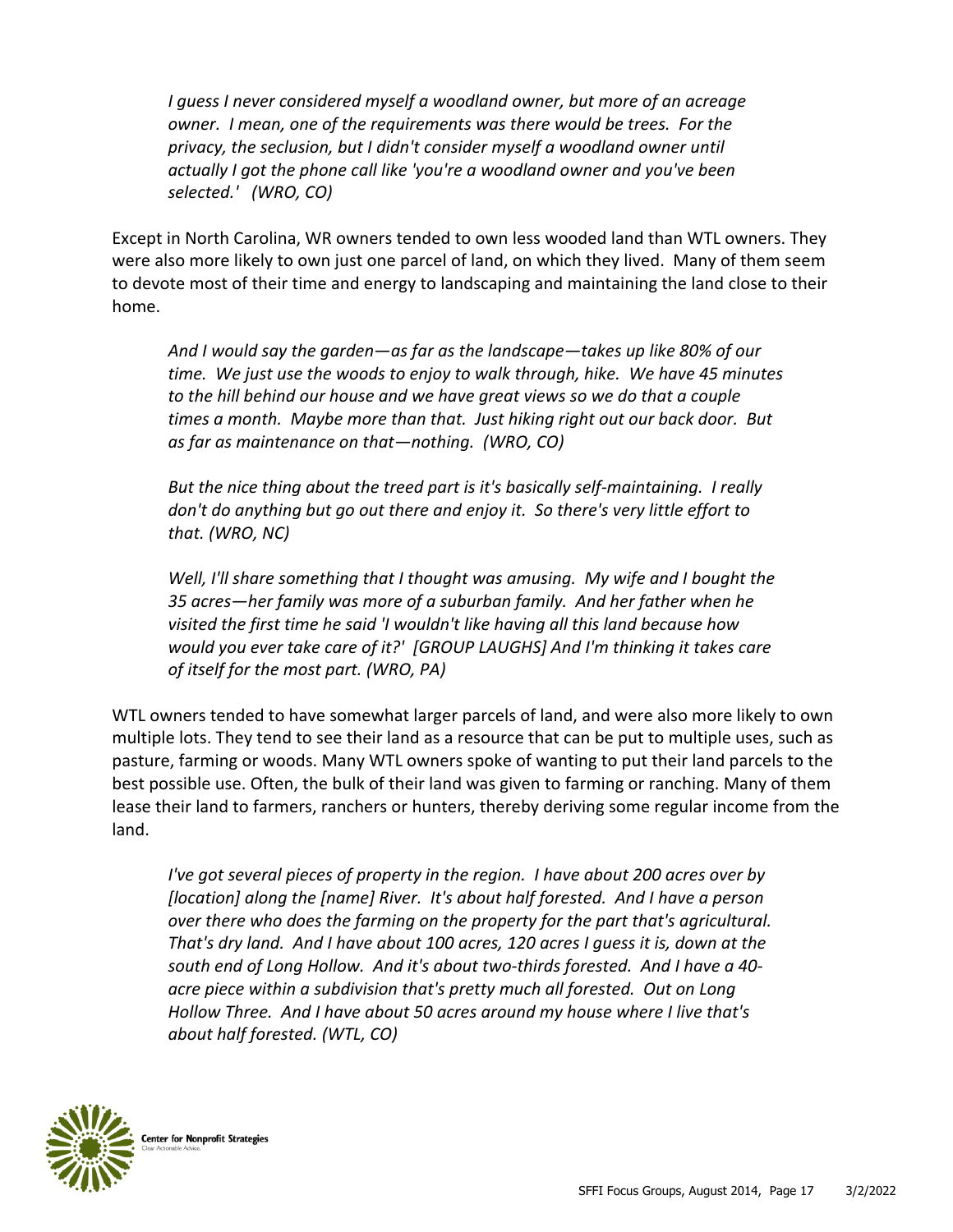*The wood ground that we are involved with was my grandfather's wood lot and he had a large farming operation. So he took timber off, he took firewood off of that and he used it for hunting as recreation. We've tried to extend that, continue it. (WTL, PA)*

*First of all, the land is very steep and very erodible. And whenever it's cropped as farmland we get a lot of washing. And it's very poor soil so the yields are not good. I don't really think that it should be in farmland. So I'm trying to convert it back to woodland, which it was originally. (WTL, PA)*

#### **Land Values**

#### *Financial Security*

For many woodland owners, land is valuable for its own sake, apart from any benefits and amenities it provides. Even those who are never planning to sell their land or generate any income from it, see it as an asset that provides both a sense of accomplishment and a sense of security.

*I just always felt that I wanted some land of value. The feeling of having value of a piece of property that's yours. (WRO, CO)*

*I consider our land a refuge and safe haven. And therefore it gives me a sense of security. (WRO, CO)*

*I'm a land junkie. I can't help myself. So that's probably why I own it. It probably comes from my background of not having it. (WTL, CO)*

The financial value of their land was a more immediate, "top of mind" concern for WTL owners. First and foremost, they see their land as a source of current or potential income.

*I've got two words. One is 'serenity' and the other is 'bank account.' So you put those together and figure it out. (WTL, NC)*

*Well, if everything goes good, [land is] an insurance policy. I mean, the way I look at it is the woodland is not something that I'm counting on every year for income to live off of. And when it comes time to sell it then [it's there]. (WTL, NC)*

*Well, in Nash County I guess I've got 300 or so acres of woodland. In various stages, from 8 to 25 acres. 70 or so percent in plantation pine. The remainder in combination pine and hardwood. I guess what I like about it is I don't worry a whole lot about it like I do the stock market. (WTL, NC)*

Despite their emphasis on the financial aspect of land ownership, it would be a mistake to think that WTL owners have a purely utilitarian approach to woodland. Their connection with their

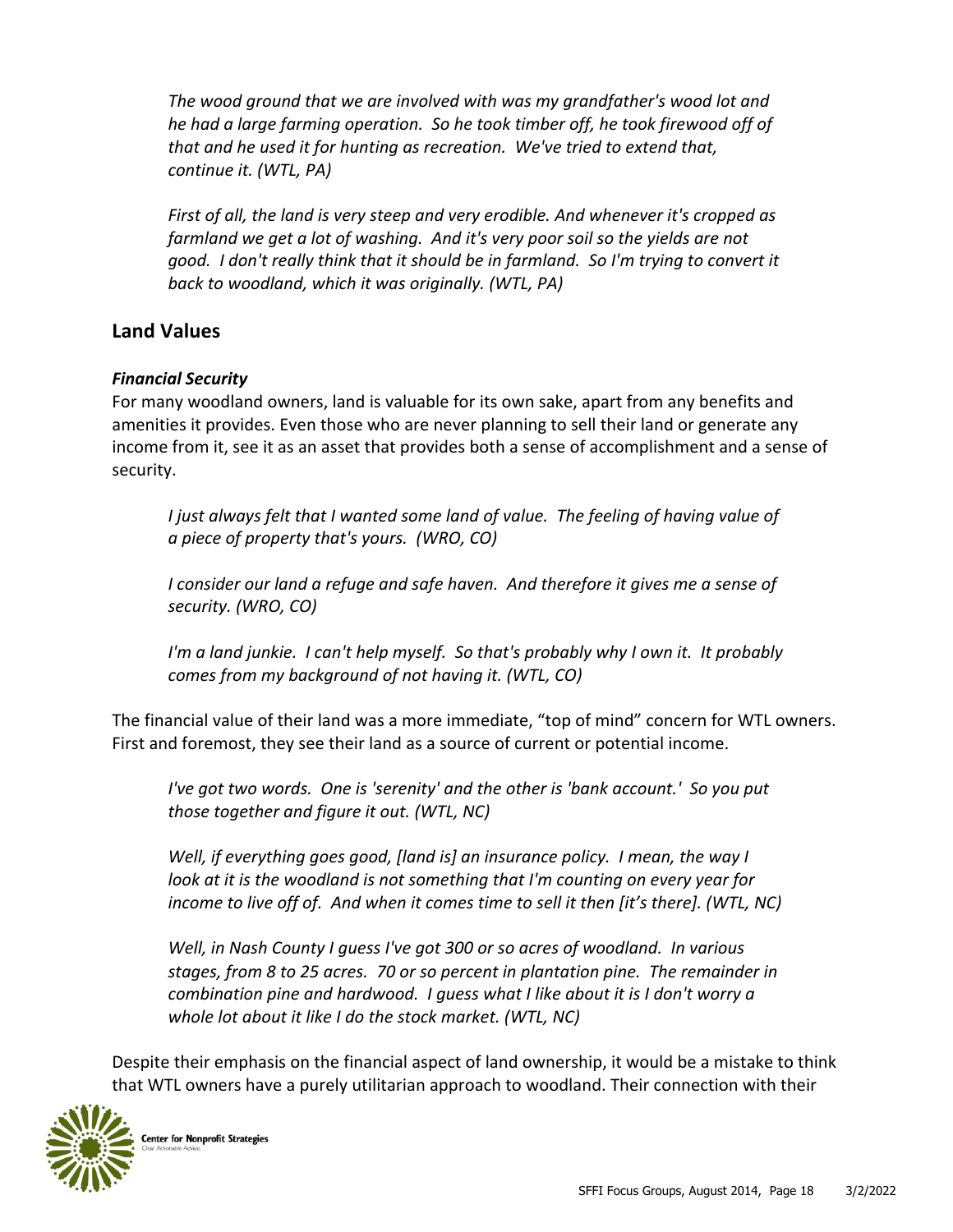woods runs very deep; land ownership is an important part of their identity and lifestyle. Several WTL owners spoke very deeply and passionately about how owning woods enriches their lives.

*So I just said land is more than just acreage or views but it is place, it's purpose, it's security, it's responsibility. We just have a remarkable piece of property. And I think of it in one sense is it helps define who we are. (WTL, CO)*

*Well, I grew up on a farm. I like land for the sake of land. And you'll find that 90% of the people I would say that are true farmers will say really the same thing. Land has an artificial value. People won't sell it because they like it. It's theirs. … There's a feeling there. I have bought and sold a number of tracts and made a fair amount of money. I have retained the tracts that I like regardless of the money. (WTL, NC)*

*And it has been a good source of income for us. And so that is our primary interest. A second interest, of course, is recreation. My brother who lives in Pitt County lives nearby. His family loves to do target shooting and hunting and things like that…. Since those children were small they have walked the farm and played in the creek and all. (WTL, NC)*

*Just owning a piece of heaven. And being able to live in that environment. (WTL, CO)*

#### *Tranquility and Beauty*

While financial security is also important for WR Owners, when asked what they value about owning woods, they are more likely to mention tranquility and beauty. For many WR owners, their woodland homestead is really a retreat away from the stress and hassles of their daily life, with the trees helping to create that sense of tranquil space.

*To me nature in general—and especially my woods and all the animals that go with it—are very grounding. They sort of make me feel like I am part of the natural cycle. When I go out of that I feel ungrounded and nervous. So I feel like I belong to the world when I'm in the woods and I don't belong to the world when I'm out of the woods. (WRO, PA)*

*Peace. I like to go when the wind's blowing and how the trees and everything it's just peaceful and it's just—tranquil and I really enjoy it. (WRO, NC)*

*You can park your car in the garage, put that door down and walk out in the edge of that woods—and I mean you forget any kind of problems that you had. The stress—it's almost like it goes whoosh. …. It is just the most wonderful feeling. It's like when you're a little kid and things have not gone well for you and your* 

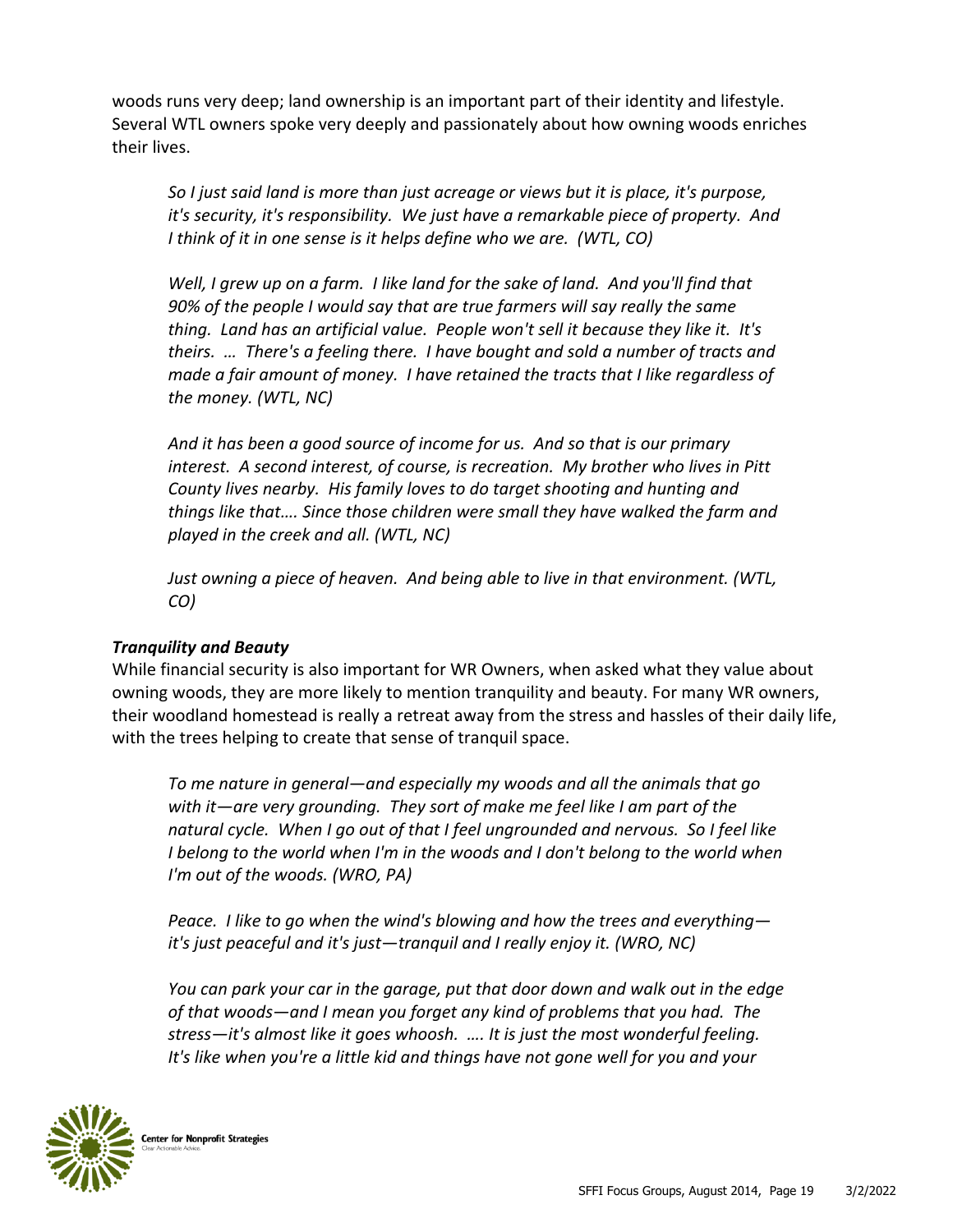*mom picks you up and puts you in her lap and she says 'it's okay, honey. Everything's gonna be fine. Mom will take care of it.' (WRO, NC)*

*And for me, having to work in town in public education with all the hassles with that—as I'm driving home thinking about my place the phrase that comes to my mind is 'ah, home sweet home. Space away from the hassles and stress.' (WRO, CO)*

#### *Privacy*

Woodland owners tend to be independent people who value their privacy. This value is stated most directly by WR owners, and comes up almost immediately when asked what they like about living in the woods.

*I think I like the most about our woodland is it gives us a buffer and kind of creates a secluded area on our property that we can enjoy. (WRO, CO)*

*Well, we really enjoy the isolation I think a lot. Being away from a lot of other people. But also just being in the beauty of the woods and being able to enjoy every single sunset and everything about it. (WRO, PA)*

*We like both acreage and trees. Enough acreage so that we're not—we can play music loud, we can walk around naked—whatever we want to do. (WRO, CO)*

WTL owners also value their privacy, but they rarely mention privacy as a reason for owning woods.

#### *Nature*

Most woodland owners love nature. However, there are important differences in how WTL owners and WR owners relate to trees and wildlife.

Many WR owners in our groups said they own woodland to preserve green space or wildlife habitat. They think of their woods as a sanctuary for wild animals, a natural place set apart from the outside world. To this group, woods are valuable and beautiful places and do not need to provide any amenities and benefits to humans. Even if they never go in their woods, knowing the woods are there for wildlife and the ecosystem makes them feel happy.

*And I'd say the thing I enjoy most about my property is it's a haven for the wildlife. A really true haven for them. (WRO, CO)*

*I* want to let it sit right there and let it be a farm—or I should say a place for and *the animals to live. So that I can appreciate those. Because once they're gone, the forest is cut, they''ll leave. I mean, they won't have anywhere to go. (WRO, NC)*

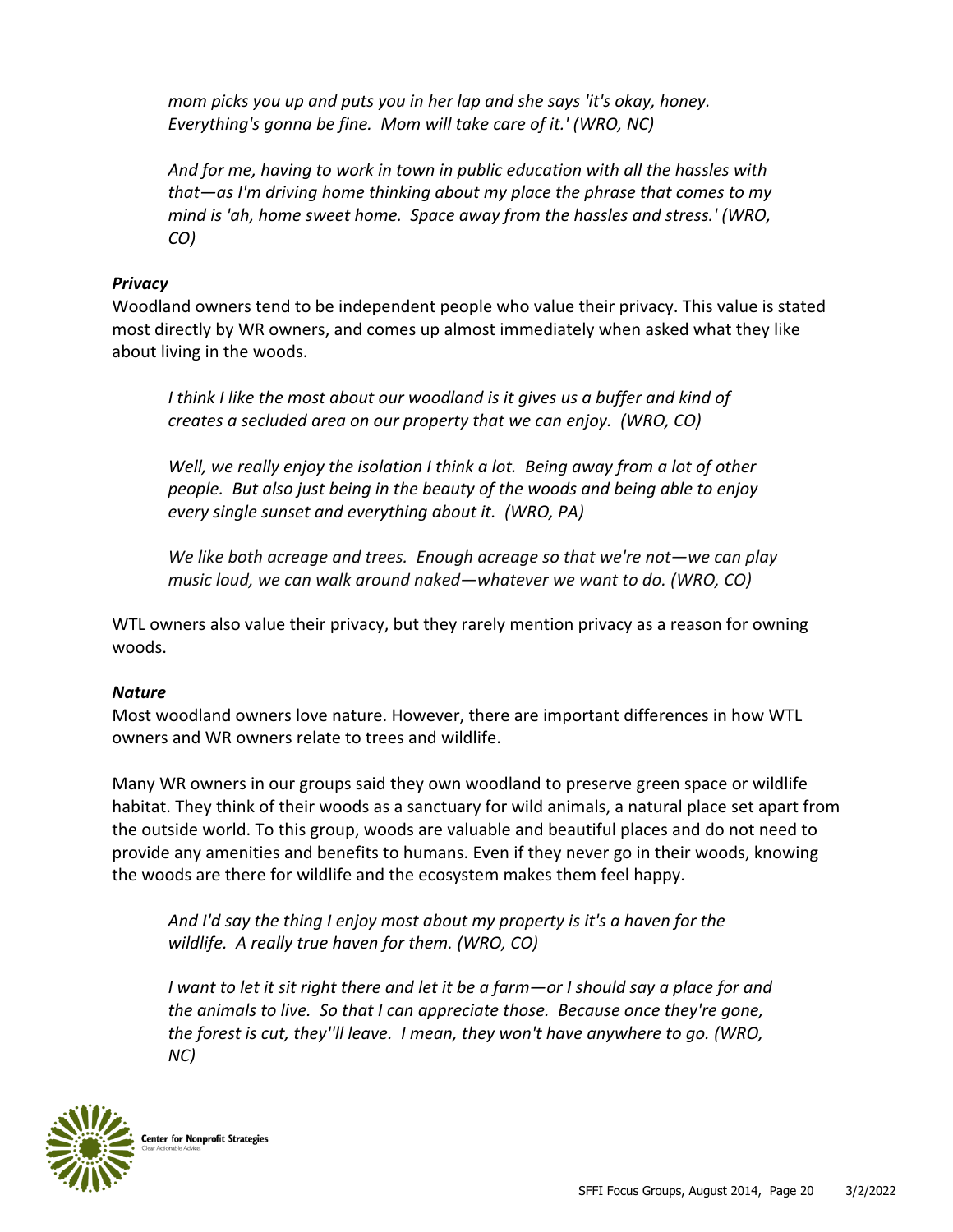*I just like living in the woods. The fact that I can see bear, deer, turkey, grouse, you know, anything looking out a window any day. (WRO, PA)*

While WTL owners also want wildlife in their woods, few would say that they maintain their woods *for* wildlife. They are more interested in balancing multiple features and amenities of their woods.

*[I am interested in] the best ways to manage this so that you get the biggest yield—wood production—for the acreage and for the type of [forest]. But I would also be interested in topics that relate to wildlife habitats and things like that. … And the yearly migrations of duck and geese and things like that—often times those kinds of birds will come and settle in briefly and then move on. I think it would be fascinating to know what can be done to encourage wildlife habitat in the area. (WTL, NC)*

#### *Heritage*

Woodland owners tend to be people who grew up on woods or farms, or at least spend considerable time on them. More than half the study participants had inherited their wooded land and this land evoked fond childhood memories. In many cases, the land also represented their connection to their family and roots.

*And I think the best thing about owning woodland is that's the type of environment I grew up in. And so me that's just what home is. (WRO, PA)*

*I just wrote that that's where I grew up—my brothers and sisters, my dad, my mom, everybody was there, you know. So I can walk around, I can remember things that happened 70 years ago. (WRO, CO)*

*The word I think of is 'history.' It's her family. And her family's land. And that path we live on is referred to in deeds from the 18th century as the Plantation Road. So it's been in her mama's family for—when we say generations centuries. And there's just some history there. (WRO, NC)*

*And because it is a legacy. It provided a good income and livelihood for my grandfather. My father used to say that it sent his kids to college, put braces on their teeth and did all those kinds of things. And it's doing that now. ... And I hope that it will continue to be an income-producing entity for another generation. (WTL, NC)*

#### **Uses of Woodland**

The types of benefits that landowners derive from their woods vary by location, parcel size, and the type of land. There were also differences in how WR Owners and WTL owners use their

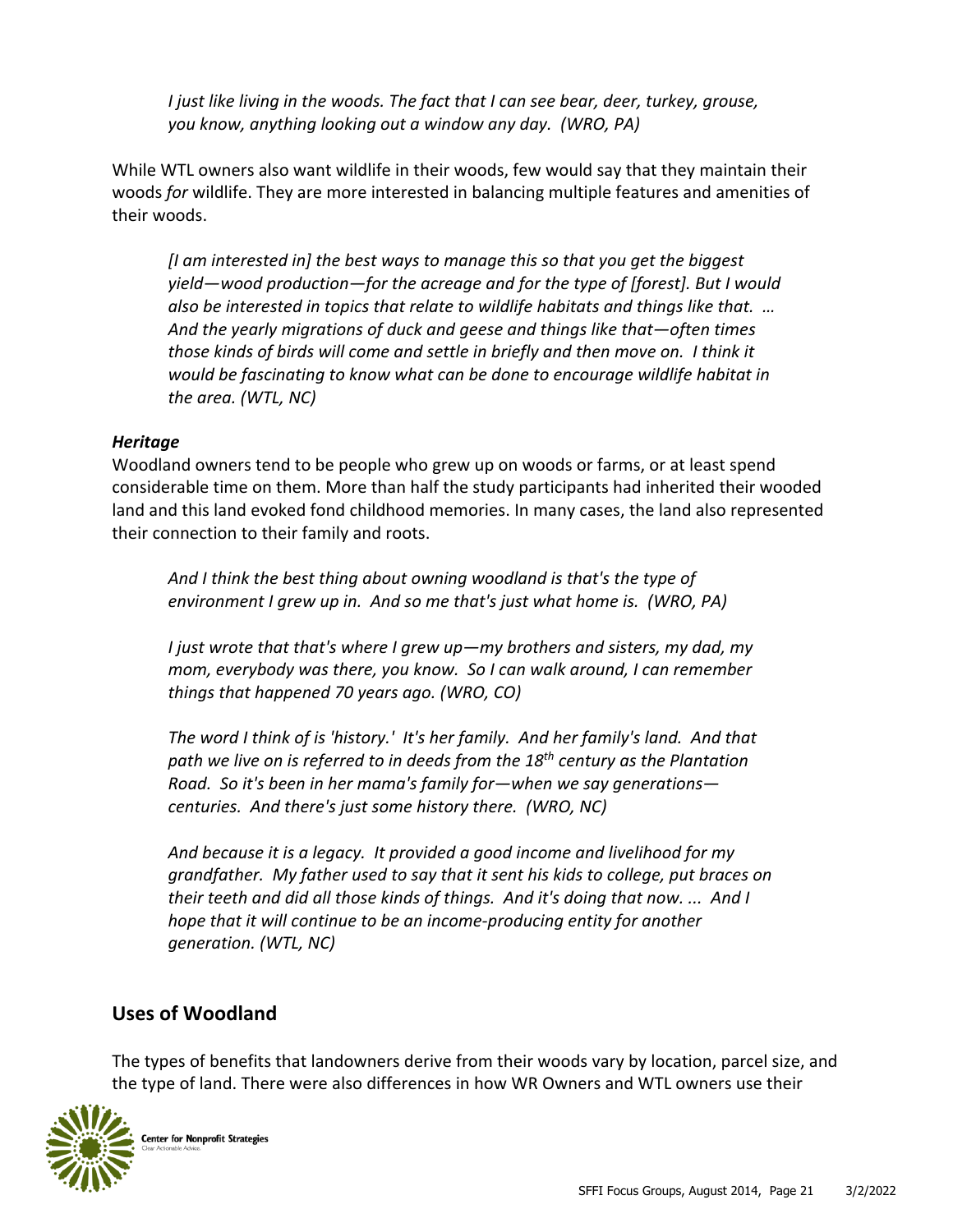woods. In general, WTL owners are more oriented towards productive uses such as hunting, firewood, fishing, and harvesting. The recreational benefits of owning woodland tend to be more important for WR Owners.

#### *Woodland Retreat Owners*

WR Owners vary widely with respect to how much they interact with their woods. For some, their woods are simply a screen, affording privacy and sound absorption for their home sites. This was particular true of woodland owners in North Carolina, whose woods often lie in swamp or wetlands. These landowners love looking at their woods, but spend most of their time in their yard and/or in easily accessible parts of their woods.

*It's just nice and secluded. We don't really use it. (WRO, NC)*

*[Time spent in woods?] Probably not that much to tell you the truth. Only because it's somewhat wet. And when we have rain like this you couldn't get on it if you tried. ... So the actual enjoyment of it is just from a distance. (WRO, NC)*

In the woods? Oh, I don't spend all that much time IN the woods. (WRO, NC)

Other WR owners walk and ride in their woods quite frequently, often to view or hunt wildlife. Some do hobby restoration projects or small scale farming on their land.

*And my favorite area is out by the little river 'cause that's the wooded area and that's where it's the most natural. And there's lots of large trees, legacy trees I guess you'd call them. I like going out there. I like looking for fossils and petrified wood. (WRO, NC)*

*I think I'm very fortunate to have that property and to be able to go out in the back yard. My wife has her two horses, which she can see from the house. And to be able to go out there and I can fly model airplanes in the field or I can put a canoe in the river and I can go fishing. And I can do all kinds of things that my neighbors don't get to do—unless I invite them over. (WRO, NC)*

*I wrote being able to hike or ride horses with privacy and knowing I can improve and be a good steward to the land. I enjoy the work (WRO, CO).* 

*Oh, we're certainly in the trees. The house is situated among trees. I frequently will walk through the woods. The horses, they sometimes have access to them. And that's about it though. (WRO, C))*

The most common practical use that woodland owners make of their woodland is collecting firewood. This was an important benefit for many landowners in this group.

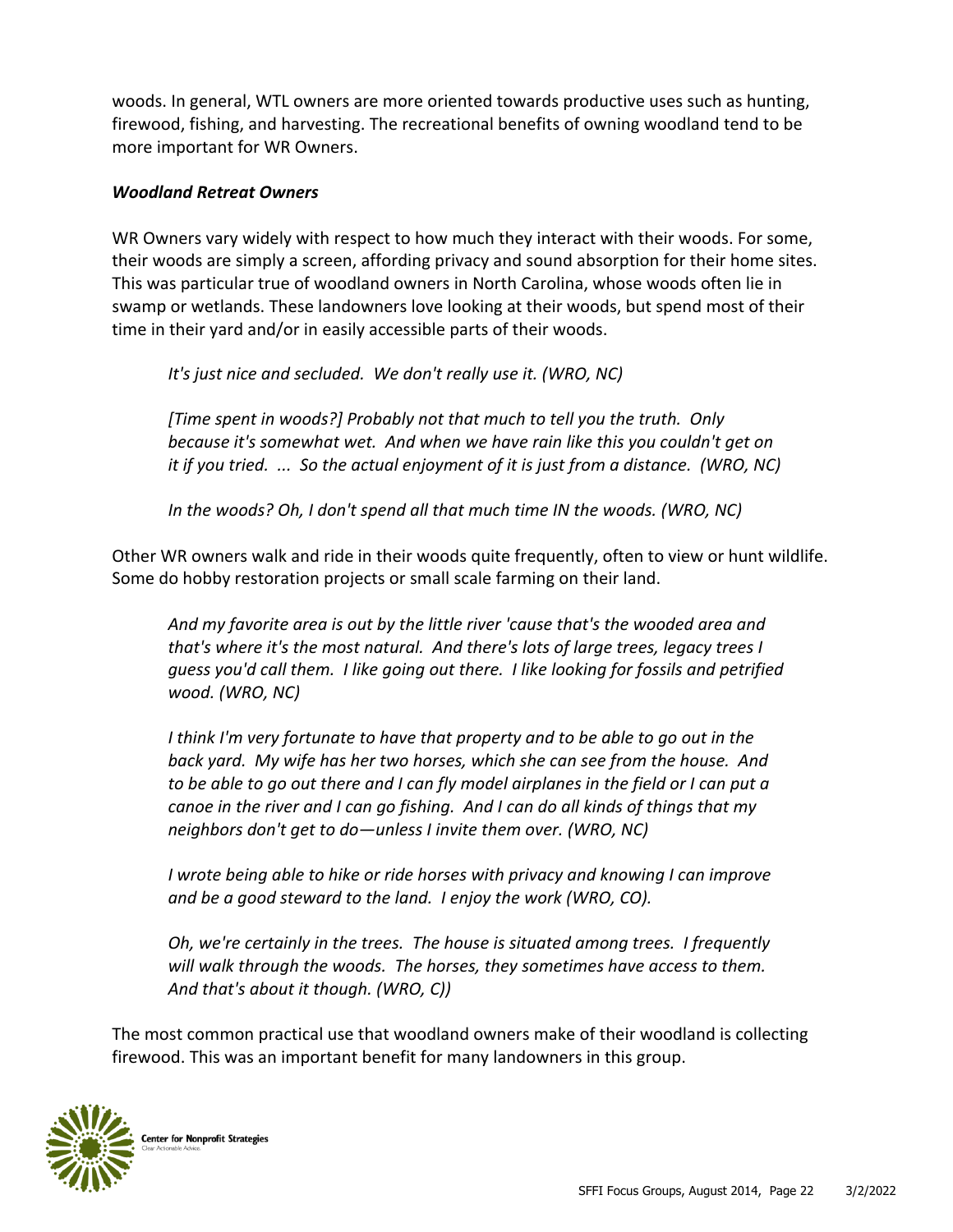*We also heat with wood so we're always looking—it's like having gold bricks standing there. 'Oh yeah, there's one. There's one.' My husband knows where every dead tree is. (WRO, PA)*

*I also heat with wood so it's a two-edged sword with the oaks dying. They're dying and then I look at it and the next thought I think is well, that'll make a nice tree to keep me warm. But I'd rather see more live ones than dead ones, obviously. (WRO, PA)*

#### *Working the Land Owners*

A distinguishing feature of WTL owners is their high level of interaction with their woods. They are best characterized as multiple use owners. They like to get the most value from their woods in terms of recreational pursuits, income generation and personal use products like firewood and meat.

Many WTL owners hunt, fish and hike in their woods. Most collect and use firewood. Most would like to harvest trees for commercial use. Where possible, WTL owners generate income from their land by leasing it for cattle or hunting. They are also more aware of tax abatement programs and other opportunities through which their woodland can be used to improve their overall financial situation.

*Well, you know, beyond just owning land I truly enjoy wildlife. And we try to make a dollar—we do some leasing. (WTL, CO)*

*Part of what I enjoy is seeing—he's kept paths mowed throughout that area. And being able to have some of the neighbors walk their dogs and fly their kites and go snowshoeing and use that. (WTL, PA)*

*And frequently I'll go and I'll find a tree that fits my woodworking needs and I'll take some pieces off of it. … I'll burn a lot of [the dead wood] for firewood myself. And anything that looks workable I'll take and it's just a hobby of mine. And the property over by [location] I've used for hunting. I will allow a few other people to hunt on there with permission. And it's got fishing rights, too along the river. (WTL, CO)*

WTL owners also spend a greater proportion of their time in exploring, maintaining and managing their woodland. They know their land well and are familiar with its boundaries and features. They realize that maintaining woods is hard work. Many enjoy doing this work and seeing the fruits of their labor.

*Six yeas ago we planted most of these trees—well, we had them planted. And so it's been a great joy for me to see them grow and prosper. ... And I enjoy getting out there and trimming the trees. … There's a lot of maintenance in the first part* 

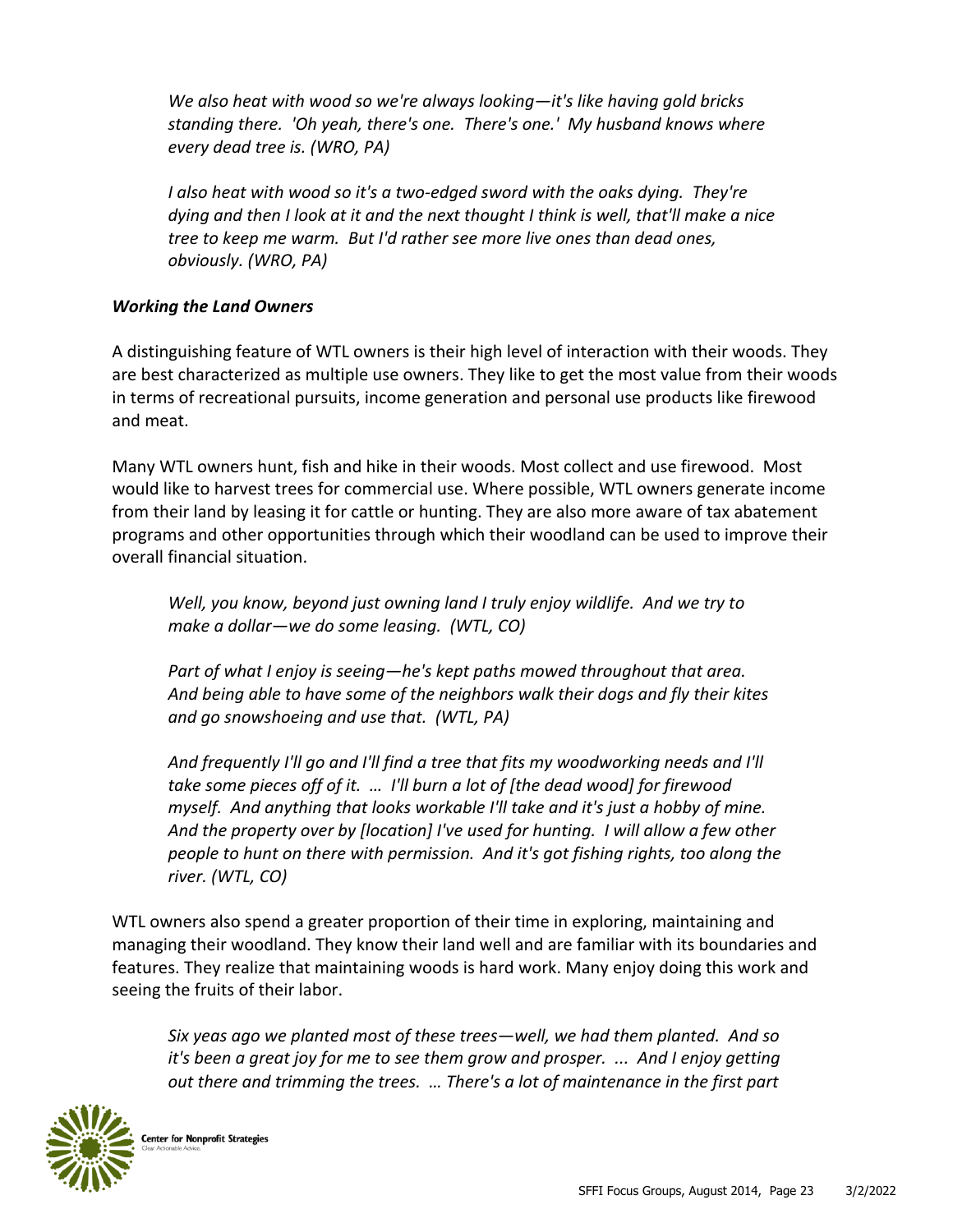*of growing these trees. And I enjoy getting out seeing the progress. Thinking, boy, we did that six years ago, look at it now. (WTL, PA)*

*I get to see the change. Especially after the fire. Where places were totally burnt out or, you know, different stages of the fire that I've gotten to work on and rehabilitate. And now I'm seeing trees that were once 6 inches tall are 4 feet and 5 feet tall now. (WTL, CO)*

WTL owners' ability to tend the woods depends on how much land they own and their physical ability. Some elderly landowners admitted that they are now less able to work in their woods or monitor them as closely as they'd like. WTL owners who have multiple lots of land and/or lease land to tenant farmers spend less time on their land and have a less intimate knowledge of some parcels. However, they do drive by their land regularly and work actively with their tenants on decisions about land management and use.

*My wife, she is familiar with all the land. She doesn't walk on it because she's not physically able. She's a recovering breast cancer patient for about three years now. Before I had my open-heart surgery I did more walking and stuff in the woods and checking it out. The man that I depend on to tell me when the trees are ready—sometimes I'm able to walk with him. But no set time do I spend on it. (WTL, NC)*

*Limited to the walking. Most of our woods from where it is we can drive on paths or around the edge of the fields and get a bird's eye view of it. But when we're buying land—I've never bought a piece of land that I didn't walk the boundary of to check on to make sure I knew where it was and stuff. And of course, when you're doing that you're seeing what you've got at the back of a hundred acres of woods that you can't see from the field. (WTL, NC)*

#### **Worries and Concerns**

For many landowners, trespassing, littering and illegal logging and hunting are immediate and real concerns regarding their woods. Landowners in all groups were also aware of a variety of pests, diseases and weeds that can damage trees. In Colorado, beetles and fire were identified as the primary threats to wooded land. In North Carolina, landowners mentioned flooding from beaver and nutria activity. And in Pennsylvania, woodland owners mentioned battling gypsy moths and a wide variety of weeds.

*And one problem that we're really having now is beavers. Damning up the streams and just backing water up and—I mean, there's no way to get rid of them. (WTL, NC)*

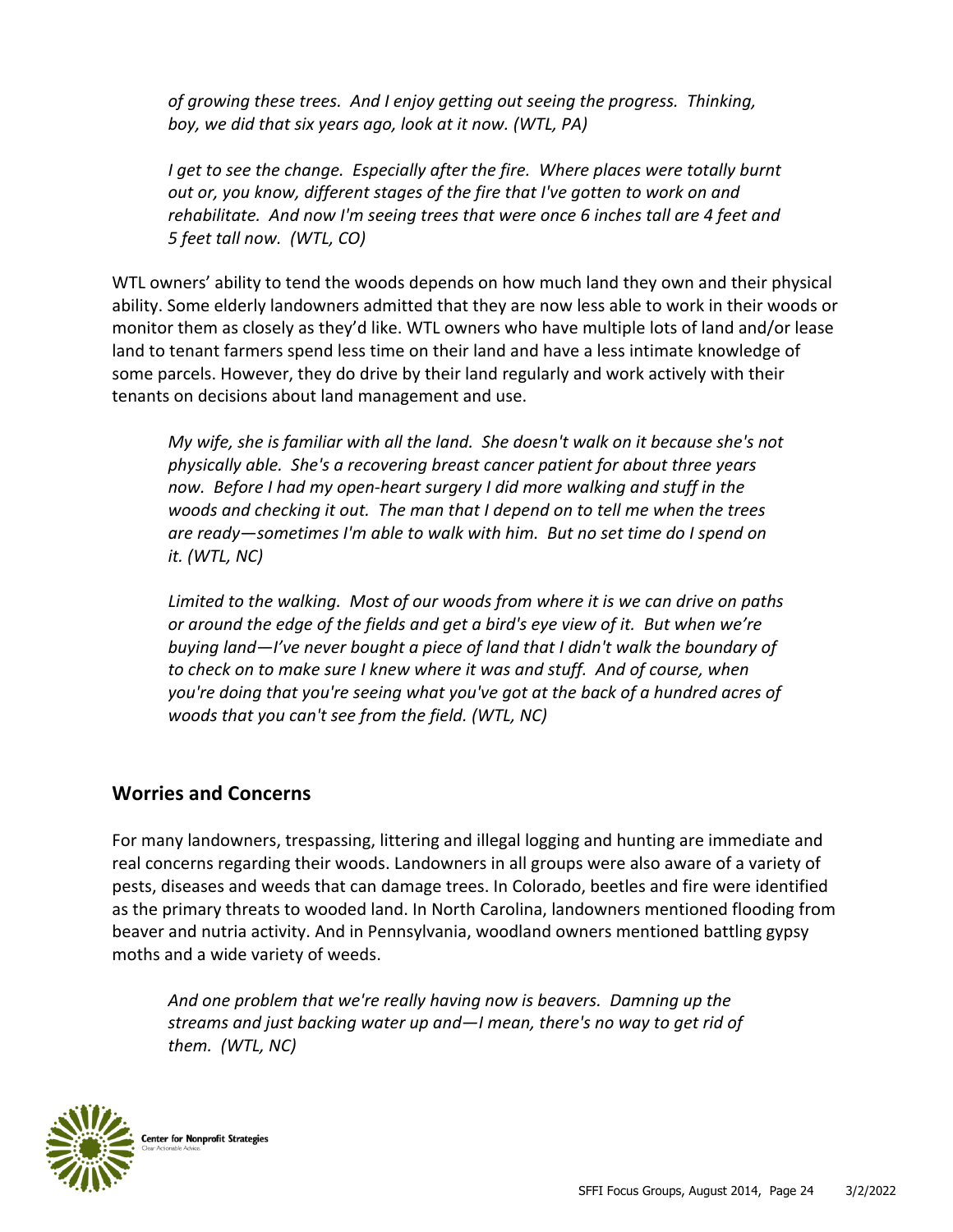*And my biggest worry – first thing is fire – and then getting rid of all the dead wood from beetle kill. Trying to take care of that. It's kind of overwhelming. (WRO, CO)*

*I'm very concerned. I've lost dozens of beautiful ash trees. And I have some really large hemlock and already some of the younger ones are infested. (WRO, PA)*

Woodland owners were also very concerned about what happens on adjoining lands (e.g. logging, fire, etc.), because this affects the risk level for their woods as well as the amenities they provide.

*The land behind our land was purchased. I think they were going to log that. And other than what residual damage can happen in the process—knocking other trees down—not really. (WRO, NC)*

*Part of our land shares a boundary with the Bureau of Reclamation mitigation land that they bought for the Animus La Plata project. And so that's 5000 acres of land that I can comfortably say gets no management right now. And so a fire could start down there and I'd be had right now. (WTL, CO)*

There were some differences in the worries and concerns expressed by WTL and WRO owners. These are described below.

#### *Woodland Retreat Owners*

WR owners' concerns for their woods tend to focus on observed changes in specific features of their woods. Many WR owners expressed concern for specific dead or dying tree species or the decline of certain animal and bird populations. A few had noticed nothing amiss in their woods and therefore had no worries or concerns. Many of them also added that they do not know how to mitigate these threats.

*There's trees that are hollow. Very large trees. …. So I suspect some of them will be falling over. And then it seems like my oak trees are dying. I can't figure out why the oak trees in particular are having problems. I've got pine trees, which seem to have bugs. So trying to trouble-shoot what the problems are and figure out how to solve them. (WRO, PA)* 

*[Any concerns?] Not really. It floods a little bit out in the field. I wish there was something we could do about that. But it's not that big a deal. (WRO, NC)*

*But the concern is similar to everyone here—is that I would like to preserve what I have for a number of reasons. … But I'm not sure that my knowledge and that I'm capable to do the next right thing to preserve it as well as perhaps I could.* 

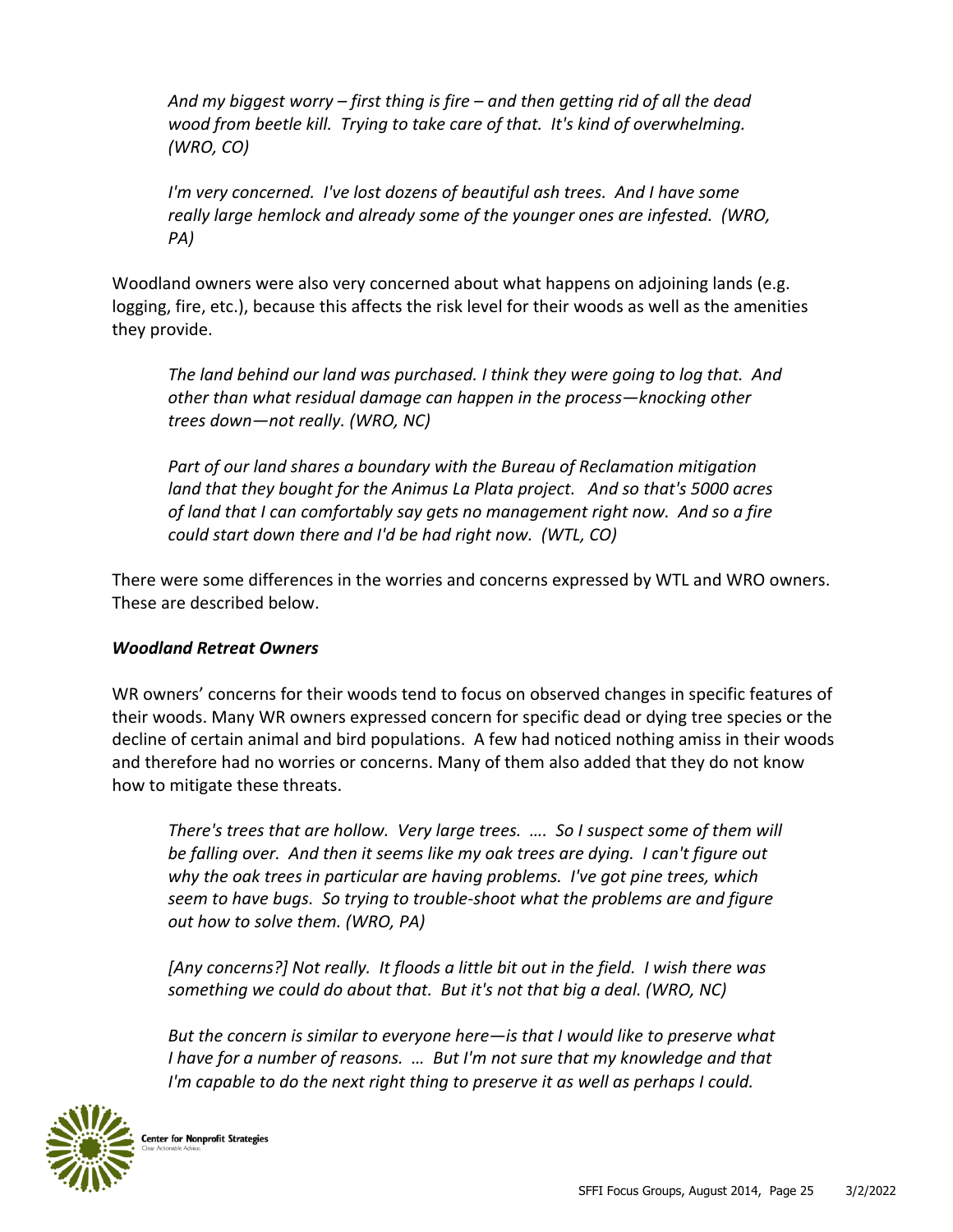*And then the other flip side of that is all the diseases and gypsy moths. So it's actually sort of scary. (WRO, PA)*

A few WR owners related their concerns for their woodland to larger environmental concerns. Some mentioned that their biggest concern for their woods is the declining value of nature in the popular culture.

*I also am worried because it seems like the value of these lands is decreasing in the public eye. Everybody's so concerned about themselves and where to go to buy the next greatest thing and they don't care if the woods disappear. They aren't even aware of that. (WRO, PA)*

*My biggest concern is fracking. Really what it's doing to our water table, what it's doing to our environment is a major concern to me. (WRO, PA)*

#### *Working the Land*

WTL owners tended to take a more systemic view of threats that can compromise the overall health and productivity of their land. They were conscious of the interrelationships among trees, plants, wildlife, and soil and water quality in their woods, and of the relationship between their wooded land and adjoining farm or ranch land.

*And when I think of concerns, there's a lot of hemlock on the property and this hemlock algae now is causing a lot of those to die. And of course that protects the water—there's some drainage channels on it. (WTL, PA)*

WTL owners were also more likely than WR owners to anticipate threats like fire and pests that can destroy vast tracts of land, and to directly relate this damage to a decline in their land value. Not surprisingly, more WTL owners than WR owners said they have taken preventive measures to mitigate these threats.

*And I think the taking care of—and I guess planting and caring would kinda do that—but to go the extra step to preventative—is that the right word? Preventative maintenance? (WTL, PA)* 

A few WTL owners also mentioned that they were concerned about the collapse of wood markets and the affordability of keeping and tending woods, especially when their land transfers to the next generation.

*I don't like the pine beetles and I've had that experience. I don't like the ice storms of 2002 which just about ruined me. … I do not like the fact that I have very limited places to sell my wood. (WTL, NC)*

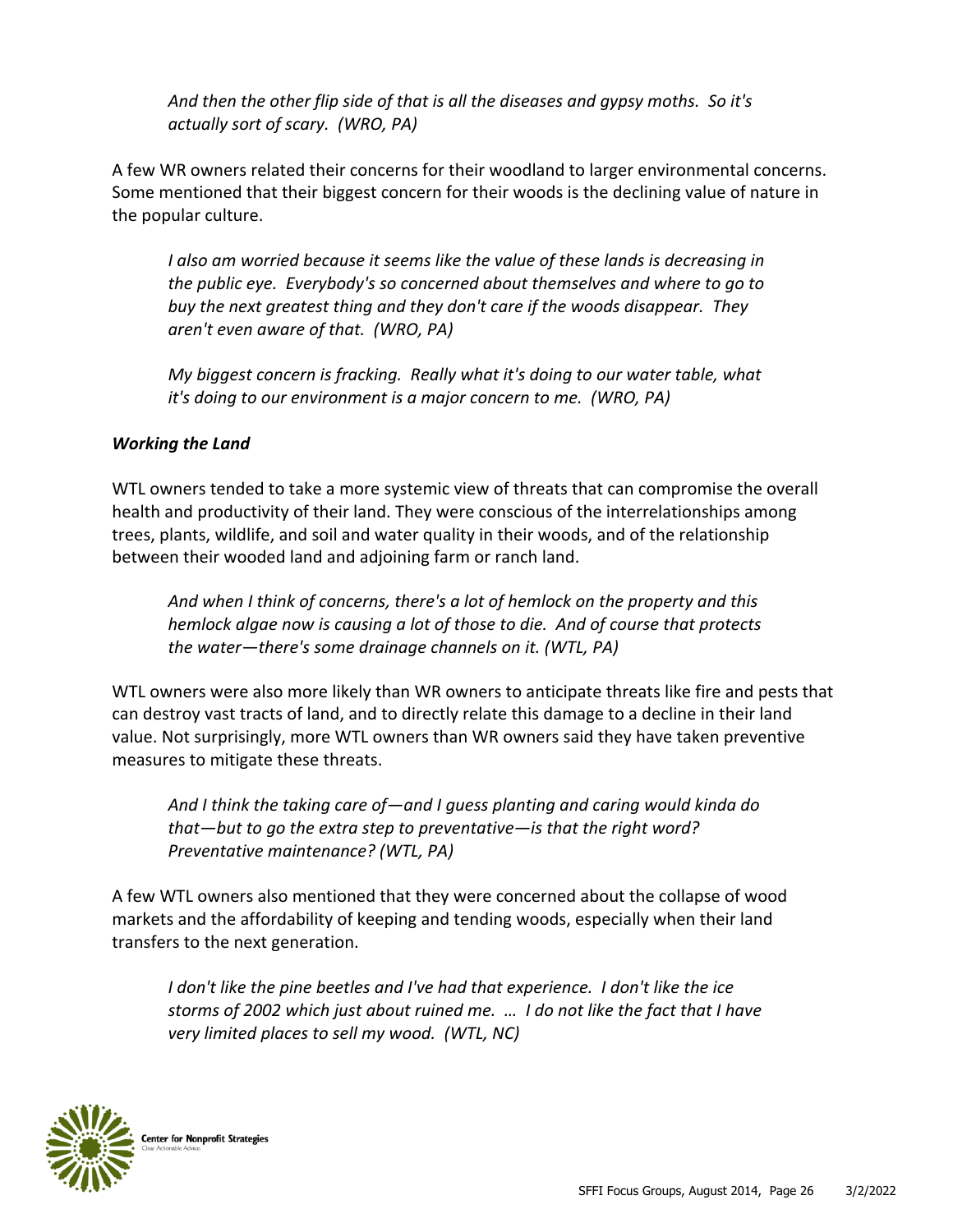*I have two sales of ponderosa pine that brought in—one was a hundred dollars per thousand board feet and the other was 125. Now three dollars per board foot. That's not right. Three dollars per thousand. It's just nothing. You give it away. (WTL, CO)*

#### **Stewardship**

At the most basic level, good stewardship means respecting and protecting the land. Virtually all landowners subscribed to these ideals, as expressed in the following exchange.

*[Participant A: There's a certain amount of respect that the land deserves. Participant B: And responsibility to care for it. Participant C: If those don't mean anything to you, you might as well live in town.] (WR owners, CO)*

Another expression of good stewardship was landowners' wish to leave the land in better shape than when they acquired it. However, what that means in practical terms varies for different landowners, depending on their goals and their philosophy of land use.

*I believe that a good steward in my mind is somebody who property takes care of the land. And so it does boil down to the definition of taking good care of the land. (WRO, CO)*

*To me if you are a good steward and show respect then you leave it better than it was when you first acquired. For example—depending on your goals. If your goals are to mitigate fire or to create habitat for wildlife, as you show respect for it you improve, you know, toward whatever your goals are. (WRO, CO)*

*So I think from my own perspective, I've been called a 'tree hugger' and a 'pond lover.' But I think from my perspective, I think the land needs to be left in better shape than I got it. And some of the stuff that I bought was in pretty poor shape. (WTL, NC)*

The differences in landowners' views of good stewardship appeared to stem from their positions on two dimensions:

*Human Vs. Nature-centered*: For some landowners, good stewardship is about maintaining the value and use of land for future generations, whether it is their direct heirs or the human community in general. For other landowners, good stewardship is about conserving woods for their own sake or for wildlife.

*Minimalist vs. Active*: Some woodland owners see most natural processes as healthy for woods, and feel that human intervention is likely to damage them. For them, stewardship

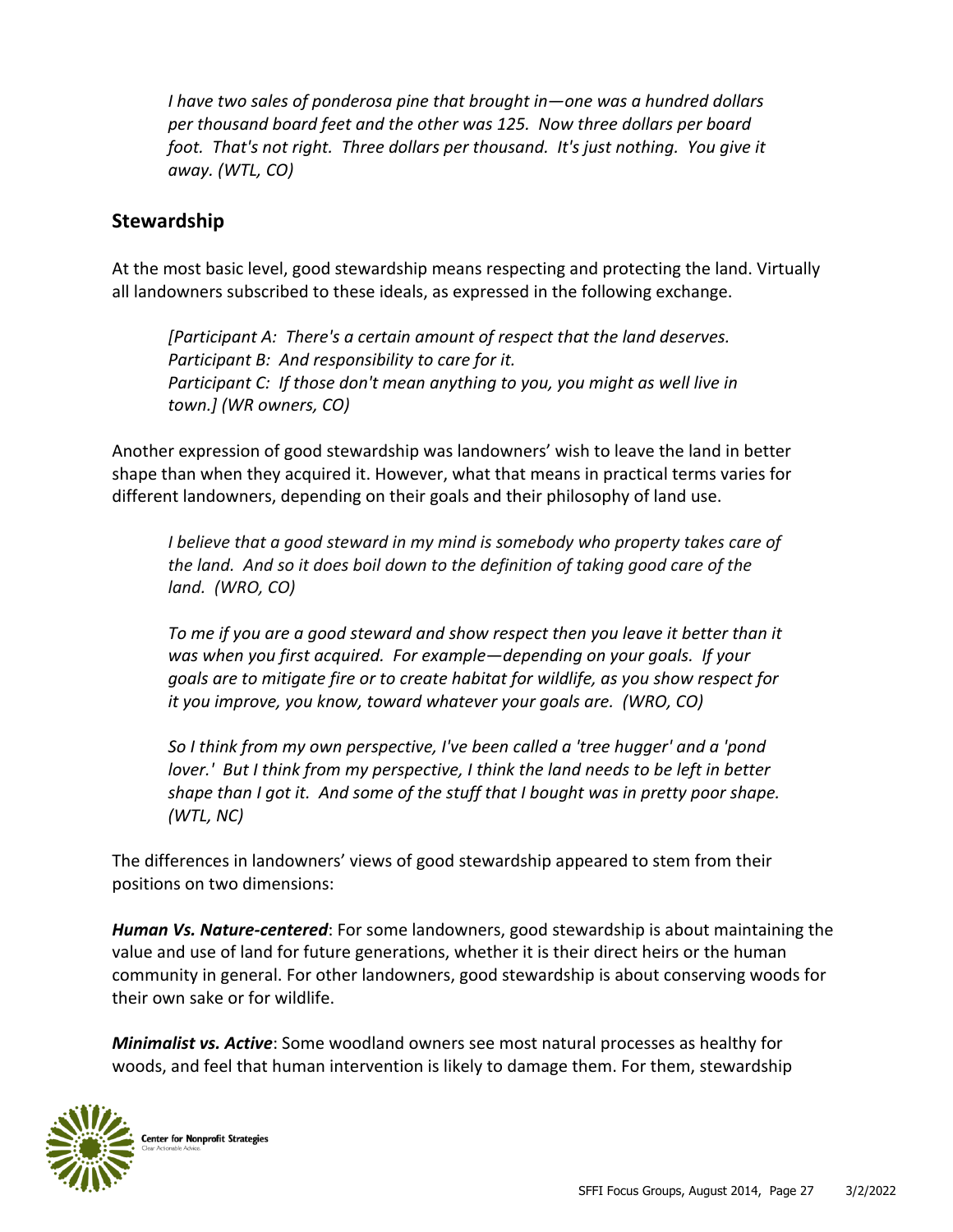simply means minimal intervention, and letting natural processes do their work to keep woods healthy.

For others, stewardship is an active concept—it means tending the land to keep it healthy or to alter it in line with certain goals. These landowners believe that human agency is needed to protect woods from both natural and man-made threats. Many also believe that good stewards should actively shape their woods to meet their aesthetic, amenity or use goals.

Although there are exceptions to this generalization, WR Owners tend towards a more passive approach to stewardship, while WTL owners tend to manage land more actively. WR owners are also more likely to think of stewardship as prioritizing natural beauty and wildlife concerns over human use of woods, while WTL owners believe that good stewardship is about sustainable use of woodland resources by humans. The views of these two types of landowners are unpacked in more detail below.

#### *Woodland Retreat Owners: "Tread Lightly"*

WR Owners tend to have a more passive view of stewardship. They believe that woods should be left to natural processes, with minimal intervention from humans. Many of them described good stewardship in terms of what they *don't* do. They said that good stewardship is about not degrading the land (e.g. by using pesticides), not interfering with the wildlife, not cutting any more trees than necessary, and minimizing human impact on their woods.

*To me it means organic. We don't spray. We don't do all of the things to our land that get into the water table. (WRO, PA)*

*And I think part of it's keeping a junky forest. We have—ours isn't cleaned up and neat. It has dead trees for the pileated woodpeckers and brush piles for the bears. Keeping it messy. (WRO, PA)*

*And what we try to do also is—I think everybody tries to not bother the animals during calving season, you know, when they're first born. So good steward means, you know, don't encroach your type of lifestyle on where the animals are living. (WRO, CO)*

*Well, I look for diversity because I know that's healthy. So I'm well aware of all the tree species on my 35 acres. So I would not make a decision that would eliminate a species when I only have one or two of them. (WRO, PA)*

A few WR owners take a more goal-oriented approach driven by environmental conservation values. They may undertake projects devoted to restoring native species, reforesting timbered land or improving wildlife habitat.

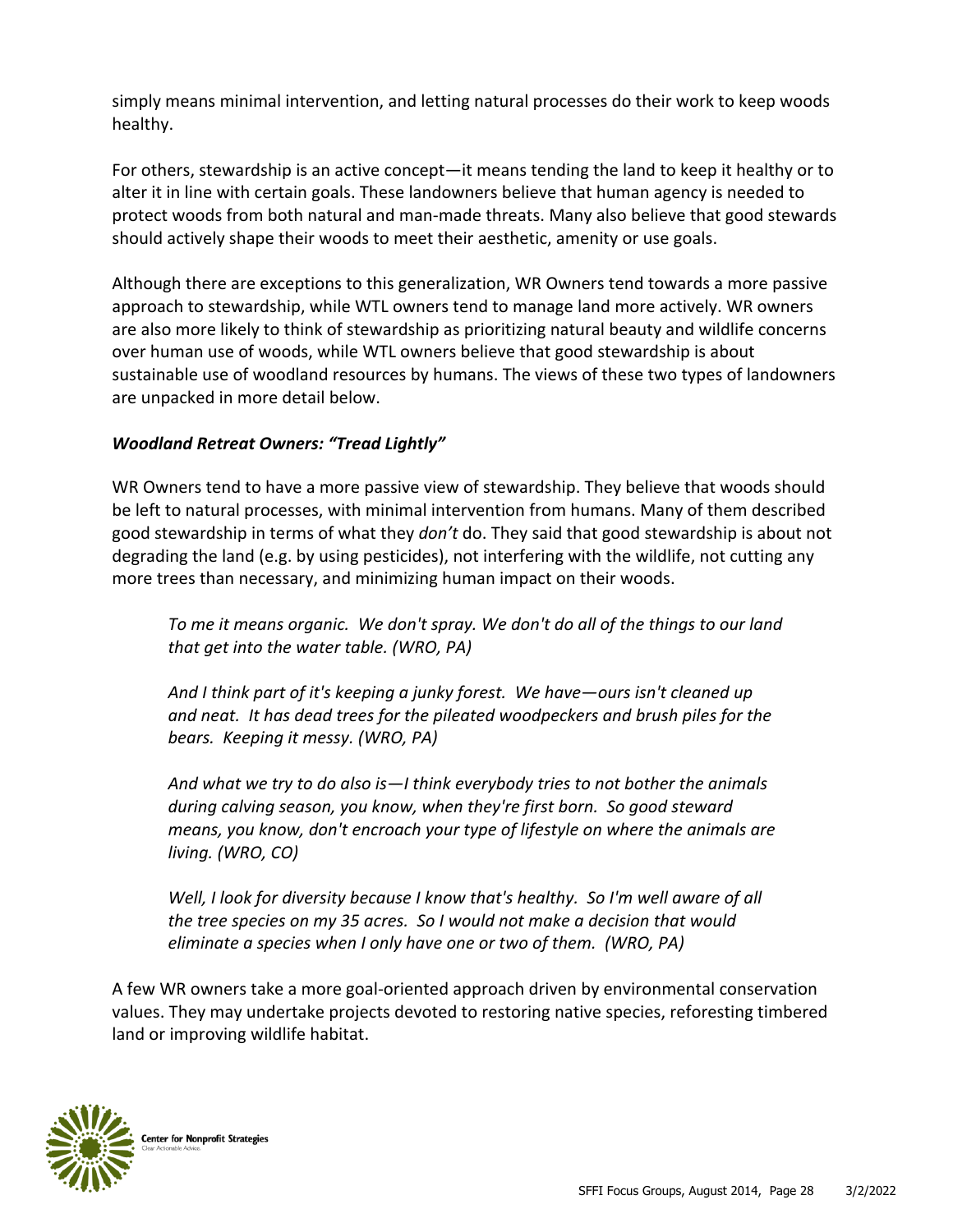*And I feel that I've been given a responsibility as a steward for future generations for my woods. And so I'm concerned that the diversity is disappearing. So I am concerned about all these trees disappearing because it's sort of changing the look of the woods. And things come in that don't belong there. You know, we have infestations by foreign insects, foreign plants, foreign everything. And yes, it's a progression but it's one that's a little alarming to me. (WRO, PA)*

*I* would love to see it cleaned up and re-seeded. See, when people cut the *timber—they had owned the timber rights when we bought the farm. … And they went in there and just –where they never cleaned up anything or re-seeded.* 

#### *Working the Land Owners: Stewardship = Intensive Use + Intensive Care*

For most WTL owners, stewardship is an active concept—it means tending the land to keep it healthy or shape it to meet certain goals. And because WTL owners tend to see woods as a resource to be used and enjoyed by humans, one of their main stewardship goals is to maintain the value and potential uses of land for future generations. That said, this group takes a broad and long-term view of the values provided by woodland. To them, good stewardship includes protecting *all* the amenities provided by healthy woods—such as wildlife, clean water, and recreational opportunities—from all threats, both human and natural.

*I think that it's finding the balance between fire mitigation, healthy woods and wildlife. And just creating that balance. …. Also thinking more about like four generations ahead. You know, what can we do now that's going to create a good environment for future generations on this property? (WTL, CO)*

*I think another step in the planning is thinking in terms of what is natural to this*  land. That we're planting the kinds of trees that belong there, that were there *originally, that are native. Part of that is so that it does not—and what works for this soil type and for the climate that we have. So that we're not having to add a lot of extra chemicals and sprays and so on to make it work. (WTL, PA)*

*Well, taking care of it. Just so we preserve our forestland in America… When you're tree farming and you're cutting trees for saw law logs you have to keep in mind that you may be destroying small wildlife habitat. Or even larger wildlife habitat. And in trimming up the limbs for fire mitigation, well, you're also opening it up so you don't have the--the cover for the larger wildlife. But oh my gosh, to me, just taking care of the land. Public view as I drive by. For our children and their future of owning land. (WTL, CO)*

Many WTL owners seek ways to maximize their current use of the land—including generating some income from it—without compromising the quality, productivity and beauty of the land.

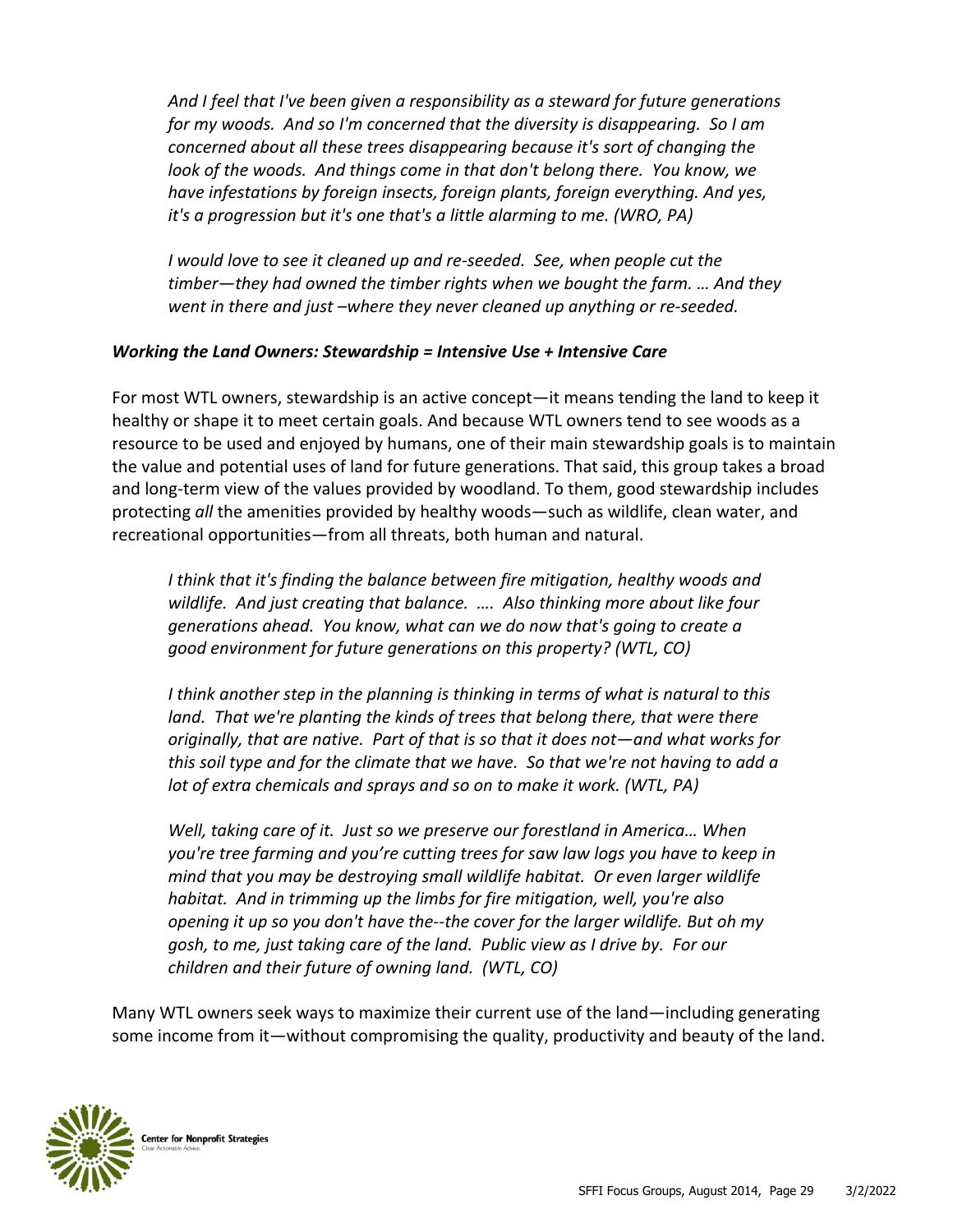*I'm a use guy. And so I want to see products. I want to see a buck really. And literally generate some kind of income. … And if I can do that while I'm doing things that work on the appearance and the kind of general condition of the*  land... But the appearance and then just the condition, I think, has to have *something to do with good stewardship. And then—without using the word 'fire'--somehow planning my actions, my strategy for income and then this wildlife habitat—and then trying to do some practices that I think make it a little less vulnerable maybe to the natural processes. (WTL, CO)*

Many WTL owners think systematically about their woods, anticipate and combat threats, and plan ahead to shape their woods. They know that good woodland stewardship is hard work.

*But when I read articles about wood lot management I'm thinking I'm not really taking full advantage of my mountain ground. Because again, as I'm losing trees I should be replacing them. … And if there's trees that are—not so much those big oaks I talked about—but some of those other junky trees—you know, I'm thinking maybe they oughta be getting outta there and I could be planting something that would be, you know, begin the forestation process for the next forty years. (WTL, PA)*

*The thing about this is that it's so much hard labor manual labor work. Or it's expensive work. And I think for a lot of people that's a major property, keeping the property and cutting all the dead pinion pines off your property. How much work is that gonna be? (WTL, CO)*

--------- These differences in how people orient to their woods reflect deep-seated beliefs about the relationship between man and nature. Although these beliefs are difficult to change, people can be moved from passive to active approaches to woodland management through their experiences or in response to specific threats, as illustrated in these quotes:

*And along about that time—well, later on when we had the fire out south of town—Black Ridge fire out there. And I was trying to learn more about the forest and fires. And I was invited by the Colorado State Forest Service to go for a visit up there and take a look at it. And at that time I began to learn that there's much more to a forest than just letting it grow. That it was too dense and too deep, too many insects et cetera. So I began to think, wow, there's a lot more to taking care of the forest than just living in it. (WTL, CO)*

*But I mean [beetle infestation] wasn't my original concern or even thought to some extent. Because when you bought healthy land you weren't thinking intensely about that. And you weren't worried seriously about fire. But now with this change it's like you may need some help. And everybody kinda gets to enjoy* 

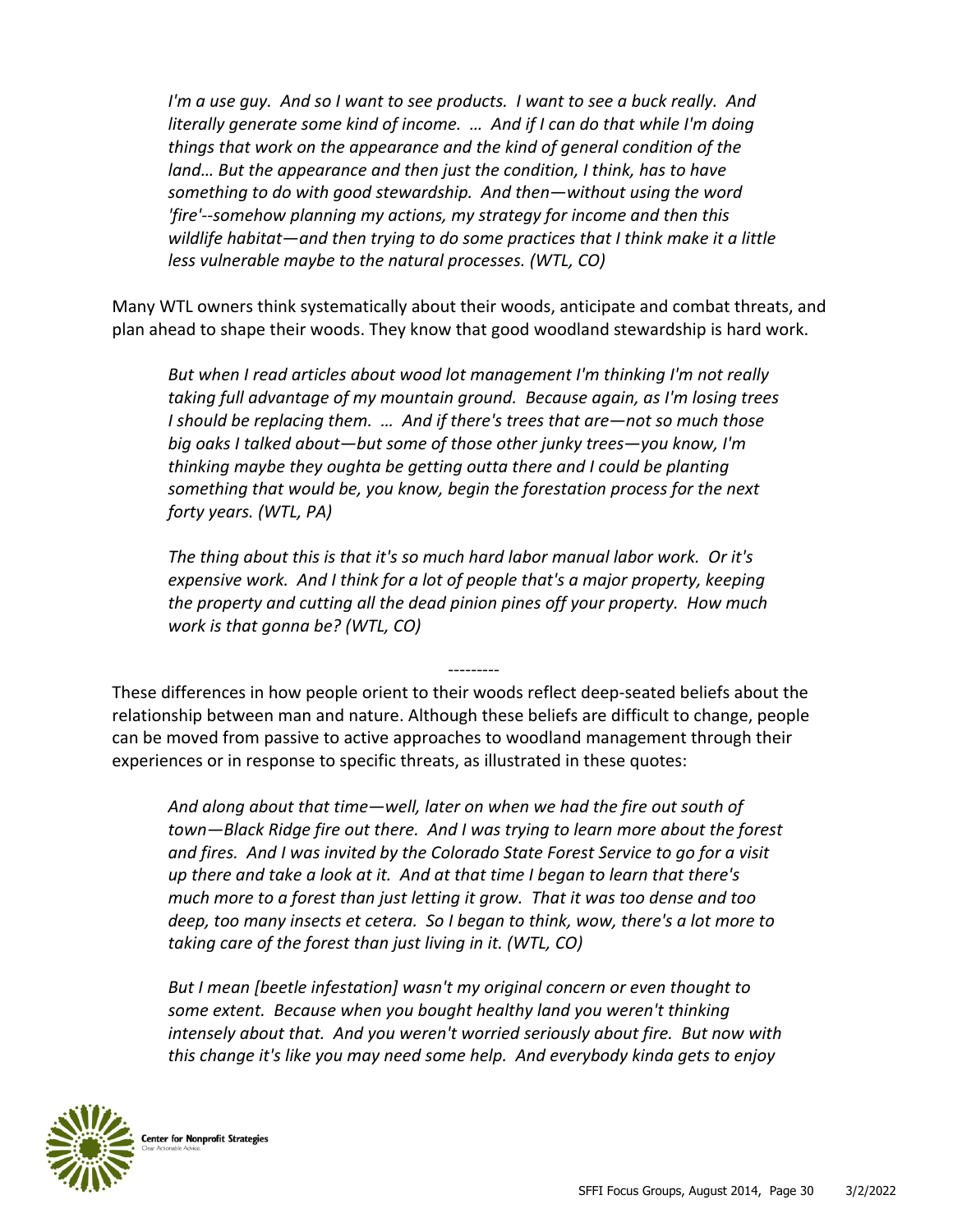*it but it's kind of your responsibility to … get things more back under control to where things are more healthy again. (WTL, CO)*

#### *Passing On Stewardship Values*

Many woodland owners, both WTL and WRO owners, said that good land stewardship includes inculcating an appreciation of land and nature in the community and among their heirs. One person also mentioned that advocating for better policies to protect woodland and support private landowners is part of her stewardship ethic.

*And we teach [our children] an appreciation for the land and the natural beauty and the wildlife and all those things. And our kids are essentially grown up now but they I think all appreciate the outdoors. At varying levels. But, you know, I think that's really an important part of stewardship is helping the next generations learn to appreciate it, understand it. (WTL, PA)*

*I think another thing is to try to share your enjoyment of the forest with others. We've done that with our sons and we're doing it with our grandchildren. And trying to keep it going, the enjoyment and the value of keeping it the way it is. And the excitement of it and the adventure of it. (WRO, PA)*

*Well, it's important to me to pass it on to my family. I mean, it's land that's been*  in our family for several generation and I want to pass it on to my kids and I want *them to see the value of it. (WRO, NC)*

#### **Actions Taken**

After discussing the concept of good stewardship, landowners were asked to say what stewardship actions or activities they had taken or considered taking on their land. The moderator explained that these could be actions that would improve the health or value of their land, or enhance their use and enjoyment of the land.

#### *Woodland Retreat Owners*

In keeping with their "tread lightly" philosophy, WR owners mentioned fewer land management actions than WTL owners. They were most likely to mention actions that enhance the aesthetic value of their woods, protect their woods from damage by human activity, and/or invite more wildlife on their property. These actions included: Battling weeds; building roads, trails and ditches for fire and erosion control; maintaining defensible space around the house; clearing the land of brush and deadwood; simple habitat improvement projects like maintaining brush piles and planting native grasses; and posting, fencing or gating their land to protect it from incursions. Very few WR owners mentioned stand improvement or preventive actions to combat pests or diseases.

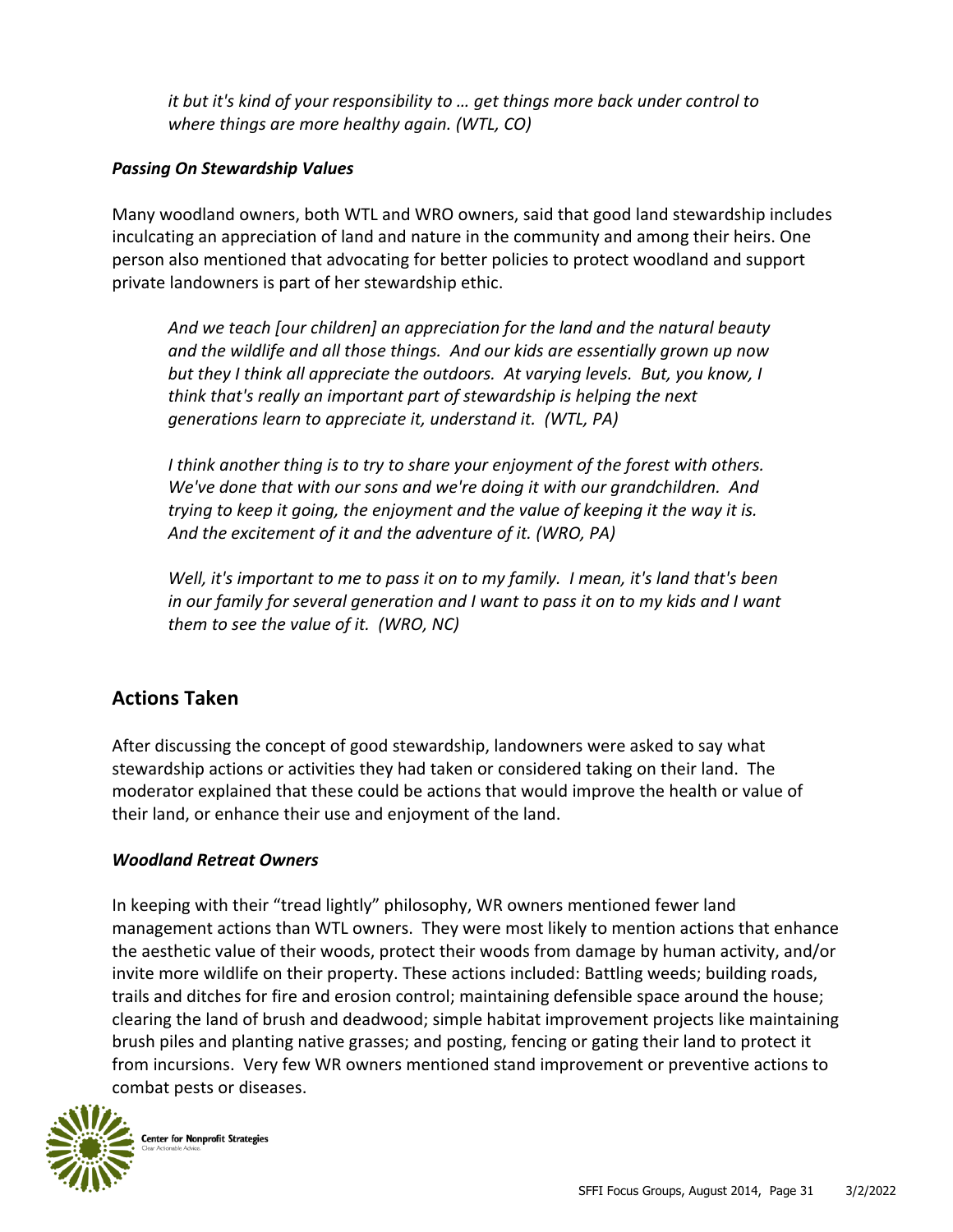*We haven't done that much on our property but our philosophy's sort of pretty much to leave it as nature intended it to be… We have removed dead wood and debris. ... And the opposite—I've managed to fenced out the livestock in areas. … It's to keep too many animals out of the trees. And I think just there's the tread*  lightly mentality that we've really pushed that a lot as well. We try not to tear up *the land. (WRO, CO)*

*I think a lot of the mountainous areas where you have bridges you find out that there are four-wheelers run and you get the run-off. First thing you know you've got ravines from just people having enjoyment. They think it's enjoyment but you have to take care of that part of it. We put breakers in the trails to run the water off instead of down the trail. (WRO, PA)*

*I'm actually farming my woodland. ... But it's wonderful to be able to walk in a forest and not have the briars and all the undergrowth and all those sort of thing. It's just wonderful. I mean, it's getting back to nature. I mean, you know, you just tend to forget things. (WRO, NC)*

*I'm thinking that I don't hear much talk about the idea of respect for the land or stewardship. I do hear a fair amount of talk—a lot of talk, I guess—about enhancing the value of the land. And so in my own case I've had fire mitigation work done twice. A, to protect the house, and B, to enhance the value. (WRO, CO)*

Many WR owners have had no contact with forestry professionals and they have little knowledge of the specific threats or opportunities in their woods. They tend to rely on what they know about landscaping and gardening, or get information from local gardening stores. This lack of knowledge inhibits them from taking actions that might be most needed to protect their woods. Many WR owners realize that they are working in the dark. They remain uncertain about the impact of their actions and shy away from large projects and big decisions that might be irreversible.

*I'm trying to get a lot of the honeysuckles out of there. Because nothing was growing except the honeysuckles. And again, I'm flipping the coin and I'm hoping I'm doing a positive thing as opposed to a negative thing. (WRO, PA)*

*And the other thing that I'm doing is I go through the forest—I can't cover all the acreage, we have too much—but what I'll do is I'll go through it periodically trees that I know are dead and dying I'll try to take them out. I don't know if that does any good or not but I don't think it can do any harm. Some of those may already be infected with God only knows what kind of disease. So I try to remove those. Also try to remove multi-stem trees. (WRO, PA)*

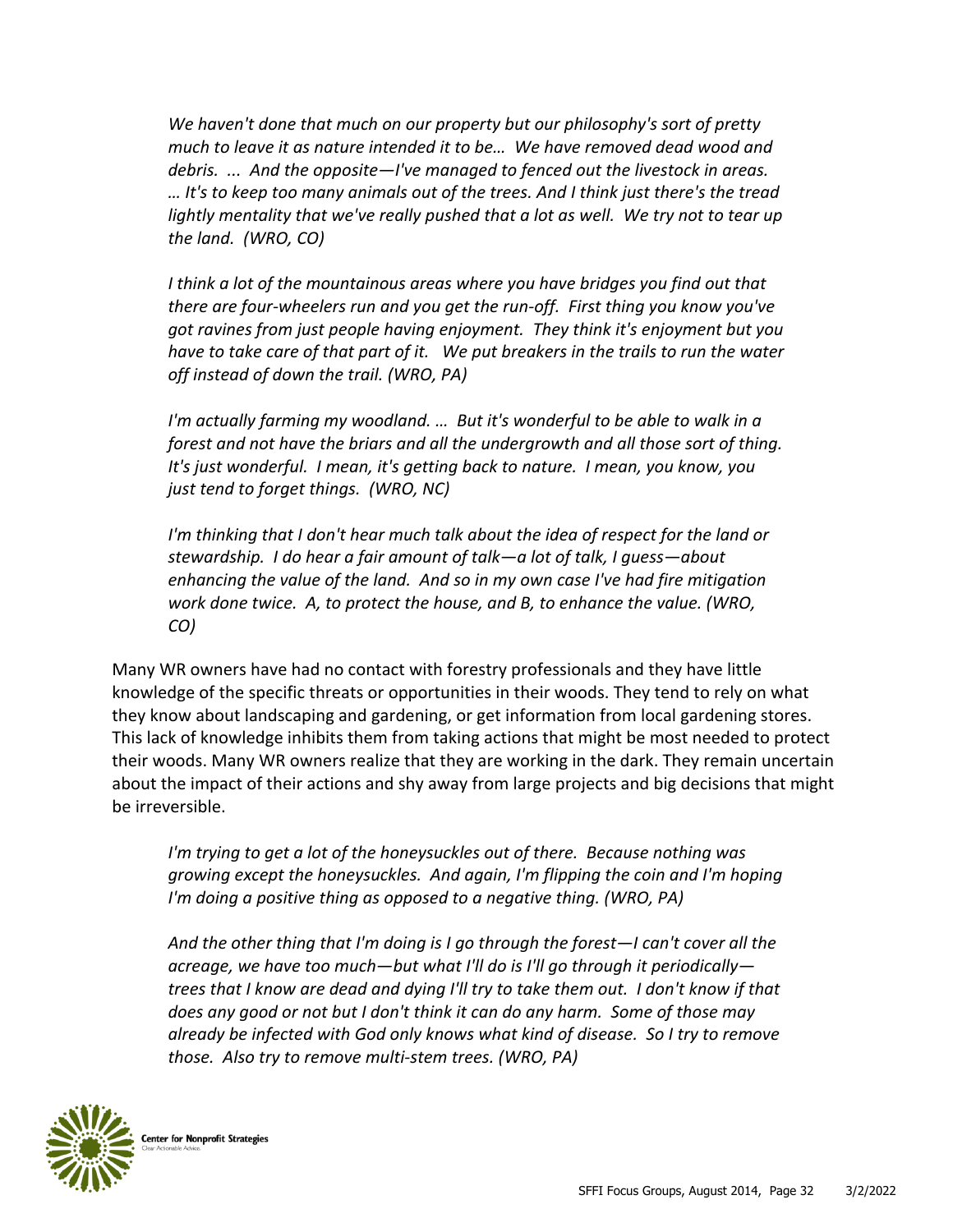*I've worked on drainage in the area. There used to be cows on the property and where the cows walked there's ditches. And been working for years now to try and make it drain properly. And then there's the occasional trees that need help. So prune them and fertilize them. And if the insects seem too bad—I don't know if I'm doing it right but I'm just guessing…. I go to the local place where they sell the equipment and insecticides and fertilizers and stuff and just generally ask them. (WRO, NC)*

*I think one reason we haven't done something is we don't know if it is the best thing to do on a global scale. What trees are the right trees to plant? What are the implications of spraying for that? (WRO, PA)*

Many WR owners also said they had planted trees or wished to plant more trees on their land. They often added that they lack the knowledge to identify appropriate trees for their land, and the resources to buy and plant saplings. In one group, older landowners discussed that, in the past, companies such as Weyerhaeuser had supported reforestation, especially after harvests. Now that this support is gone, many landowners do not have the means to replant after logging or tree damage.

*I think what I'd like to do is continue to get rid of more of the invasive species. And also get into replanting. Because when I get rid of the bushes I end up with grass. And I don't like cutting grass. So the next thing would be to start planting some trees. (WRO, PA)*

*And sometimes I have crazy idea I'm going to plant a whole bunch of trees—both native, imported from other countries. (WRO, PA)*

*I wrote just 'continue to plant trees in unused areas.' (WRO, CO) Working the Land*

WTL owners mentioned all the stewardship actions that WR owners had mentioned, and more. Apart from differences in stewardship philosophy, these differences in activity are related to differences in their knowledge levels and their goals for their woods.

Because they aim to maximize woodland productivity, almost all WTL owners mentioned thinning or other stand improvement actions, followed by re-seeding or other actions to promote regeneration.

*Another thing about the beetle control—and it goes along with the fire mitigation—is thinning the forest. If the forest is too thick there's a lot of unhealthy trees and then that's what attract the beetles. Where thin out the trees so that the canopy is not touching each other, it helps. (WTL, CO)*

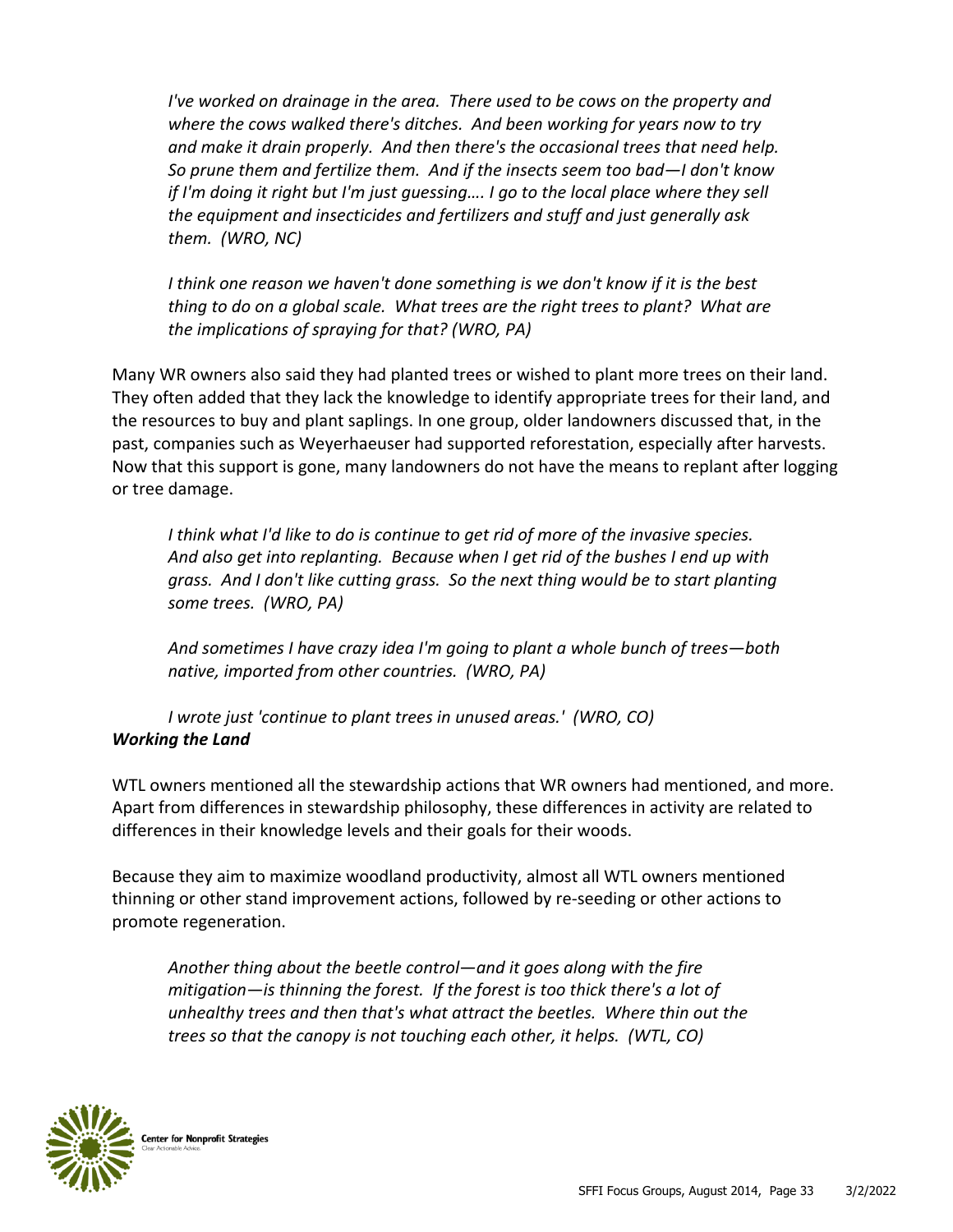*One of the things that we do—and I do think it's worthwhile—is the year after we plant we come in and spray to kill the hardwoods and so forth because we're principally trying to grow pine trees. And so we do a spraying. I don't know if you've ever done that or not but it's a wonderful thing. (WTL, NC)*

*Well, we did the stewardship plan after we had done some thinning. We had cut some mature trees for lumber. And we felt we needed to go back and replace them. And so at that point we talked to a forester about the thing and he said well, we ought to do a stewardship plan and look at what would be best to grow at different sections. (WTL, PA)*

*I deal with the North Carolina Forestry Service, the environmental groups, and the conservation groups. And we practice good forestry. We also practice good soil erosion on the open land. We plant trees on land that has been cleared but the slope is really too great to plant. (WTL, NC)*

WTL owners also tend to be more systematic and informed about woodland management activities. They understand how forestry activities can build on each other to accomplish multiple goals. WTL owners were much more likely than WR owners to implement "projects" on their land and experiment with different techniques (like integrated pest management or using pheromones to combat pests).

*We completed a forest stewardship plan for our property. Had a forester advise on what to do to improve it. We had efforts to control invasives. Mainly in our case it was ferns and striped maple. And we've done some wildlife habitat things like food plots and planting some shrubs that provide food for wildlife. And also done some shelters—stacked logs different directions to make shelters for them. And we've planted replacement trees. (WTL, PA)*

*I think if we would have had the forestry plan before we did some timbering and controlled those invasives then—the timbering allowed them a little time to get a start on things—we'd have been way better off. If somebody's going to some timbering they should be advised to do their treatment of the invasives first. (WTL, PA)*

*I participate in the forest agricultural program and we harvest trees for saw wood. … And then we harvest trees for firewood. We thin the forest—cut fire lanes both within the property and around the property just for fire mitigation… We work to develop small wildlife habitat in the midst of all of this cleaning. (WTL, CO)*

#### **Attitudes towards Selected Management Activities**

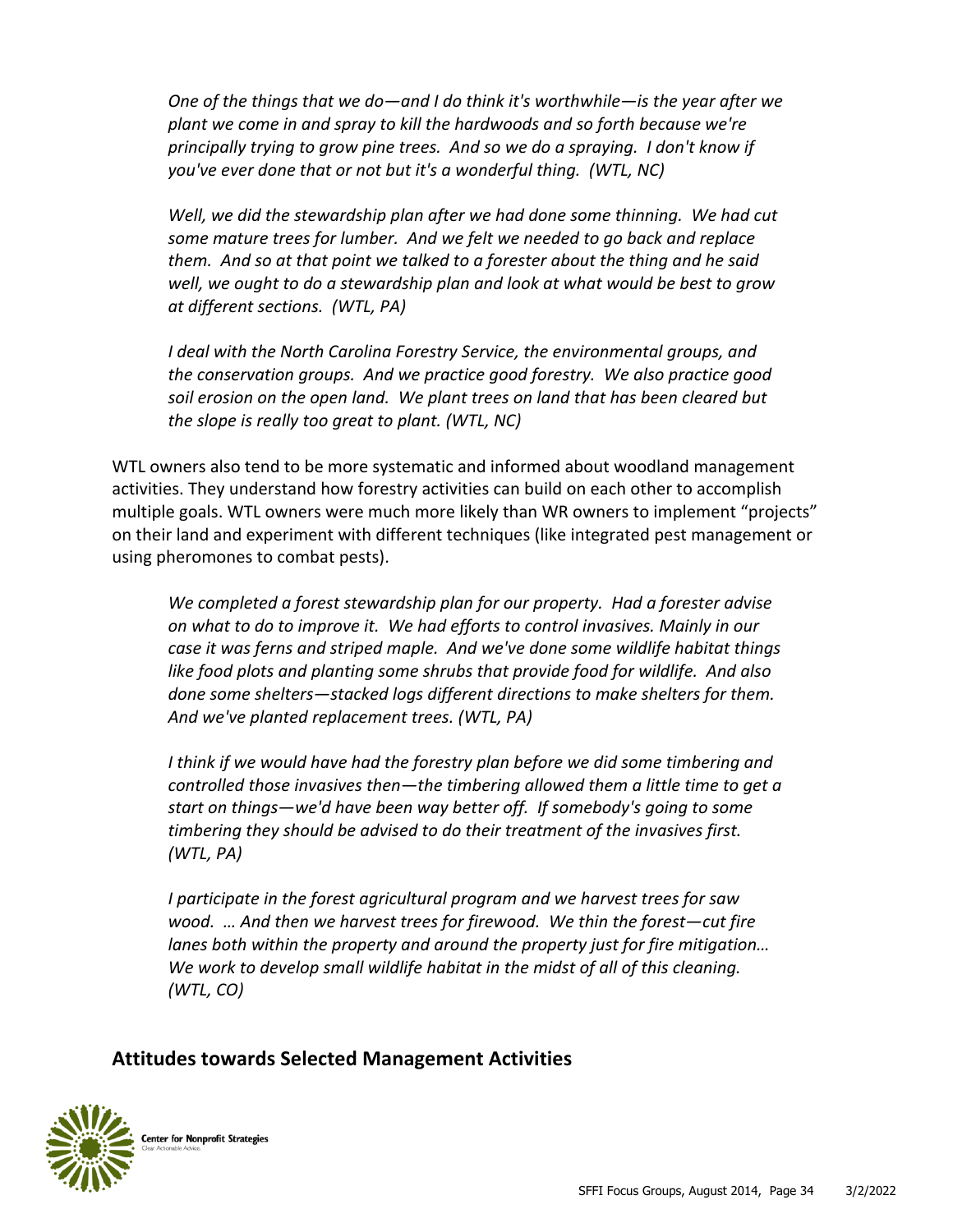#### *Consulting with a forester*

Almost all the WTL owners that participated in our groups had sought advice from a forester. They knew about the services provided by local natural resource agencies, and many were on first-name terms with their local service forester. Because these landowners are trying to optimize the value they get from their woods, they have a lot of questions for service foresters.

*But I have people that come to me—several professionals that come. One of them's a weed specialist, one of them is a forestry specialist. One of them is just making sure that I'm doing what I'm supposed to be doing and not cutting down the trees and things like that. So I have people that come to me several times through the year. And they always give me good advice. I'd be lost without them. (WTL, PA)*

*Yes, I have a forester … And he has done inventories of the property to determine what types of trees, how many trees I have. And then he gives me advice on whether to plant or whether to harvest or thin. And the fire lanes, he marked what he called a shaded fire lane around the property so you just don't denude it. (WTL, CO)*

In my situation I had a forester come in when we were getting ready to build and *trying to determine the best way to put the road in and maximize the recovery of what trees had to be removed for commercial logging purposes. And at the same time eliminate a lot of the maple. Because again, the property had been heavily forested years ago and that just generates all the invasive stuff. (WTL, PA)*

*The state forester come in periodically every couple years and walks our property with us. Talks to us about how we're progressing with our plan. Well, so I think it's beneficial. (WTL, PA)*

*I found that in doing myself I was not nearly as smart as I thought I was. (WTL, NC)*

Fewer WR owners had spoken with professional foresters. Some had contacted a government agency to request assistance for a specific problem, such as a diseased tree or depleted pond. In a few cases, they had requested help with decisions regarding logging. In many cases, WR owners seemed to be dissatisfied with the service they received.

*When we first moved there we had someone. But they didn't seem very knowledgeable. They were kind of hesitant to give us any kind of information. We probably should do it again and see if we could get somebody… (WRO, PA)*

*Any time I've ever tried that they say—we only have 17 acres so we're not a big place. (WRO, PA)*

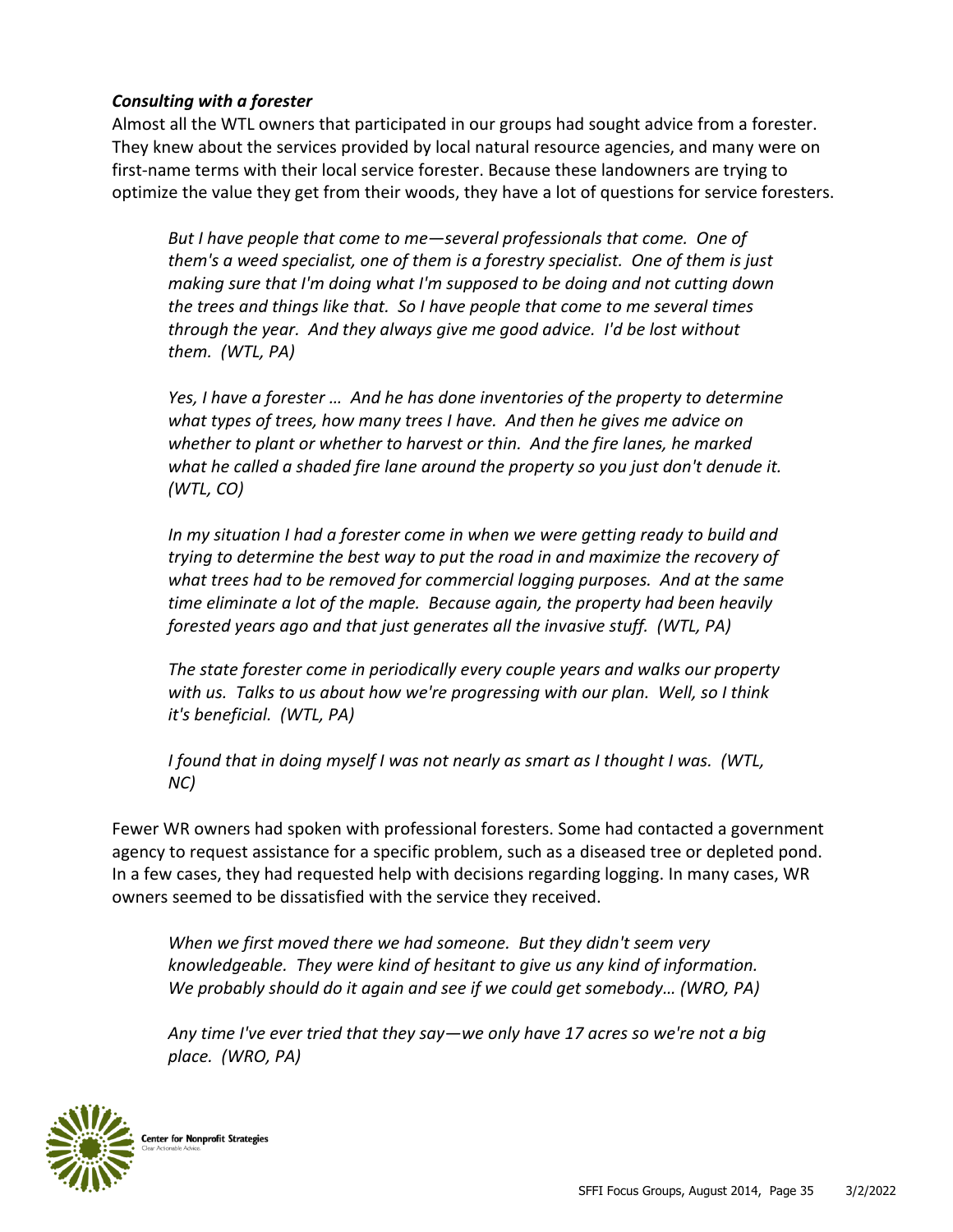*Well, I went to the Colorado State Forestry and I asked them--'cause we have pinion juniper—and they said they don't deal with that. (WRO, CO)*

We did talk with some WR owners who have consulted foresters and work with them to manage their woods and prevent problems. In most cases these were people who knew a forester personally, and often they were women who sought help when they became primary decision-makers for their woodland.

*The only good thing was though the guy was [my husband's] friend. He's a forester and stuff but he was his friend so he gave us a lot of good advice. (WRO, PA)*

*But the forester's a friend of mine. I grew up with him and went to school with him. … And he came to me and he said 'I think you've got some timber that's ready to harvest and the market's right. You want me to check it out?' And I said 'sure, go ahead.' So that's pretty much how it was. (WRO, NC)*

Overall, WR owners see less need for seeking professional advice regarding their woods. Many think their woods are fine as they are. Others see the value of making some improvements to their land, but don't have the time, energy or resources to undertake these projects. A few said that foresters would not be interested in talking with them because their lots are too small or their trees have no commercial value.

*Well, if you walk through our place it's pretty obvious what you can do with it. We don't need somebody else to come and tell us 'this is gonna make a park' when we can see it's gonna make a park. (WRO, CO)*

*We just don't have enough water to do what you really want to do out there where we are. (WRO, CO)*

In part, these perceptions reflect reality. However, the most important reason why WR owners don't approach foresters is that they have very little knowledge of forestry services and they are not comfortable with accessing them. They don't know what the forestry profession can offer them; they don't know whom to trust; and they often feel that the language, culture and goals of forestry are not aligned with their needs and expectations. Learning how to navigate this world is a challenge for these landowners, and the benefits of taking on that challenge are not clear.

*I didn't know what their services were. I thought they just went out looking for fires or sit up in them 200-foot-tall towers with binoculars looking for fires. I didn't know that they did other things. I mean, I knew the park rangers did, I didn't know the forester service. (WRO, NC)*

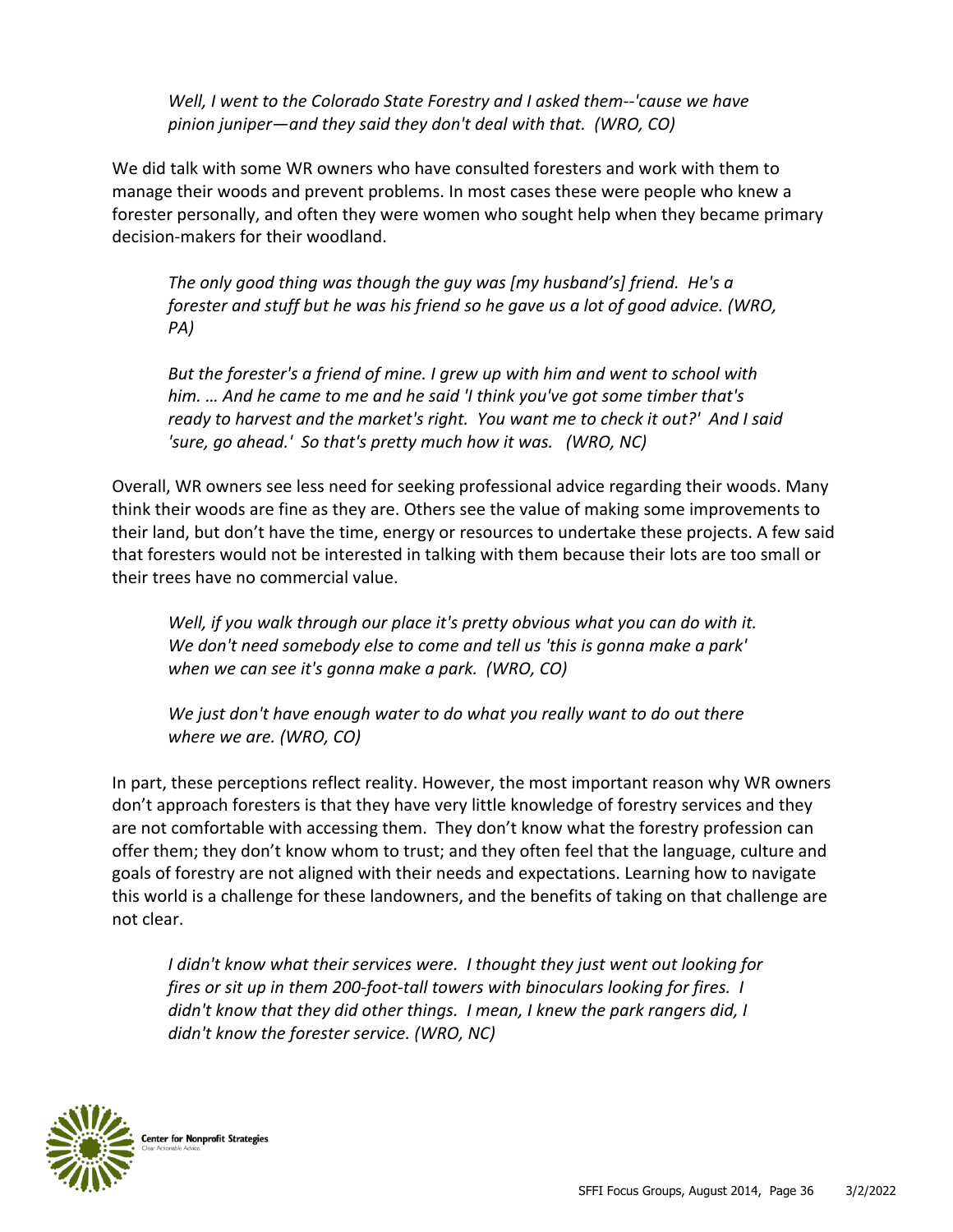*But I suspect-- I lived in New Jersey for 35 years and came out here—and suspect there's just a helluva lot that I have no clue about. I'm not smart enough to know what questions I ought to be asking. (WRO, CO)*

*Well, I never thought of asking a forester for any advice in that respect. The firefighting unit people will come and they'll tell you ought to take that tree out because it's a fire hazard. But I had no idea that the forest service provided a service to private landowners. (WRO, CO)*

*The idea of finding the right person to give you advice. I mean, finding the right resource and being able to use that resource. Financially being able to use that resource and knowing that it's good information that you're getting. So finding the right resources and the right information in order to be a good steward is very important. (WRO, PA)*

In two groups we specifically asked WR owners if they would be interested in having a forester walk their land with them to point out threats and opportunities. The majority of WR owners said they would enjoy this, and many mentioned specific areas in which they needed advice. Many WR owners do have goals and dreams for their woods, even if these are somewhat vague and unarticulated.

*Well, that's the greatest joy, just walking through your own land and looking around. It's fun. (WRO, PA)*

*Like if I thought I wanted to improve my land for elk I would have no clue as to what needs to be done to improve it for elk. So that would be a big goal but I would actually appreciate someone telling me 'well, you know, you might want to think it a little bit and you want to remove this.' Or 'elk like this bush.' So that's sort of what I was thinking. (WRO, CO)*

*I just want to keep what I have healthy. And whether that be cutting, planting, whatever—I don't have the expertise to know what to do to keep it healthy and keep that mix. (WRO, PA)*

*I would really like some information about what to do to restore a forest, you know, trees. Not to sell them but just so it's a healthy—instead of sweet gum shrubs, cedar shrubs, like that. (WRO, NC)*

#### *Getting a written stewardship plan*

Only a few of the woodland owners that we talked with had written stewardship plans. Most of them were WTL owners and participating in a government tax or cost-share program that required them to have one.

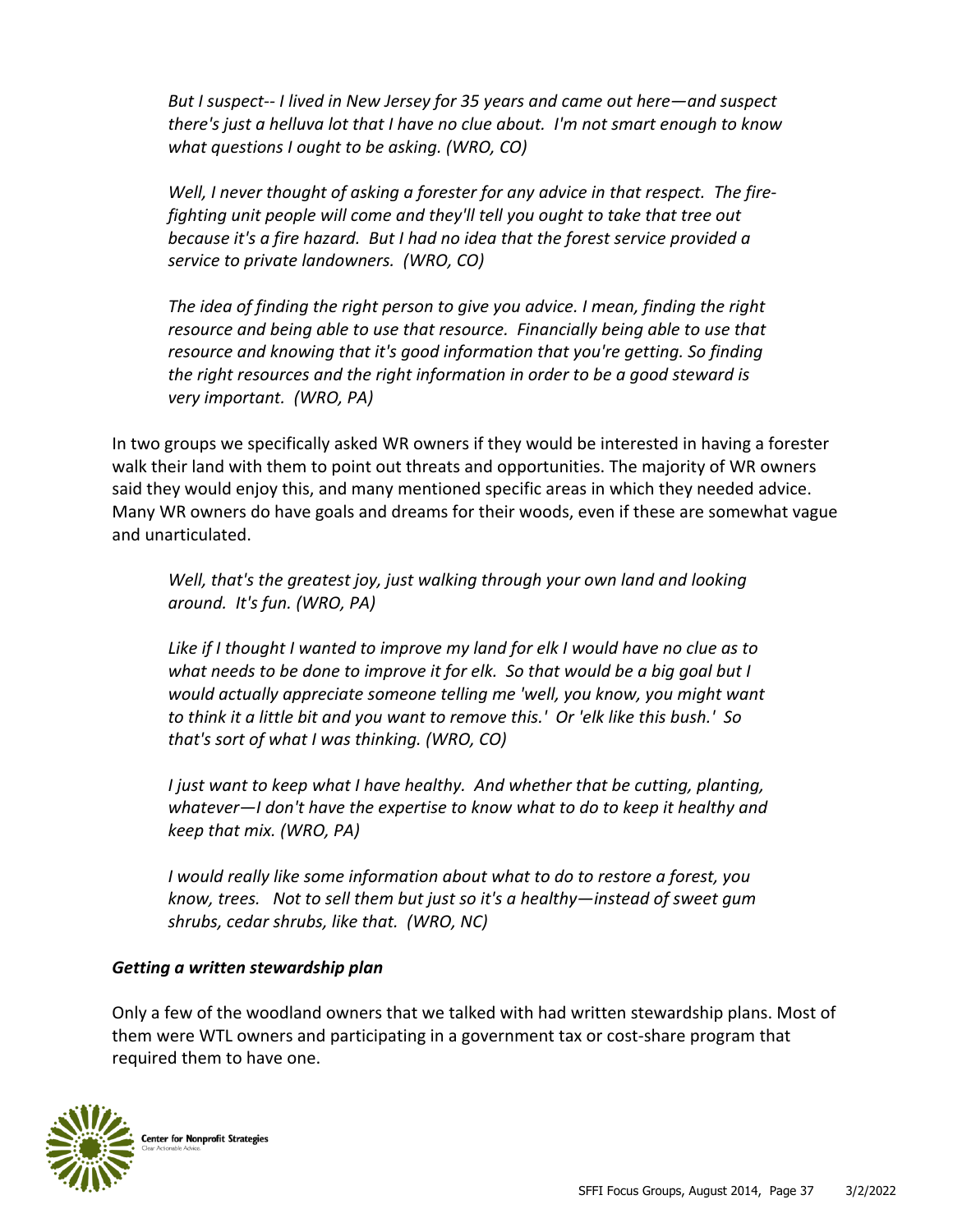Even if they don't have written plans, many WTL owners have thought systematically about caring for their woods and may have the elements of a stewardship plan in their heads. They know their woods well and are aware of different assets and stands on their land. They know what care each part of the woods needs, and when that care needs to be provided. Many of them have a mental schedule for both seasonal management activities (like weeding and spraying) and longer-term projects like thinning and harvesting. They may not be able to accomplish all that they'd like, and their actions may not be aligned with a professional's recommendations, but they do have—or want to have—a plan of action.

*I actually have talked to a forester a couple of times but we just haven't actually gotten that accomplished. And again, like I said, I want to replace where some of these trees have died. So my goal is to try to kind of create a bigger vision of where we want to go and then how we accomplish that. And I think a forester hopefully could help us identify that. Sort of just help us—maybe present some options to us. (WTL, PA)*

*It's not that [having a written plan] is not a good idea. We just haven't done it. … I* mean, for my brothers and me, if there's a tax advantage or if there's a financial *advantage, that would be the greatest prompt of all. (WTL, NC)*

*I lost the game and so I've cut a little bit here and there. Although, again, a plan—even if you're working on an acre every year or a half an acre every year, I think it's still stewardship. You know, it's still something. It may not be, you know, woodland manager of the year but you're doing something. (WTL, CO)*

*So what I really have is I have an annual strategy—I'm just gonna call it that that I put together. Sometime between now and about February every year I try to plan what am I trying to do and where am I going with this and that. (WTL, CO)*

*Well, as far as my plan, it's my plan. I didn't get—somebody didn't draw it. And it was just the amount of time that it takes for a tree to get big enough to think about harvesting and stuff. And the reason I did it is because me and my wife are 71, her sister's 66, and her husband just died. And so for all our land, for our children to know what to do with it. And when to do it. That's why we developed the plan. And it's nothing like specific. But it says like 'section A on this farm should be ready to be thinned by the year 2025' and stuff. (WTL, NC)*

In contrast, many WR owners see no reason to plan activities in their woods. As mentioned before, most think their woods are fine as they are and don't realize their woods need regular maintenance and care. They try to deal with pests, weeds and other problems as they occur, with little awareness of preventive treatments and management strategies. Some WR owners have goals for their property, but little idea of how to go accomplish these "dreams".

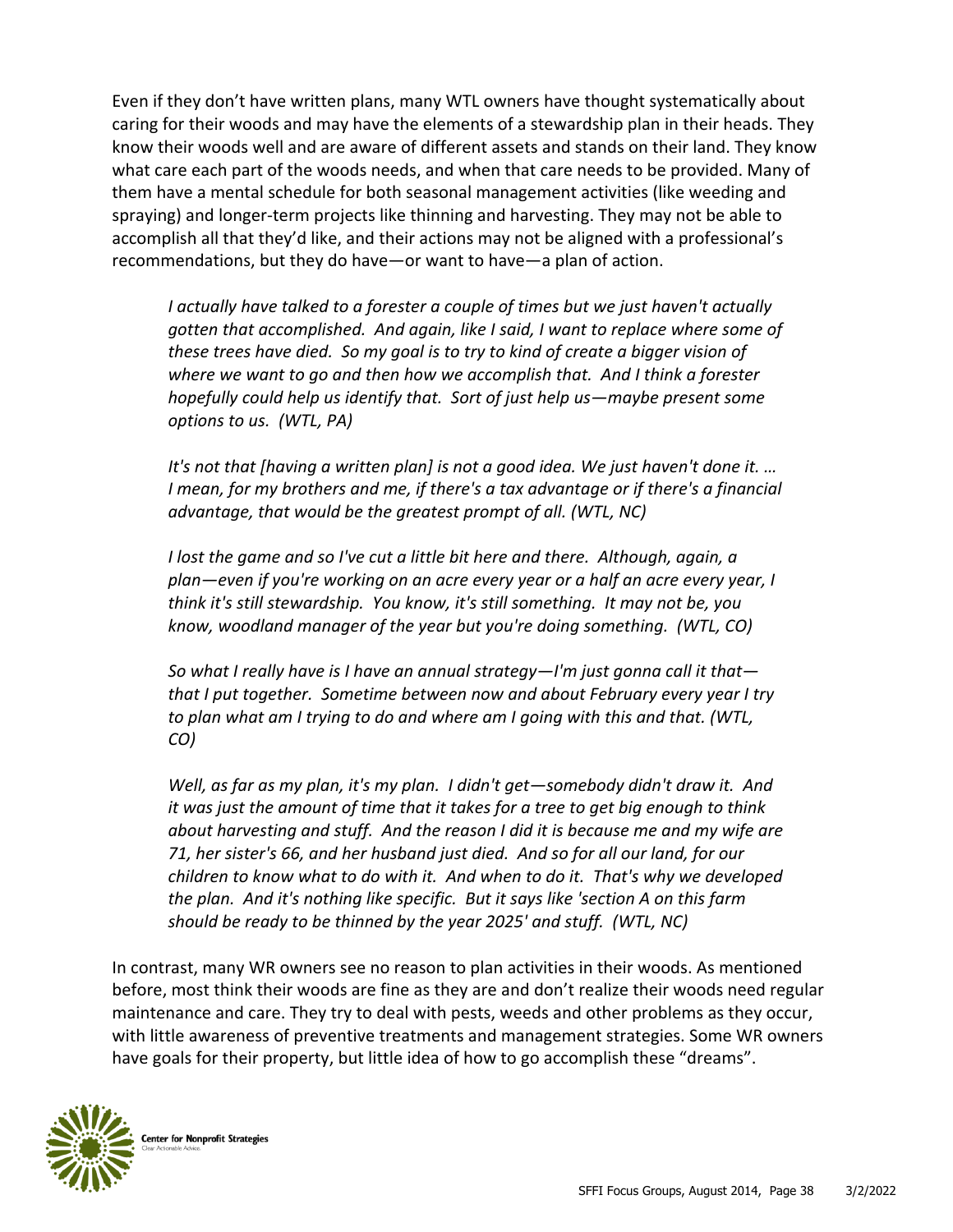*I haven't thought much about [a stewardship plan]. I really never did. Until things really started to die I really wasn't too concerned. Everything looked okay. (WRO, PA)*

*I wasn't aware of it and I don't know if I'd be interested in it. … Since we don't have that much of a problem with what we have growing out there as far as we don't have the beetle problem—I'm not really sure what would be gained by having somebody come out. (WRO, CO)*

*I mean, out here there are a lot of pretty independent people. You do what you need to do. And I mean, if you can do it you do it. And so as far as the plan—we know what needs to be done on our place. We don't need to sit down and write out a plan. You know that tree's falling over and you have to go and cut it up, you know. So it just—I don't know, for us it just seems rather ridiculous. (WRO, CO)*

In all groups, however, some of the participants saw the value of having written stewardship plans, if only to clarify the existing assets and value of their woods and to communicate threats and opportunities to future owners. For some WR owners, having a stewardship was also valuable to help reduce the uncertainty that accompanies most of their woods-related decisions.

*Well, in my case, like I said, I want to do some reforesting. But my plan may not be the right plan. Because as I was going to do—as others have discussed—buy a thousand or so trees. I know I'll probably lose 75% of those. You put in as many as you can and hope the deer and all the critters won't tear them down. But I don't know what mix of trees would be good. (WRO, PA)*

*It could be passed on. Even if you were to sell the property—if you didn't pass it onto your next generation of children or whatever—the next ownership—public, private, individual or group of corporate farms or whatever—if they could have that to integrate with their large corporate farm plan, stewardship of woodlands, that might would help keep it from being over-developed. (WRO, NC)*

*I think that would be helpful. Talking about in terms of foresting and other things, it would just help. And also this is family land—it's been in her family for generations and we want our children to have it. So something that they can follow as well to feel part of it. (WRO, NC)*

That said, woodland owners, and WR owners in particular, may feel overwhelmed by the woodland management activities laid down in their plans. They are also sensitive to the limitations of their own woodland (e.g. small parcels, too much or too little water, etc.), and of the unpredictability of natural disasters, which can obviate any plans.

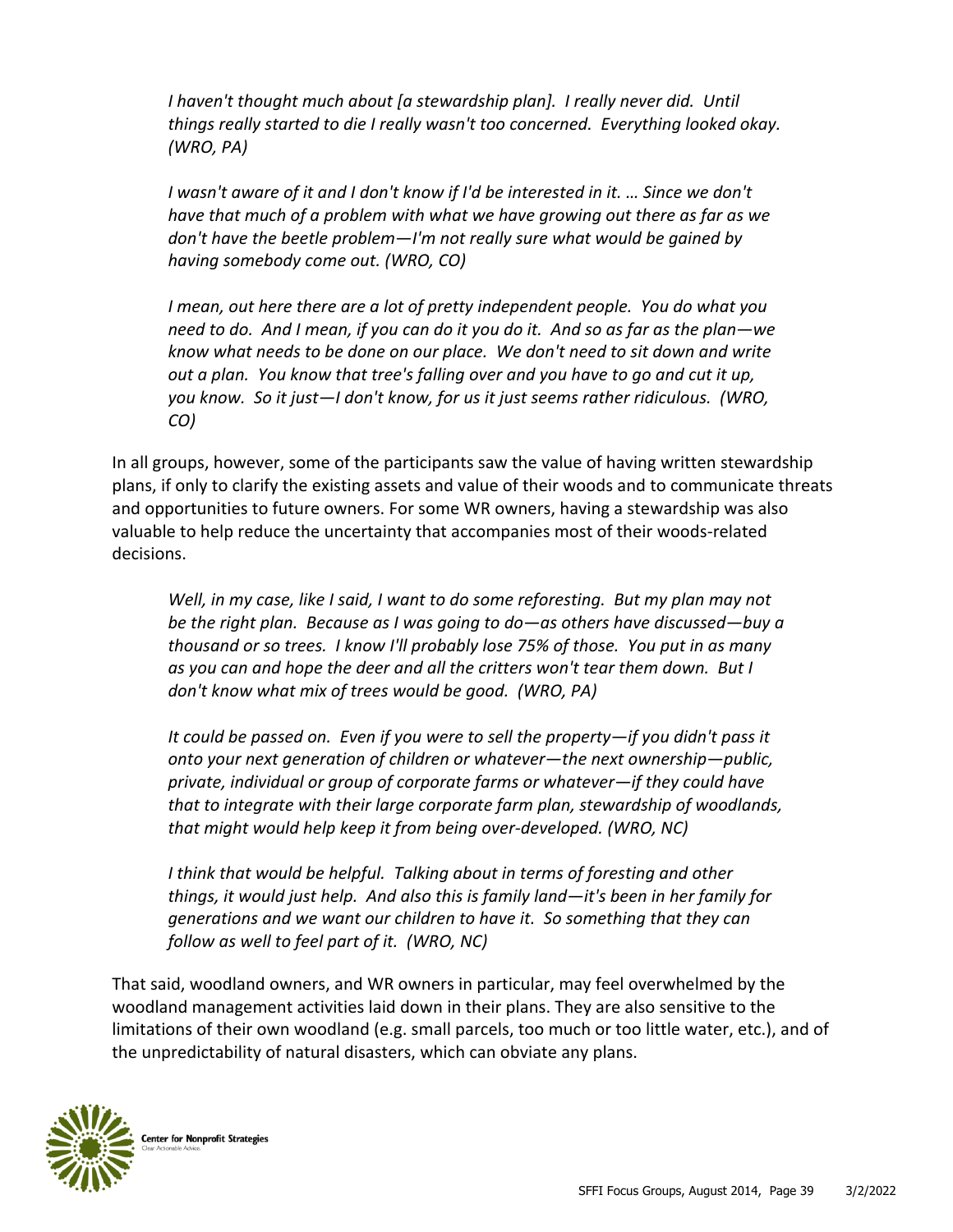*But it comes down to economics. When I have to pay taxes, when I have to send my children to school, the money I have goes to that. And we try with our resources to do as much in the forest but we don't have the government assistance that you're talking about. (WRO, PA)*

*I said no because my husband is sick and he doesn't need one more thing that he can't worry about. (WRO, PA)*

*I just want to say the best laid plans of mice and men. So you have all these steward programs and now we're being hit by death to three kinds of trees we mentioned. (WRO, PA)*

#### *Participating in a government program for woodland owners*

Almost all of the WTL owners who participated in these discussions, and some of the WR owners, were enrolled in programs that offer tax advantages for woods or farmland. For many landowners, enrolling in these programs is a no-brainer because they often don't have to change their practices or land use to qualify. Those that weren't enrolled in these programs were interested in learning more about them. A couple of landowners mentioned that they are Tree Farmers.

*A lot of my incentive [for enrolling in the program] was monetary. Prior to getting the agricultural exemption—whether it's cattle farming or then trees was the new thing to me—the taxes would simply make it impossible for a family to own a place. (WTL, CO)*

Fewer people had participated in cost share or other programs that commit landowners to taking certain actions, and most of them were WTL owners. Other WTL owners said they had looked into cost-share programs, but decided that the small financial incentive is not enough to justify the constraints and added bother of dealing with the government bureaucracy. Their concerns with these programs stemmed from uncertainly and lack of control. For many programs, funding levels are uncertain and you cannot be sure to get funds in a given year. Moreover, since WTL owners tend to do all the work on their land themselves, having to meet certain criteria or timelines can be problematic for them.

*And so the last two times that we cut trees, when we applied for the re-seeding money they didn't have any left. But like you said, by the time you pay taxes on what you got and everything and you could pay for the re-seeding and count that as a tax write-off—and you really didn't come out much worse [without the cost share]. (WTL, NC)*

*And I've had so many years of working for the federal government that I'm just—and I have friends that are government employees—but I just don't want to do any more* 

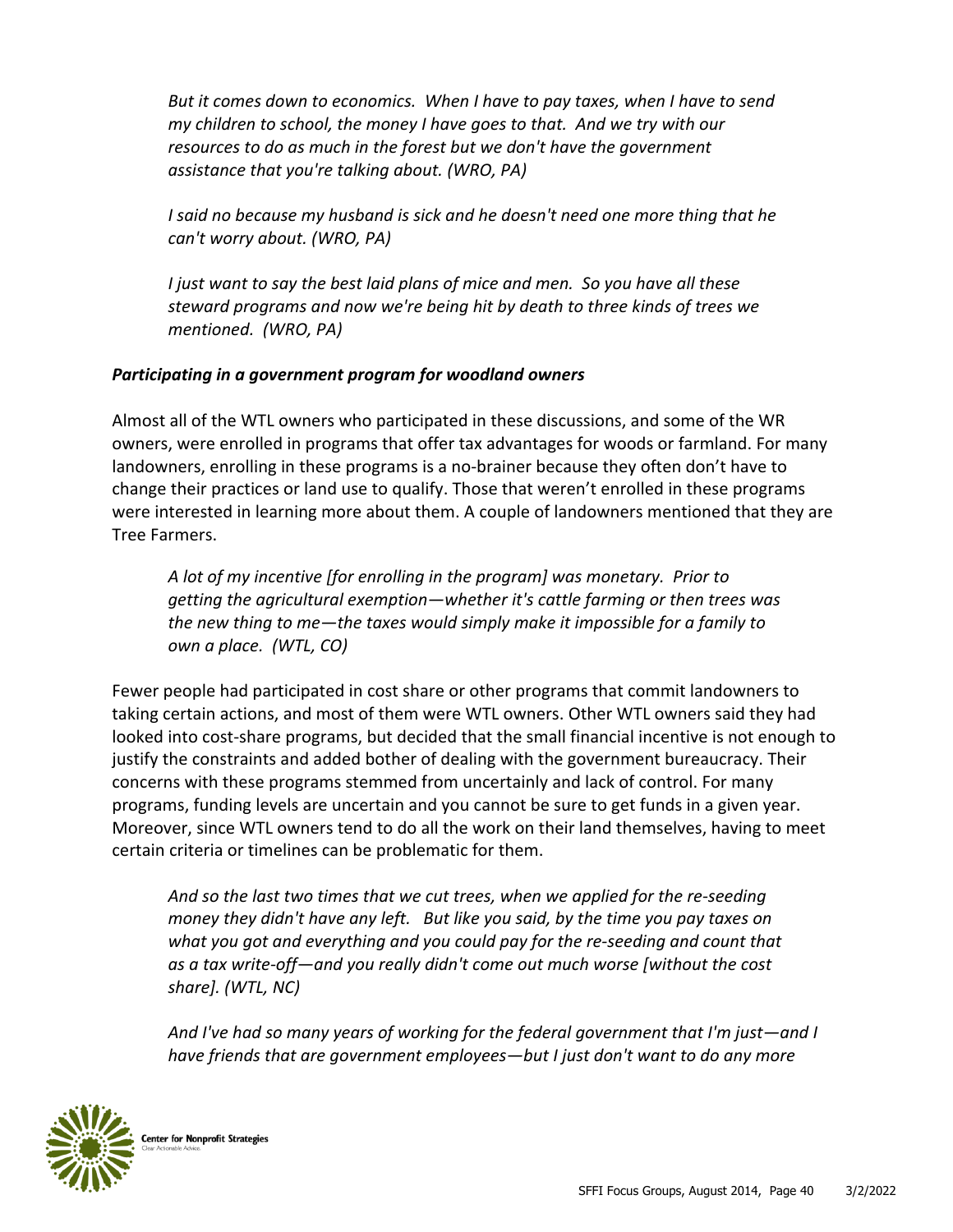*government programs, thank you. There's a string—there's like 60 strings every time you do some what looks to be like a good deal. (WTL, CO)*

*Well, I am 67 years old. And I re-seeded a small plot this past year. Do you really think that's gonna do me personally any good? It's not. And it takes money that I theoretically could have spent elsewhere had I chosen to do so. So most farmland is owned by older people. … And therefore most of your re-seeding and everything is going to be done by older people. And my point I'm trying to make is there is just not enough incentive for the average person to do that. (WTL, NC)*

*The incentives to get involved are not worth the time that it takes and the hoops you have to jump through to get it. Because most of the time when you get involved in these programs it seems like to me that these programs want to tell you what you can do and what you can't do. (WTL, NC)*

Cost share programs only work when they are aligned with actions landowners already want to take; they are insufficient to motivate landowners to take new or different actions. In addition to low awareness and less comfort with local forestry agencies, this mismatch of goals is a big reason for poor uptake of these programs among WR owners. These programs are often not aligned with the kinds of things they want to do on their land. Many woodland owners, for example, want to plant trees on their land, but few cost-share programs support that activity.

*And some of the land that I bought was cut over. And I'm concerned about that because as far as I'm aware of there are no programs for restoring that land. Or no information about how to do that. (WRO, NC) One of the things I inquired into was the timber stand improvement. Because they had that as a free service. But you're not allowed to use the firewood. And so I just thought well, I'm not going to do that because I can improve my own forest and when I cut a tree down I'll use it for firewood instead of just letting it rot up. (WRO, PA)*

*Okay, I think we need some government program to help us. … And if government is helping farmers to plant corn to make gasahol they can give us money to buy the seedlings. (WRO, PA)*

*Well, besides thinning out the trees, what other kind of programs are out there? (WRO, NC)*

One idea that emerged during two of the WRO groups is that some woodland owners may be open to letting government agencies implement conservation programs on their land. Many WR owners just want to improve their land and they have few specific ideas for doing so. They would like to see conservation projects implemented on their land, as long as they don't have to bear the financial burden for doing so.

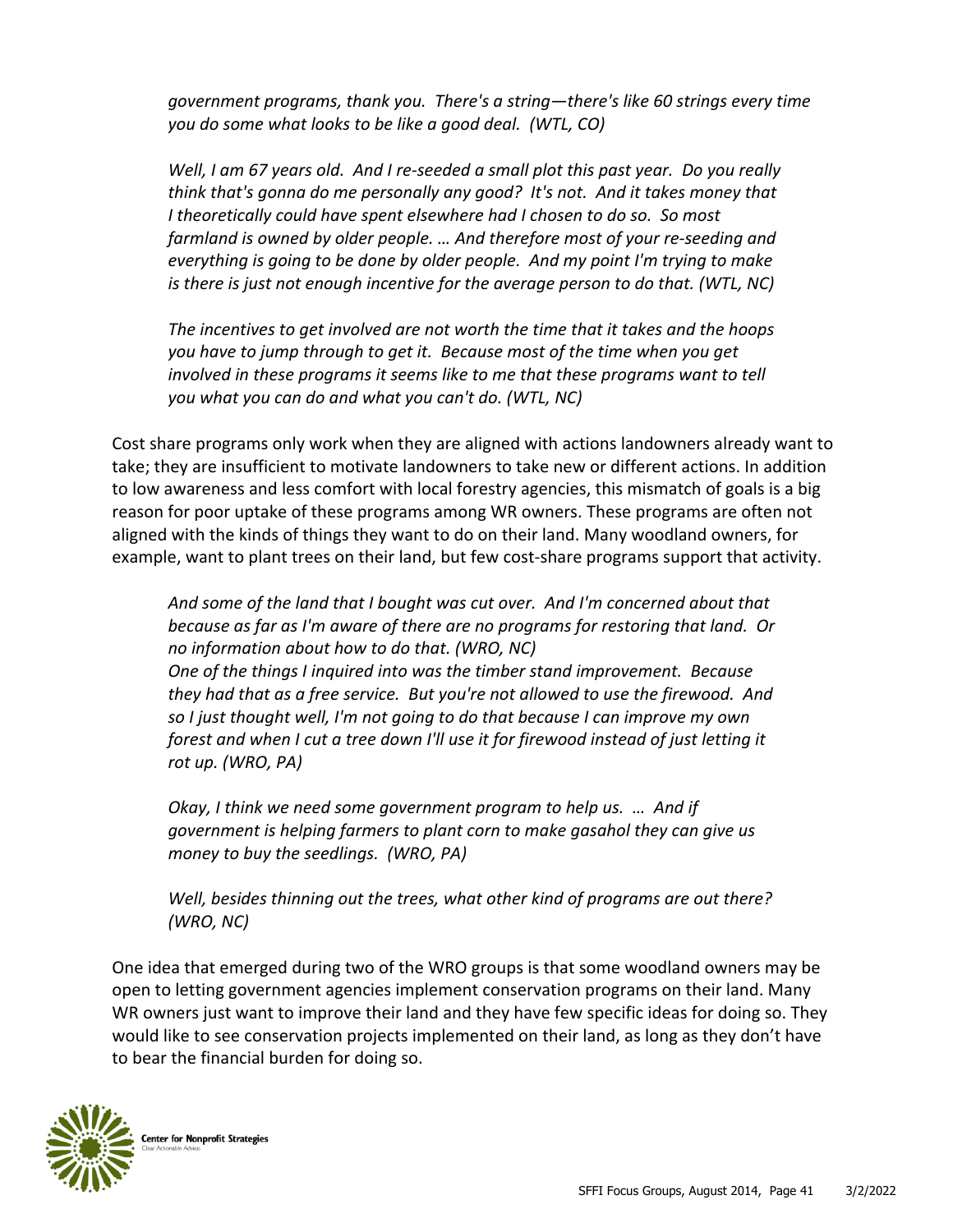*[The forester] talked me very hard. He said 'Frank, we're going to make a swamp there, 10 acres. You pay nothing. We will do it 100 percent. … They will push you to do something really good for the environmental reason. … And certain things they will even help you financially. Like if I agree with them that time, say 'I'm going to have that piece of swampland' I get it done for nothing. (WRO, PA)*

*If I could volunteer for the state to plant on my property I would do that… Yeah. Otherwise I'll set there and go 'well, I'm happy with my property' and will make no effort to try and improve it because it's going to cost me time and effort and I've got enough other things to think about than trying to improve my property. But if they were aware that I was interested in it—like I could say 'I volunteer. (WRO, NC)*

Finally, in every group, there were some people who simply did not want to enter into any arrangement with a government agency. In general, we found that this distrust is lower when people are familiar with their local state or extension agents. That personal relationship can go a long ways towards establishing the needed trust.

*Maybe I look at it wrong, but always seems like that if somebody has a program they want you to get into you better read the small print real careful or you're gonna end up having your stuff tied up where you don't have any say-so over your land. So you're gonna have somebody in Raleigh or Washington or something that's telling you what you can do and what you can't do. (WTL, NC)*

#### *Harvesting trees*

Harvesting trees is one of the most important decisions landowners make for their woods, and they are well aware of this. The landowners who participated in our research told both horror stories of logging jobs gone wrong and stories of how a good cut had allowed them to generate funds while preserving the health of their woods. Many reported that they have received postcards from loggers who would like to offer them a set amount for their woods, but most said that they are skeptical of these offers.

Most woodland owners do remove some trees from their woods, mainly for firewood, but also to build homes, barns, trails or roads. Many woodland owners, both WR owners and WTL owners, have had commercial harvests on their land, either to generate income or to clear land for other reasons. In Colorado, where the combination of beetle kill and drought has greatly increased risk of fire, woodland owners also remove trees to reduce fuel.

*Well, the last that we sold a good amount of timber was financial reasons. The market was good and we had just bought this 400-acre farm. And I had my forester to appraise the timber before we bought it. He came back with the figure that it was worth. And so we bought the farm and then after about three or four years we needed money to help pay off the loan and stuff. And the woods* 

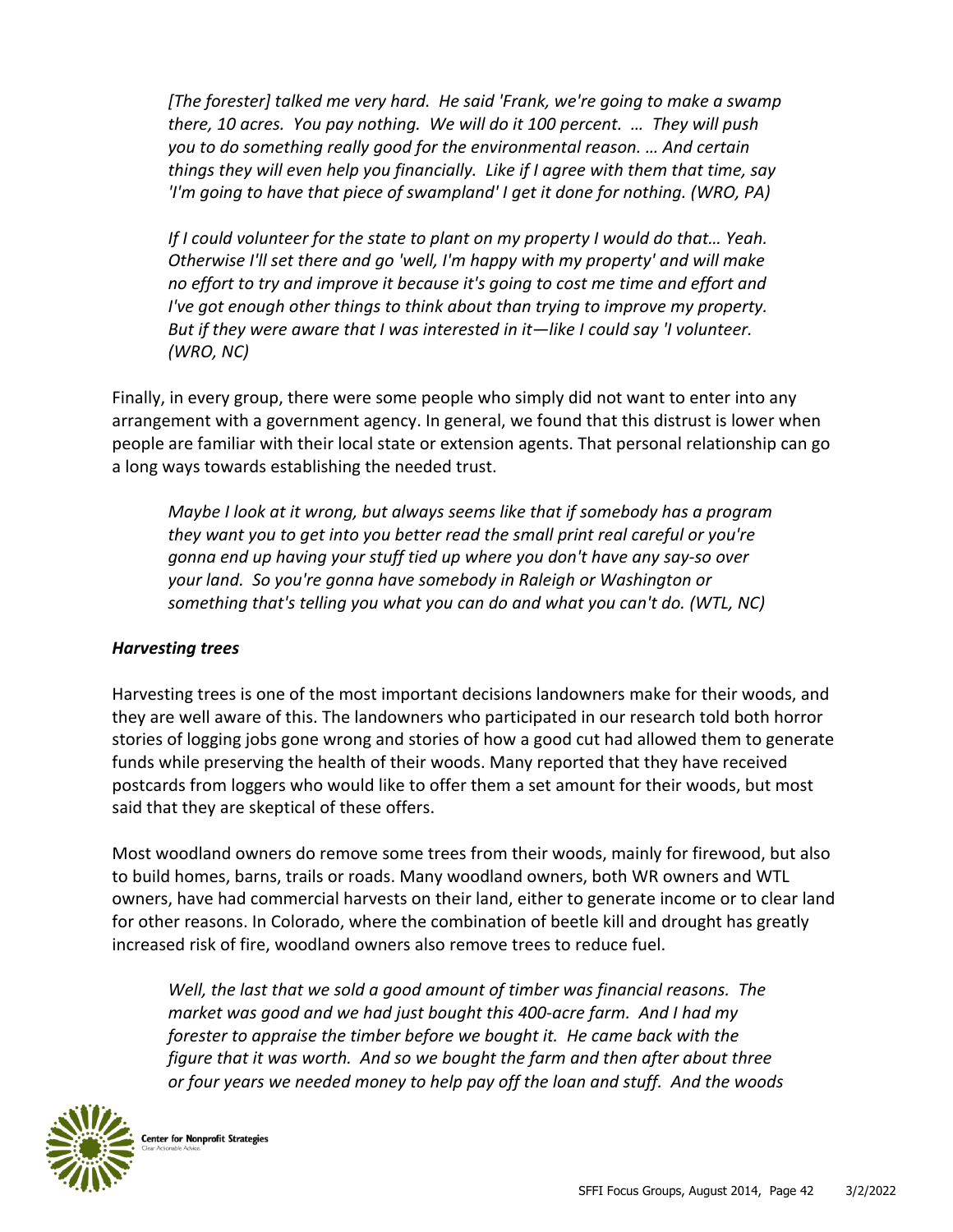*was mature and ready to be sold and so we sold the part of it that was ready to help pay off the loan. (WTL, NC)*

*Well, the first [harvest] I guess is because my husband probably was making more land to tend. To have more cleared land. And the second time was because the bugs had gotten in it. (WTL, NC)*

*Well, several different [reasons to harvest]. I'm sure it's true of most people. One is mature trees. Two, is pine beetles. Three, ice storms. … Well, I didn't give the money away, but the answer is no, it was not for financial reasons. Anybody who owns timberland around here for financial reasons needs to have his head examined. (WTL, NC)*

*Right now I think with the concerns about the amount of dead stuff on the property just finding people that are willing to go out there and at least respect your land and harvest the wood—you'll give it to them. (WTL, CO)*

*We actually built a small road to the barn and we had to remove a few trees to make that work and things along that. And every time it's a sad experience to cut those trees. They just don't seem like they need to be thinned. (WRO, CO)*

WTL owners cut more trees for their own use and are more likely to plan for commercial harvests. In part, this is because harvests fit better with their philosophy of land use. But it is also because WTL owners are more knowledgeable about commercial harvesting. Most WTL owners were aware of when their woods were last cut (often by prior owners), and they had a good idea of when they would next be ready to harvest trees. Many were generally aware of timber markets, and said that timber prices would factor into their decision to harvest trees.

*These are all natural things, they have a natural life. So there is a point at which a tree is at its peak health and vitality. You can harvest it. (WTL, PA)*

*So from a selfish economic perspective it would make sense to harvest a tree when it's at its most mature. ... And if it's done right with the right help you could plant back so that your forest grows back in a more healthy and sustainable manner and in a way that works for your goals. (WTL, PA)*

*Well, it's not just the money. It's just making use of the resource. So a forester looks at that and says 'here's a resource.' That's how we build furniture and we build houses and we build those nice oak bowls that you like. (WTL, PA)*

WR owners' views on removing trees vary: some do mourn the death of every tree, but most are open to thinning and harvesting if it will help (or at least not hurt) the overall health of their woods and the amenities they provide.

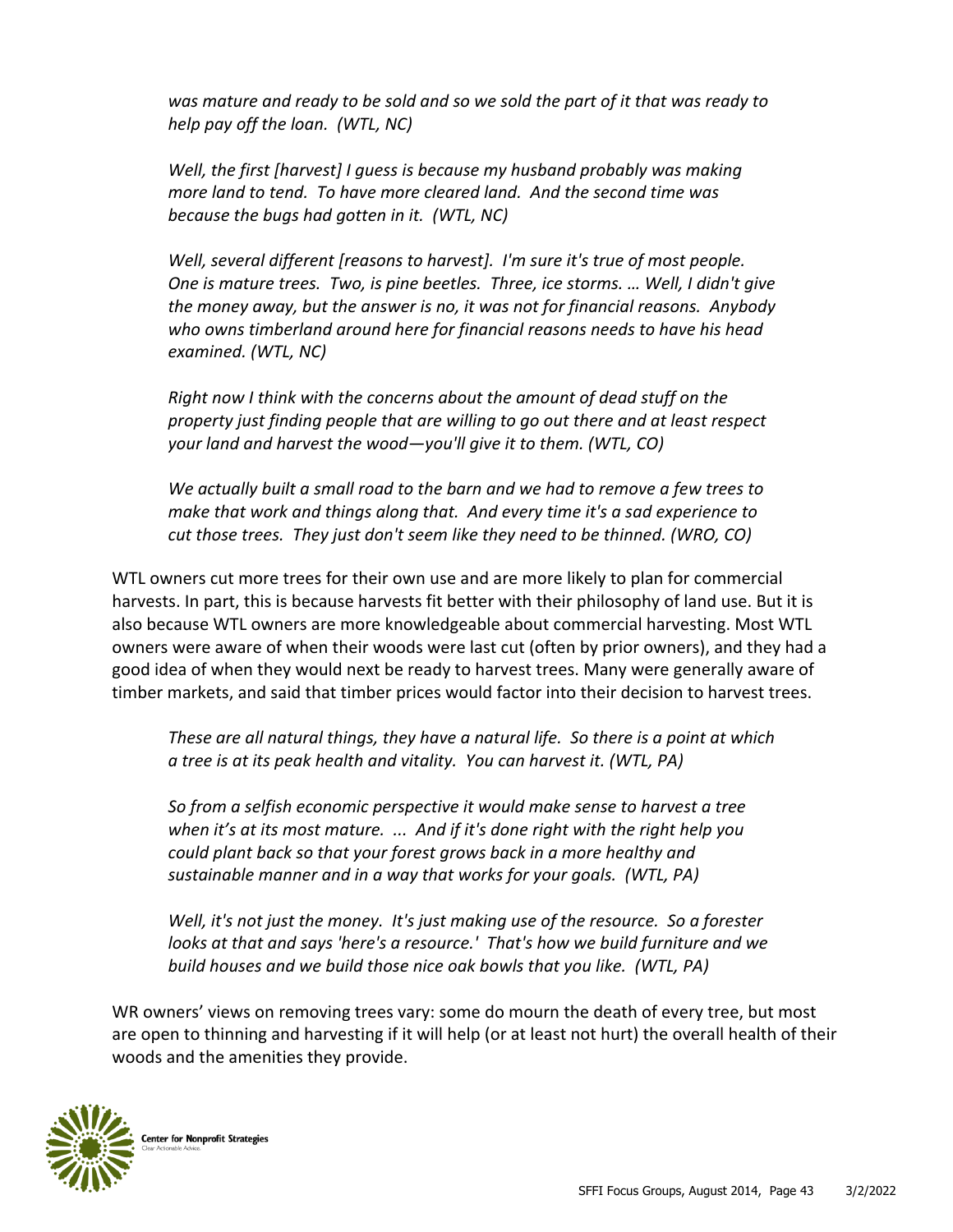*But I guess in my mind I have a problem figuring out how we're going to grow trees just to cut them down and still keep it a forest. Pretty soon you end up like with a whole bunch of spindly little trees. No real forest anymore. (WRO, CO)*

*But overall, it is an absolutely beautiful forest. I mean it was like it was enchanted as far as I'm concerned. It has that kind of beauty to it. Cutting it would be awful. (WRO, NC)*

*And I suppose if I was starving for money I'd probably cut down some trees but I have no—we bought it because of those trees. We should have more. (WRO, CO)*

*You could go in there and do some harvesting. But then you'd end up with a road. You know, even a dirt road—it just would look ugly. (WRO, CO)*

*I didn't buy the land to make money. However, I do view the trees as a renewable resource. (WRO, PA)*

*You just about have to do that. If you're looking after your woodland you just about have to have someone harvest every once in a while. Because if you don't they rot in the woods. Because trees only live and are really worth anything for so many years. (WRO, NC)*

But even those WR owners who are open to harvesting trees are very nervous about the harvest and tend to postpone any decision or action on this front. Because of their lack of knowledge and planning, they are more likely to have bad experiences with harvesting trees.

*Part of my problem was we had it forested a while back. .And the areas that they cut, in my opinion, cut it the wrong way. And it's left me with a bunch of acreage now that has nothing but weeds and briars and that's pretty much it. So it's gonna be up to me now to go out there and replant because it's not doing it itself. So down the road I'm worried about who we're gonna get to do that. (WRO, PA)*

*When they do come and thin them, do they leave a-- are they careful about when the come in? 'Cause I've heard bad experiences—(WRO, NC)*

*Some people go on logging paths, they tear it up. (WRO, NC)*

*I don't know what trees are good trees to sell or expensive or cheap or whatever. I don't anything about that. (WRO, NC)*

WR owners will likely be open to harvesting trees when they have confidence in the advice that they're getting and in the vendor doing the job. Also, because the decision to harvest is a bigger step for WR owners than for WTL owners, they also need to be convinced of stronger benefits

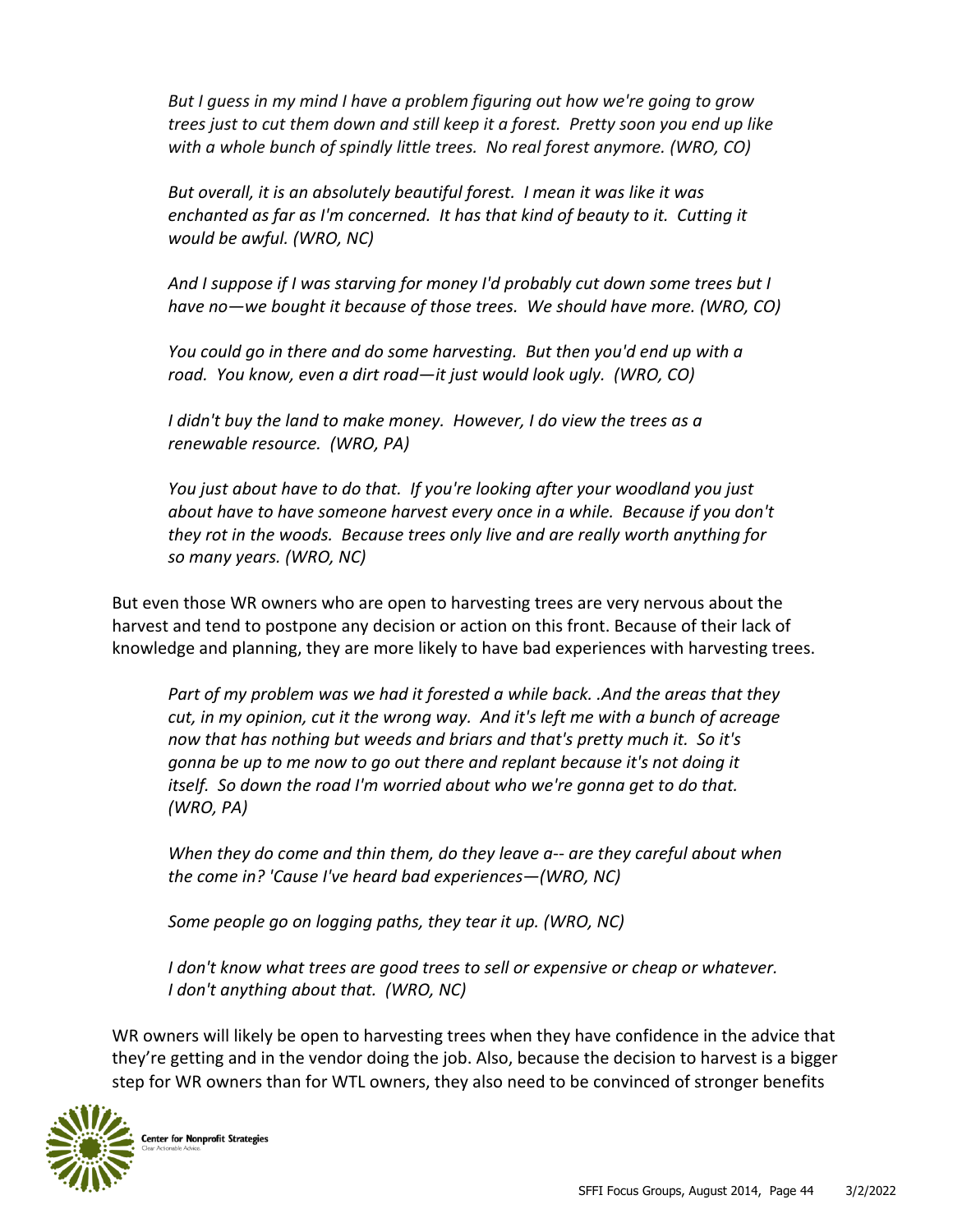in terms of the health of their woods and/or income. A few explicitly said that knowing more about the financial and ecological benefits of harvesting, and confidence in the fairness of the process would help woodland owners make the decision to harvest their trees.

*Well, one of the things I wrote down was looking at a possible harvest of the hemlock trees before they all die. One of my neighbors is selling trees right now of all species, including hemlock. So I'm going to wait and see what that operator looks like and what kind of a mess he's leaving and see if he's interested since he'll be on the neighboring property. (WRO, PA)*

*I don't plan to sell any timber from my land—but the last time the people come to my place, talk to me, say 'hey, you want to have some wood for sale.' And when they give you price, you may quote \$500 and he made give me over \$1000. The price varies so much. And I've got to learn myself how to calculate the perboard -foot everything. … So if we have that kind of help, information, there'd be more incentive for us to take better care of the woodlands. (WRO, PA)*

*If the value was such that it would allow me to use it to build the solar farm. To where I could actually benefit financially doubly and still have the land. So I'd still get the best of all worlds. I would wind up getting enough money to finance my solar dream and then hopefully that would pay…to keep the land forever. (WRO, NC)*

*I* will talk to a forest ranger now that *I* have been schooled here. I'm not going to *just call up some type of person that says he specializes in contacting loggers and just try and do it blindly. That's how people get their land messed up and get irresponsible people in there that just tear it up will-nilly. I won't do that. (WRO, NC)*

#### *Improving Wildlife Habitat*

Woodland owners generally like wildlife and wish to support a variety of fauna on their land. Many landowners take actions to encourage wildlife, such as leaving brush piles and planting food lots.

*And every time I cut down a living tree I'll pile up all the brush and put logs on the bottom and raise them up off the ground with rocks to make it a cavity. Because I read that that's a good thing to do and I know it works. Birds and lots of other things use those brush piles. (WRO, PA)*

*When we seeded the area we used a pasture mix rather than like a lawn mix for a good portion of the lawn so that it would provide a food source. (WTL, PA)*

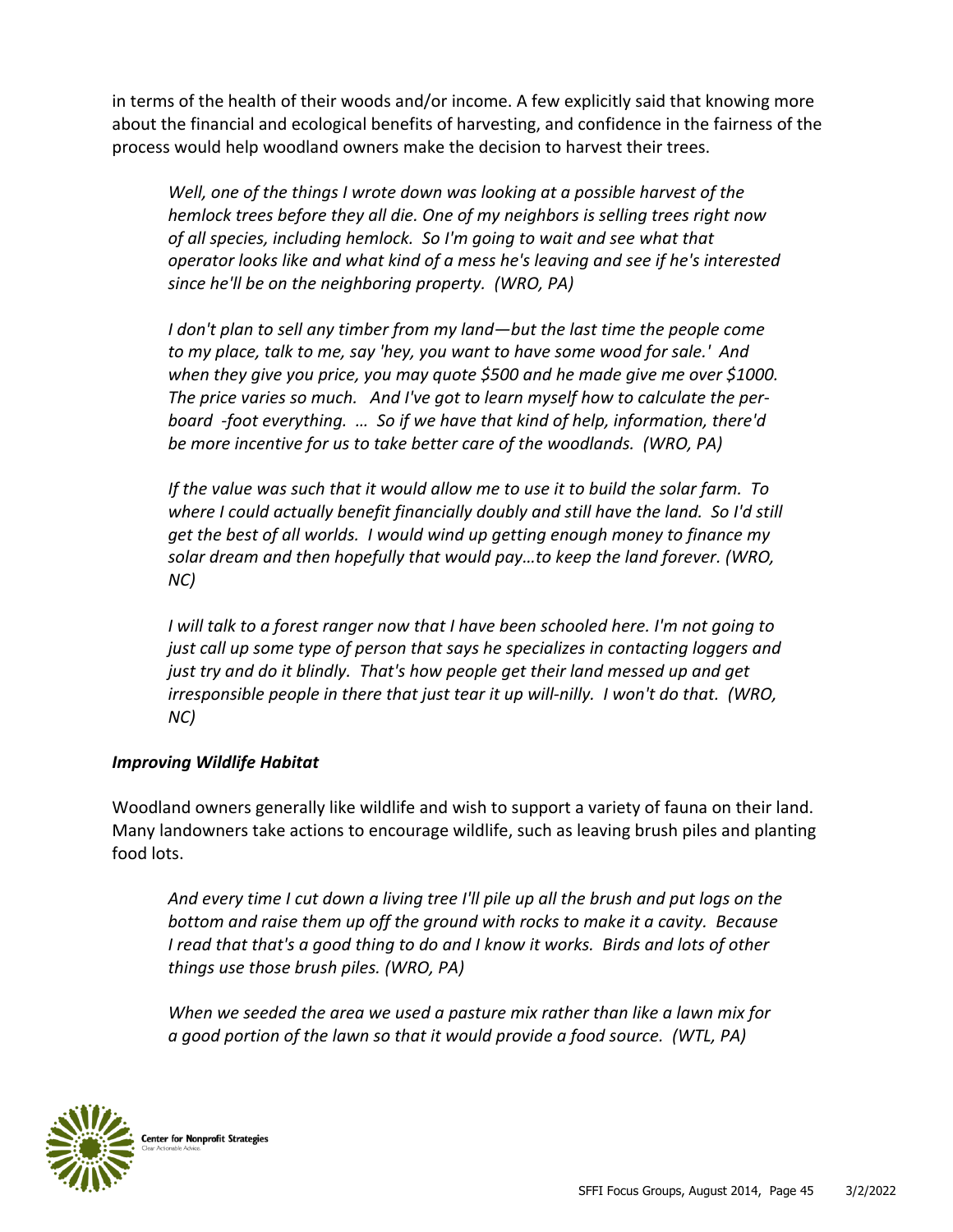*I think that, you know, some of it is just knowing what wildlife likes. So grapes, for example—you know, wild grapes are important to lots of different wildlife. So that is something that I don't cut. And in fact, I encourage them on my property because I know that that's important food for the ruffled grouse and other things. And aspen trees are important to ruffled grouse. And I know what trees deer like to eat and what they don't. So I make conscious decisions based on that? (WRO, PA)*

A few landowners reported that they have taken systematic steps to encourage certain species in their woods or water bodies.

*I planted a food plot for deer to entice them onto my property away from the hunters on the adjacent plot. Hasn't worked but it was an attempt. I think we have the only wildlife refuge in Goldsboro. 'Cause my wife likes wild animals. I do, too. (WRO, NC)*

*After the fire the fish population was 100% destroyed. … And so we had worked hard to develop just a class A wildlife, our fishery there. And we do have probably the finest fishery in western Colorado and some people say the United States. (WTL, CO)*

For WR owners, protecting wildlife habitat and viewing wildlife are important reasons for owning woods. They like having animals and birds in their woods, and enjoy watching them, even though some are nervous about the presence of dangerous or less attractive animals (like skunks or bears). Most of them believe that there is enough wildlife in their woods, although some long-time owners noted that they see fewer of certain birds and animals now. Nevertheless, WR owners say they would like to know how to attract more of the birds and animals they like to see. They also value species diversity and are especially interested in protecting declining or endangered native species.

*You know what, the habitat's so great out there we don't really need any improvement. (WRO, CO)*

*When I first moved on my farm we had a lot of pheasants. I don't ever see a pheasant now. I used to see deer in herds on my fields and I haven't seen a herd a deer on my farm for 20 years. (WRO, PA)*

*We get quite a bit of wildlife as it is. Owls, eagles. A lot of different species. I don't think I'd want to plant anything that is non-native just to attract other kinds of animals. Bad for the animals, bad for the environment. But maybe if we could do something to increase or decrease what we want or don't want, using trails and/or trees or shrubs that are native to our area then I'd probably be interested in that. (WRO, CO)*

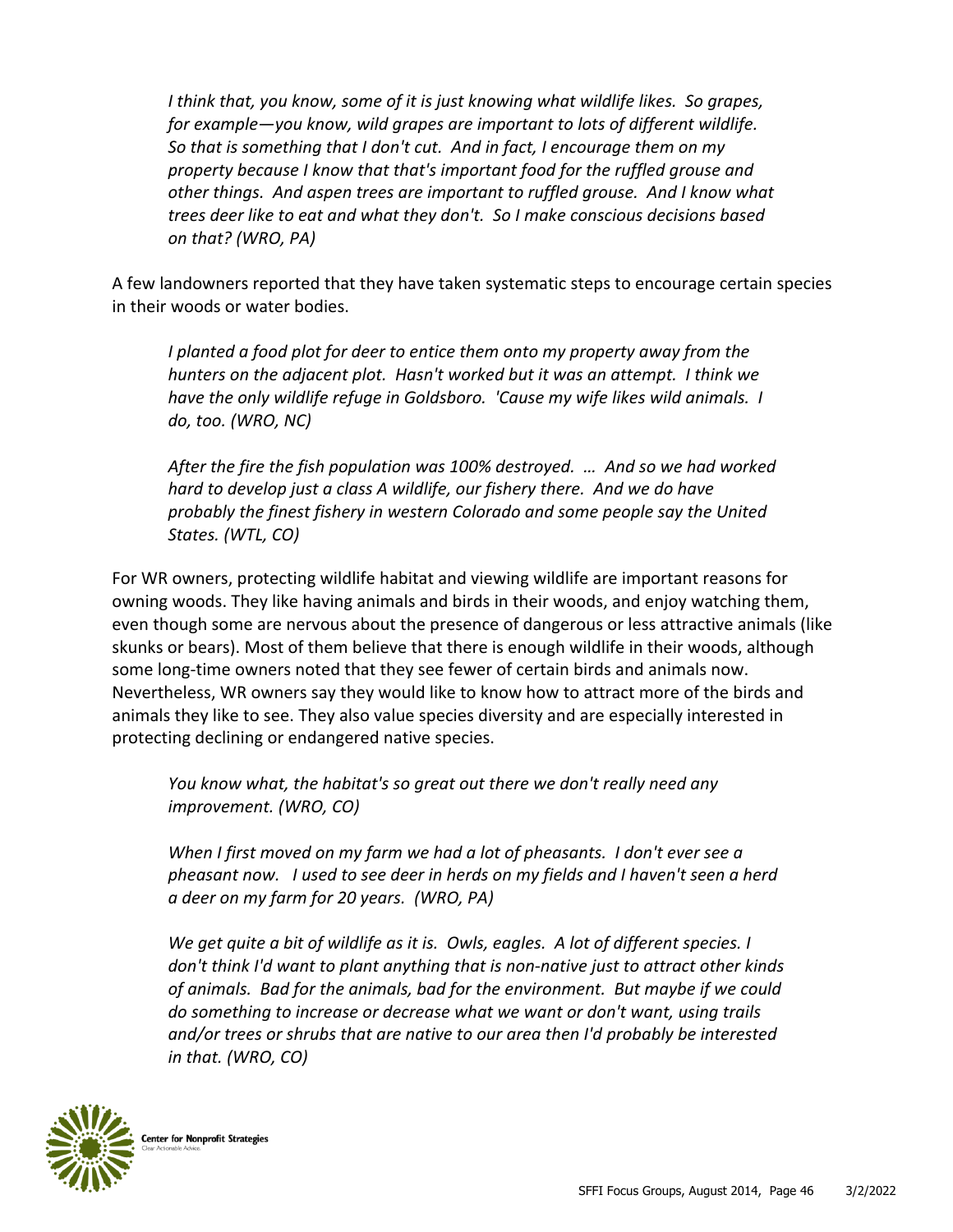*But if the Department of Agriculture, either at the federal level or the state level, had some type of initiative or ideas that I could be more responsible to help the wildlife I would be willing to listen. (WRO, NC)*

*What do coyotes not like? Because we didn't invite them. (WRO, PA)*

*Most of the time I don't want to attract them. [LAUGHS] I'll say, hey you can go out there in my forest and do anything you'd like to but don't come to the house. (WRO, NC)*

WTL owners also like wildlife, but they see animals in their relation to other aspects of the forest. They realize that some wildlife damages trees, soil or water (e.g. beaver dams flood wood and farm land) and try and control these pests. WTL owners are also aware of the impact of domestic animals in their woods (like overgrazing from cattle) and take steps to protect their woods from their own or their neighbors' animals. Like WR owners, most WTL owners believe that there is enough wildlife in their woods. Still, many regularly take small, inexpensive actions to maintain animal populations for viewing or hunting.

*This for me, I kind of look at as overall stewardship of woodland. So I'm into planned grazing. I don't just run cows or somebody else's cows. I've got electric fences through all those dead fallen pinion trees. ... So I try to integrate that activity in with the rest of my forest management. (WTL, CO)*

A few of the woodland owners in our groups had hunting and fishing leases. In addition to generating some income, some felt that this protects their woods from illegal hunting. They also believed that the hunting club was taking the necessary steps to maintain a healthy forest and habitat.

*And the funny thing is I do lease most of the little property that I have to hunting clubs. And the purpose behind that is because they help conserve the land. They keep other people off the property. And in a lot of cases they are harvesting deer. And too many deer in a forest is a real problem. (WTL, NC)*

*The other nice thing about renting to the—this is responsible hunting club members. They put a gate back there with a lock and they don't tear up the land. They kind of clean it up. Whenever there's any fallen trees or something like that they've actually gone out with chain saws and cleaned it off the game trails. So it's a real responsible hunting club. (WRO, NC)*

#### *Controlling Invasives, Pests and Diseases*

The discussion of pests and weeds included lively stories of woodland owners' battles with particular pests or weeds and enthusiastic exchange of advice on how to control these invasives. Almost all landowners seemed to be waging battle with weeds, and most felt that

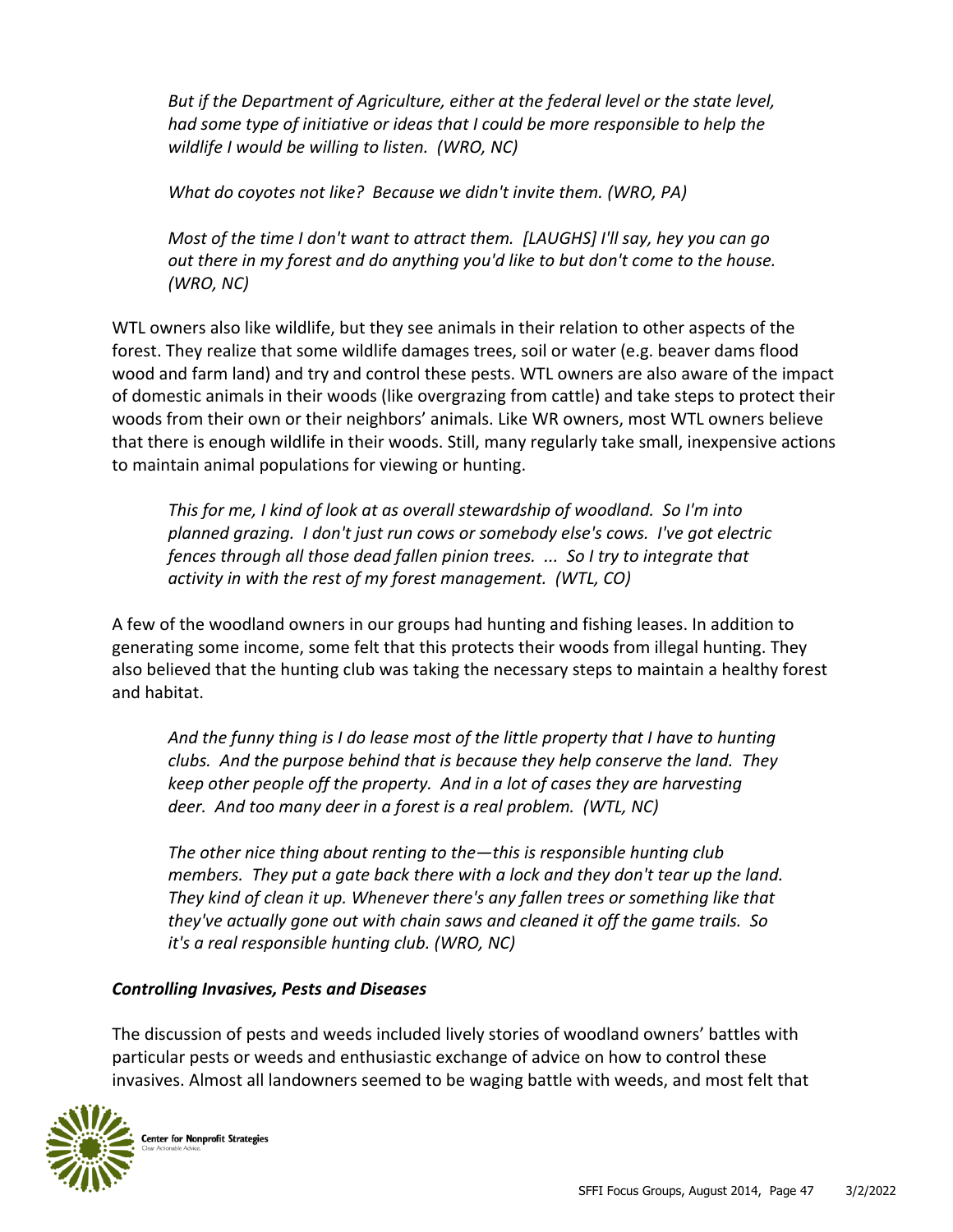they have little chance of preventing or eliminating them. The best they can do is control these populations on their land.

*Yeah, I think for us the invasives are a big deal. And I don't know that that affects the timber quality but it certainly makes it hard to enjoy your land when you've got those doggone—that barbary that comes in there—and just run rampant on our place. And I do some of the same [removal]—but I've given up on places so it's a spot activity. But that's a real challenge for us. Invasives. Over a 200-year deal that's probably not really an issue but for us at a given time it certainly is. (WTL, PA)*

*We're dealing with some nasty things that are very difficult to get rid of. So it's year after year after year you have to keep working at it. (WTL, PA)*

*My invasives I deal with every year. And probably four or five months through the summer I do different ones. And some of them I've come close to eradicating. Some of them I never will. (WTL, PA)*

*But with anything, it's costly. That's been the big thing. If you don't have a chain saw that can handle all of that you're gonna have to pay for somebody to come in and do it. And if you have acres and acres and acres of it it's very expensive. (WRO, CO)*

Woodland owners also realize that their ability to protect their woods from pests and weeds depends, at least in part, on the actions of their neighbors.

*There's some problems in our area with the nap weed. And that's a big noxious weed. And if all of your neighbors don't participate in taking care of it it's a losing battle. (WRO, CO)*

*A few years back we got out neighbors all together—because we don't own a huge parcel—but we got all our neighbors together to spray for gypsy moths. And that was, I think, very effective. … It wasn't so bad when we got everybody together. (WRO, PA)*

*If you've got a place right west of you that's got thistles the it just blows in. And it doesn't matter how much you work at it. (WTL, PA)*

Many landowners—mostly WR owners, but also some WTL owners—were opposed to spraying pesticides and herbicides in their woods. Some were concerned about the ill effects of these chemicals on wildlife, soil and water. Others were unsure of their efficacy. Cost was also a concern: aerial spraying was considered too expensive for many landowners and spot applications as too time consuming.

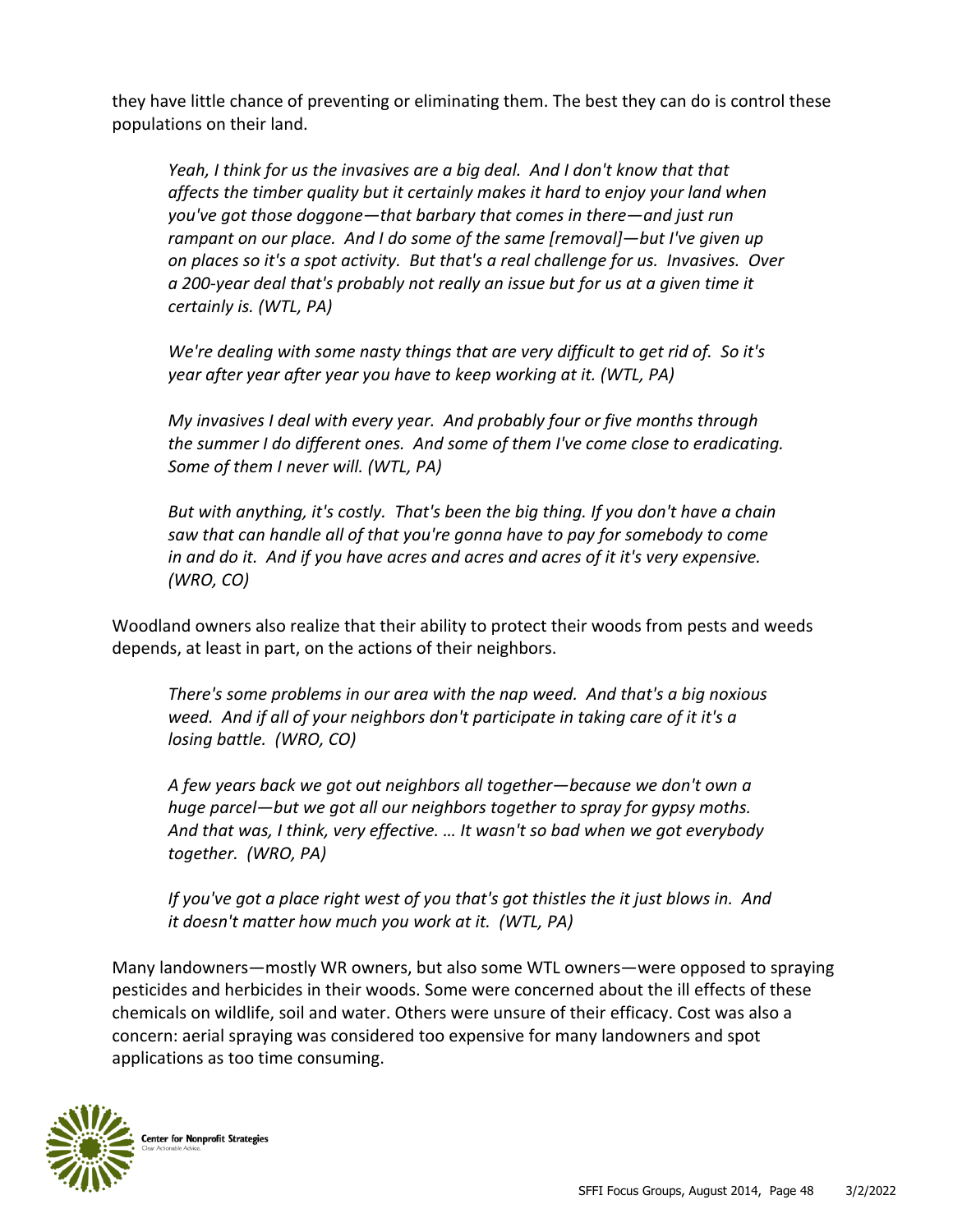*We have the Russian nap weed. It's one of our biggest problems. And so in the past it's been spraying. But then you spray and you have to be real careful 'cause we've got fish. So you've gotta look out for if it hits the water, you know, what's it gonna do? Is it gonna stay in the ground years and years and years and kill the trees? (WRO, CO)*

*When my neighbors asked me if I would pay to have my property sprayed for gypsy moths I told them absolutely not, I don't want your helicopter anywhere near my property. Because spraying only kills like at best 90% of the gypsy moths. And when the reproduce they reproduce 500 times their number. So you're right back where you are the next year. Unless nature takes its cycle. So I've never sprayed. I've lost I think three oak trees because of gypsy moths. That's it. (WRO, PA)*

*Well, even the most environmentally friendly spray for gypsy moths kills all butterflies and moths. You know, it's not just killing gypsy moths. It kills every single butterfly larva, every single moth larva and that's it. So you're killing Monarch butterflies and Luna moths and you name it. So I wouldn't do that. (WRO, PA)*

*There was a few years that we tried to spray and it didn't really work that well. And if we have continued dry years I don't think we can win that battle. (WRO, CO)*

*I'll give you another example of an unintended consequence. Our riparian buffer basically goes right through the middle of our pastures. And we planted a bunch of trees in there. And we had a volunteer from the soil conservation service or one of the groups that said that they would help and they came out and sprayed around those trees. … And the next year I had solid circles of thistles in each and every one of those. (WTL, PA)* 

Woodland owners are looking for more surgical, effective and ecologically safe solutions to their problems with pests and weeds. Some of them reported they had had some success with spraying at specific times, using pheromone based pesticides, actively removing affected trees, and timing certain management activities to disrupt life cycles of pests.

*This an old trick—if you go somewhere where the multiflora roses are diseased, the leaves look red and withered and weird. If you just take a pruning shears and cut off pieces, take it to your property and lay it on your bushes they'll all get the disease and die. Works really well. (WRO, PA)*

*Well, I called the state forest and they told me how to deal with them. And you have to just spray them early in the spring. Spray the tips of the pine trees. And* 

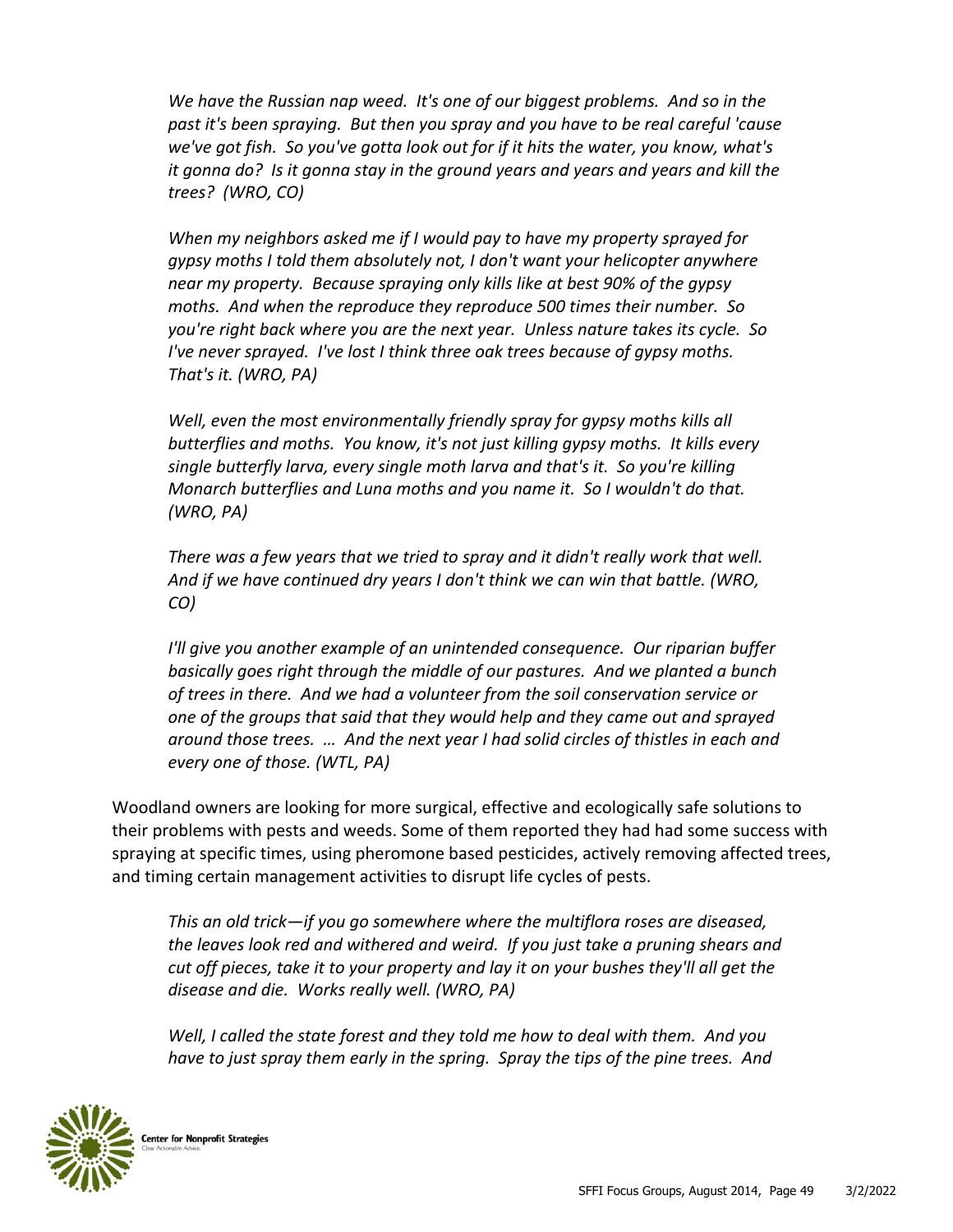*it worked good because they've got a big growth coming out of them this time. (WRO, CO)*

*The last thing that we looked at—because our neighbors were using it for vine weed—is purchasing some insects that have been particularly bred to eat one type of plant. (WRO, CO)*

*And so the best way to deal with [beetles], I'm told, is to use—you can purchase pheromones. And there are two types—well, there are several types of pheromones—but in my case in particular I use them for spruce and fir. (WTL, CO)*

#### *Managing for Fire (in Colorado)*

Woodland owners take the threat of fire seriously. Fire was, by far, the main source of worry and concern mentioned in Colorado. It was mentioned as a concern even in Pennsylvania and North Carolina, where it is not a significant threat.

In the Colorado groups, we explored landowners' attitudes and behaviors related to the threat of fire. Beetle kill and drought have left large tracts of dead/dying trees in that area, greatly increasing the risk of fire, and leaving landowners struggling to reduce fuels and maintain defensible space. The task of fire mitigation seems overwhelming. Most landowners are not able to address this threat systematically. They focus on maintaining defensible space around their homes, roads for access, and fire breaks. Some landowners said they try to ensure that firefighters will have access to a water source. A few WTL owners talked about considering controlled burns and focusing on fuels reduction in hot spots.

*We have tried to remove a lot of our dead material. Either beetle kill or for any reason. And we've done that by using the wood for firewood for ourselves and invited friends and neighbors also to come and cut wood off of our property. (WRO, CO)*

*I think the open spaces with the farmland would help. [And] If you have water available to where you can pump and spray. Because by the time the helicopters get there and the planes, you know, you lose a lot of trees. I've seen them with their big buckets going in. Having that water available helped shut it down. (WRO, CO)*

*I mean, obviously, with the fire concerns, I'm always working, you know, out from the house and cleaning up things so that I've got myself a reasonable fire defensible area. And then after that the properties basically have meadows and draws and things so that you could work an area. (WTL, CO)*

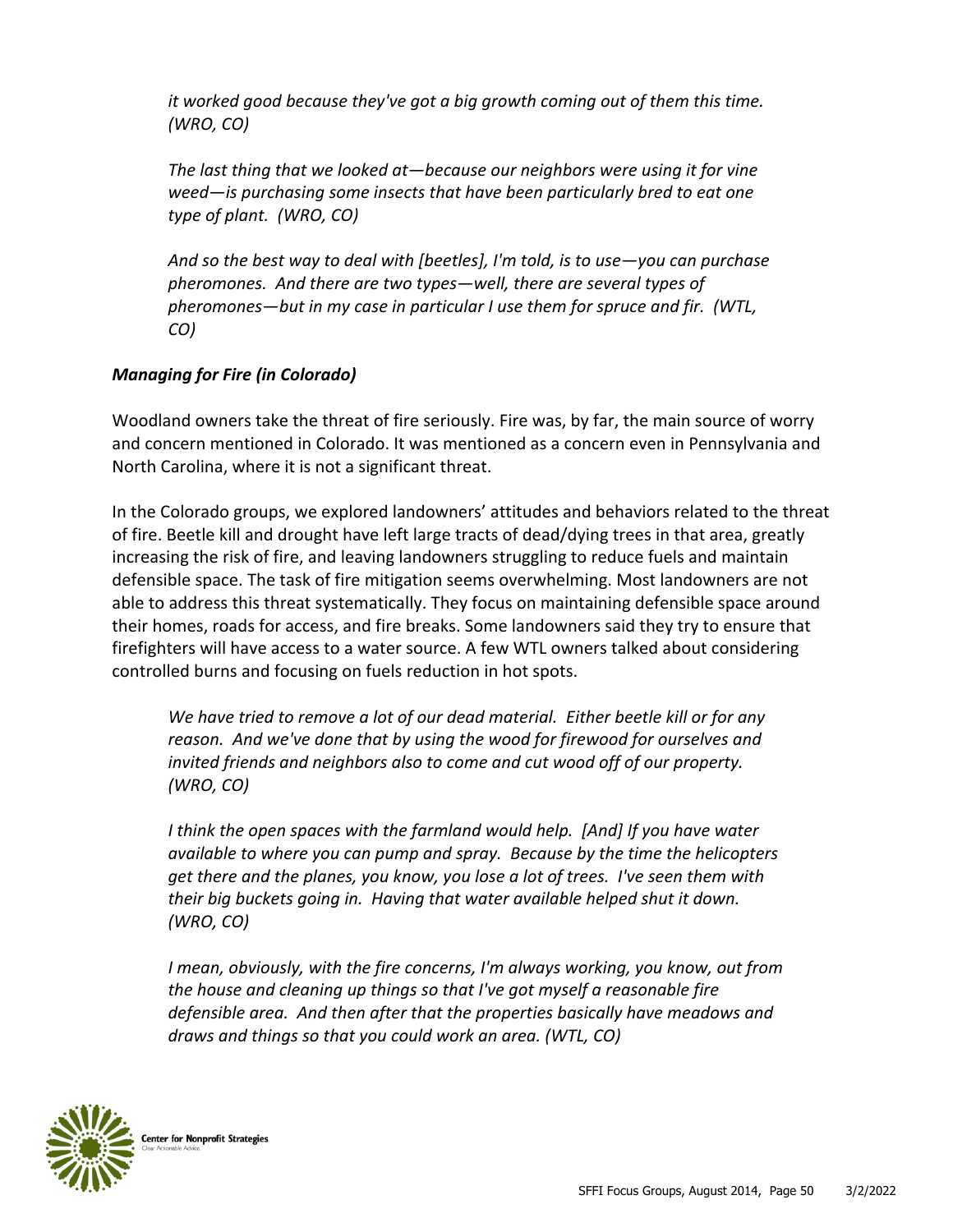*I* would say it's gone from maybe more serious to still of concern. Because if I *can, I'll drag out as many dead trees as I can with my tractor. And, you know, if you're taking out the hottest burning stuff I think you're working in the right direction. (WTL, CO)*

*But it's more like just cutting dead trees here and there. And that was my strategy. That combined with planned little pockets where I was intentionally making little wildlife parks. (WTL, CO)*

Two additional challenges were mentioned: how to dispose of deadwood and slash and how to re-seed cleared or damaged acreage. Because of the drought, any replanted trees require additional care and watering. For this reason, one couple said that they are replanting their land with fruit trees. They felt that the promise of fruit justifies the expense of watering those trees.

*In terms of when people are doing the cutting of the limbs and fire protection kinds of work, what do you do with the stuff that's left over? (WRO, CO)*

*Well, a lot of the reasons are once you remove the deadfall, if you don't get something down there the weeds come up. And they spread and they're bad. (WRO, CO)*

*Another thing we need to put up there is re-planting of seedlings on burned property. And seedling care after that. You can just dig a hole and put them in there and a lot of them will die if you don't care of them the first couple years. If you take care of them the first couple years they get established and you have a bigger success rate. (WTL, CO)*

Because fires start elsewhere and travel fast, people are not convinced that their efforts at fuel reduction will actually protect their woods. Ultimately, they rely on spotters and firefighters to minimize the damage.

*But I think the point is is that there's so many dense areas that you can't possibly go in and thin it out. So it's gonna happen. So then it's up to two things. One is the fire control people. You know, how fast they can get on it. And we have really good spotters. (WRO, CO)*

*So the only way you're gonna stop it is you've gotta have some sort of active watchdog for that. Because you're never going to get rid of the danger. The danger's always going to be there. … How could you possible do any fire mitigation that did anything? (WRO, CO)*

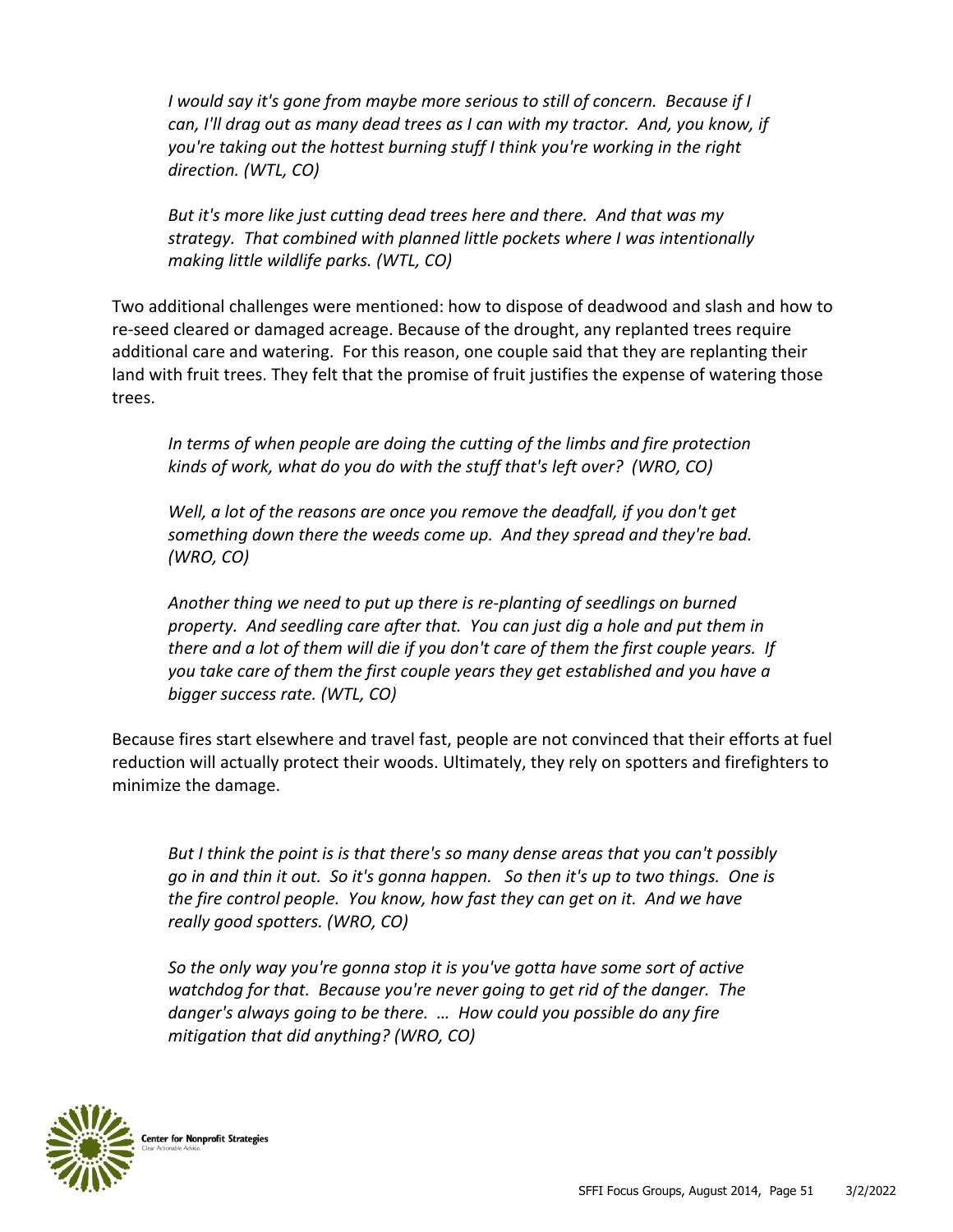*It's more like in the back of my mind risk rather than something that guides my action. Probably should. (WTL, CO)*

Landowners are aware that the risk of fire in their woods depends on their neighbors' actions. Some had responded to this by investing in perimeter protection, but several others acknowledged the value of collaborative action and some regulation on this issue. Rising insurance rates and tightening criteria for issuing policies were also mentioned as a challenge by some respondents.

*My properties interface with other people's properties. And you might have yours perfect but I can't—I mean, unless you want to barricade yourself off which isn't aesthetically the way that you neighbor. But you still can create thinning and fire mitigations. And usually if you're doing something I think your neighbors tend to be responsive, saying, you know, he's doing it, maybe I could do a little bit here and there, too. (WTL, CO)*

*Well, I haven't given any thought to it but I just spent 43 thousand dollars on the fire line all the way around our property. 200 acres. But that's once in a—I'll never have to do that again. (WTL, CO)*

*Our plan is just to try to at least have access to around the perimeter of our forested area. So if we can get, you know, close to where a fire is started then we have a better chance of keeping it from spreading or coming from the outside forest into our property. (WRO, CO)*

*[If] your neighbors don't do the fire protection work that can threaten your house. And should the homeowners' association or the government somebody—have the power to tell you that that's what you ought to do? (WRO, CO)*

*And we've also mentioned Night Horse, which is a big water project that been built. And we're negotiating with various and assorted people to supply water to that system from Night Horse. And it's going to obviously cost money. And nobody's complaining about that at all. The threat is big enough that people are willing to [chip in]. (WRO, CO)*

*Your land may be up to snuff but surrounding land isn't and [your insurance] can still cancel. (WRO, CO)*

#### **Legacy Planning**

Almost all the landowners that we talked with had given some thought to what would happen to their land after their death. A few (all WR owners) said they would likely sell their land

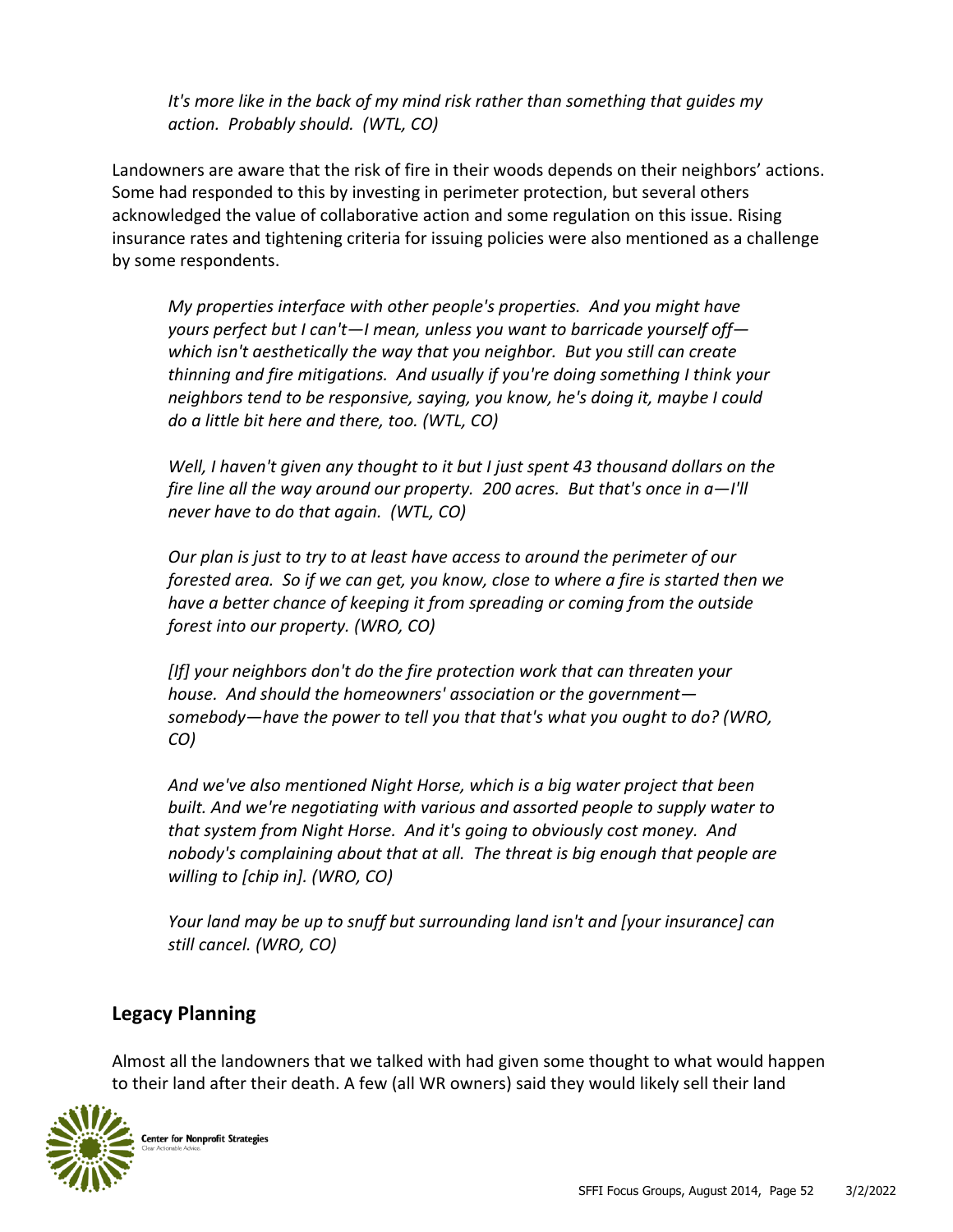before they died. However, the vast majority of woodland owners thought they would own their land until they died and wanted to pass their land to their children.

*I think part of my big concern is inheritance of the land. How to make sure if we're not millionaires that we can, you know, send it on to our sons. And they be able to keep it as farmland, as woodland. (WRO, PA)*

*I'm gonna tell you it belonged to my husband's grandfather I suppose. And it was handed down from generation to generation, my husband died and I got it. And that's why I want my children to have it. (WTL, NC)*

*You want it for a lifetime and then it goes to your children. (WRO, NC)*

Most landowners said they would like their land to stay wooded and for their kids to enjoy the woods as they do. However, this is not always easily arranged because many woodland owners' children don't live in the area. Furthermore, those who realize that woodland needs upkeep and attention fear their children won't be able to provide that.

*My kids are from New York to California. No one's going to stay around here I don't think. So probably it'll be sold and divided and the money will be divided between them or something like that. (WRO, CO)*

*And then affordability. Our property's in trust for our children. But I don't know that they're going to be able to afford to maintain the property. We were fortunate that we can spend money and take care of it. (WTL, CO)*

*To me the biggest concern is the death tax. The inheritance tax. I've had friends that have had to sell part of their farm to keep the farm running to play for the death tax. So the legal stuff is I think the hardest thing. (WRO, CO)*

Landowners differ in how thoughtfully they have addressed the issue of land transfer. Close to half of the landowners that we spoke with had set up the necessary legal mechanisms to ensure their land transferred as intended. Many had just willed their land to their children. Some had used trusts to minimize tax burden on their children or to prevent sale and parcelization of their wooded land. Because WTL owners consider land as a substantial financial asset (in some cases their *only* financial asset), they were more likely than WR owners to have taken these steps. Similarly, those who owned larger parcels that generated rental income were more likely to have planned for the future of the land.

*Our property is in trust for our children. … We just have such a remarkable place we just can't bear to have it sold. And just now once our children receive it in trust they can sell it. And it's my intent to, in our estate, to see that [our daughter] has enough cash to buy out the three grandchildren who two of them have never been to the property. They're in Georgia. And so we hope to* 

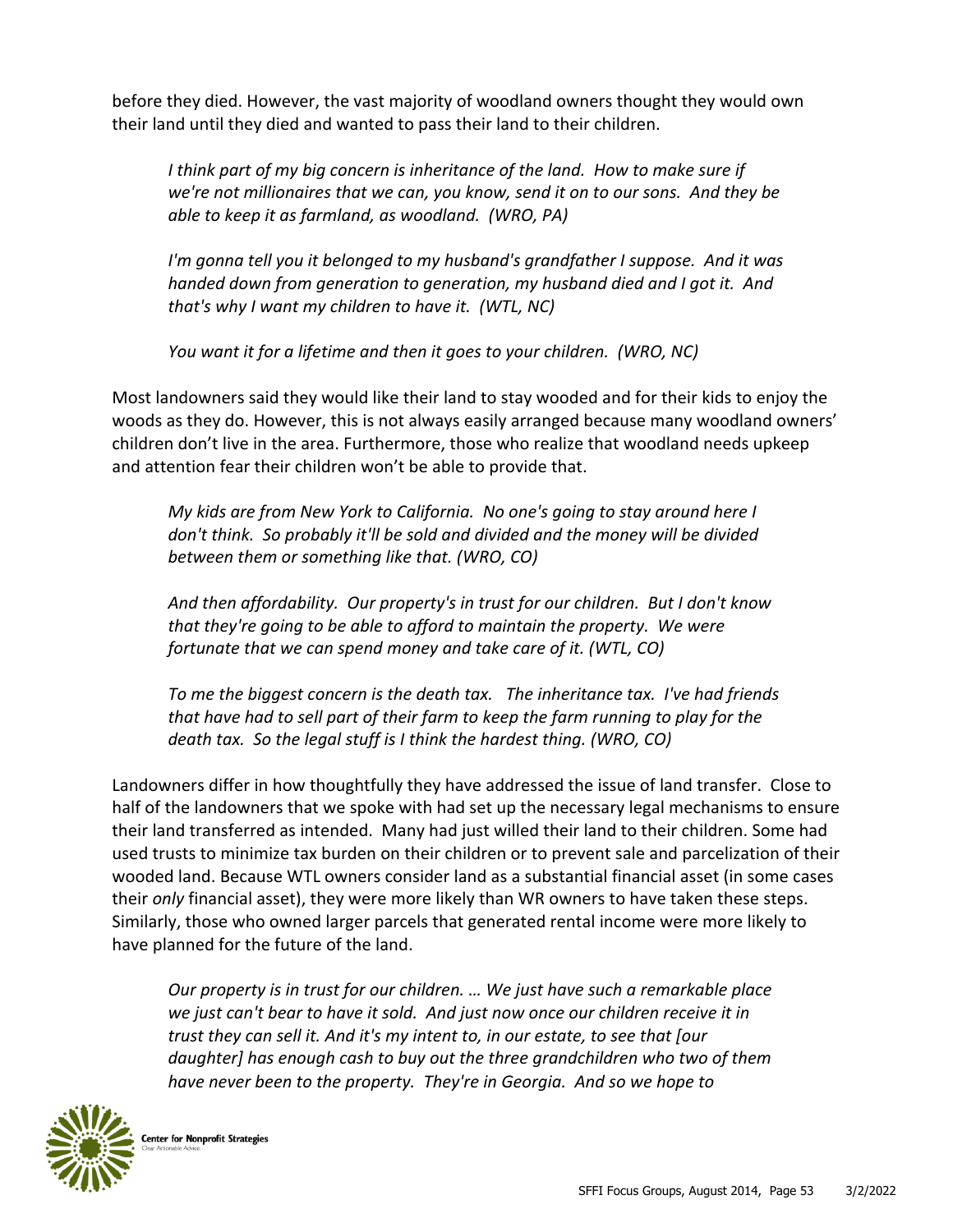*establish a financial plan so if they wish to sell she can buy their interest from it. (WTL, CO)*

*Because once you put your property into Clean & Green—and we did that. And we did it for this very reason. You get a tax break because you have not developed the land. If someone then buys that property and chooses to develop it they then have to pay all those back taxes on that property. So it's a huge disincentive for somebody to come in there [and develop the land] unless they want to make up that tax difference. (WRO, PA)*

*I said to my daughter, I said 'you watch those trees.' Because if you live a life like we all expect to live that long, she will be just right for those to harvest when she is my age. And it'd be a nice income. Nice little retirement for her. (WRO, NC)*

For some landowners, one or two of their children lived close by and used the woods more than the others. These parents have to make a choice between giving all children equal share in the land or entrusting it to the one they think will be the best steward. This is a difficult choice for parents. Some woodland owners had taken legal action to ensure that the land will stay intact and wooded. Others said they had passed along their values and wishes to their children and hoped that they would work out a way to keep the land intact.

*Well, my wife and have had an argument about that. And you know, she wanted to set up some sort of a trust so that the land would stay, you know, that way. My daughter lives on our 35 acres with her husband and we have a house there. And you know, my wife would like that house not to be sold or go to anyone else. And my thought would be—you know, we have three kids. They all like the land. (WRO, PA)*

*We have five children. So that's kind of—with a hundred acres it's going to be a*  little challenging what we do. Hopefully all of them appreciate it and I assume *that at least one of them will continue on that farm and we'd like to keep it in the family if we can. So hopefully just by passing on that appreciation for land and stewardship is our goal. (WTL, PA)*

*Well, we have a different attitude about that than a lot of people do as far as inheritance. And our feeling is those that show interest and have helped take care of the place should get it. And those that don't, shouldn't or won't. (WRO, CO)*

*I* don't like the provision in a will to split it among children because the child that *might be the best steward might not be able to buy out the others. We've talked about it but I'm currently of the mind to sit and watch a little while to see who's going to be [the best steward]. (WRO, PA)*

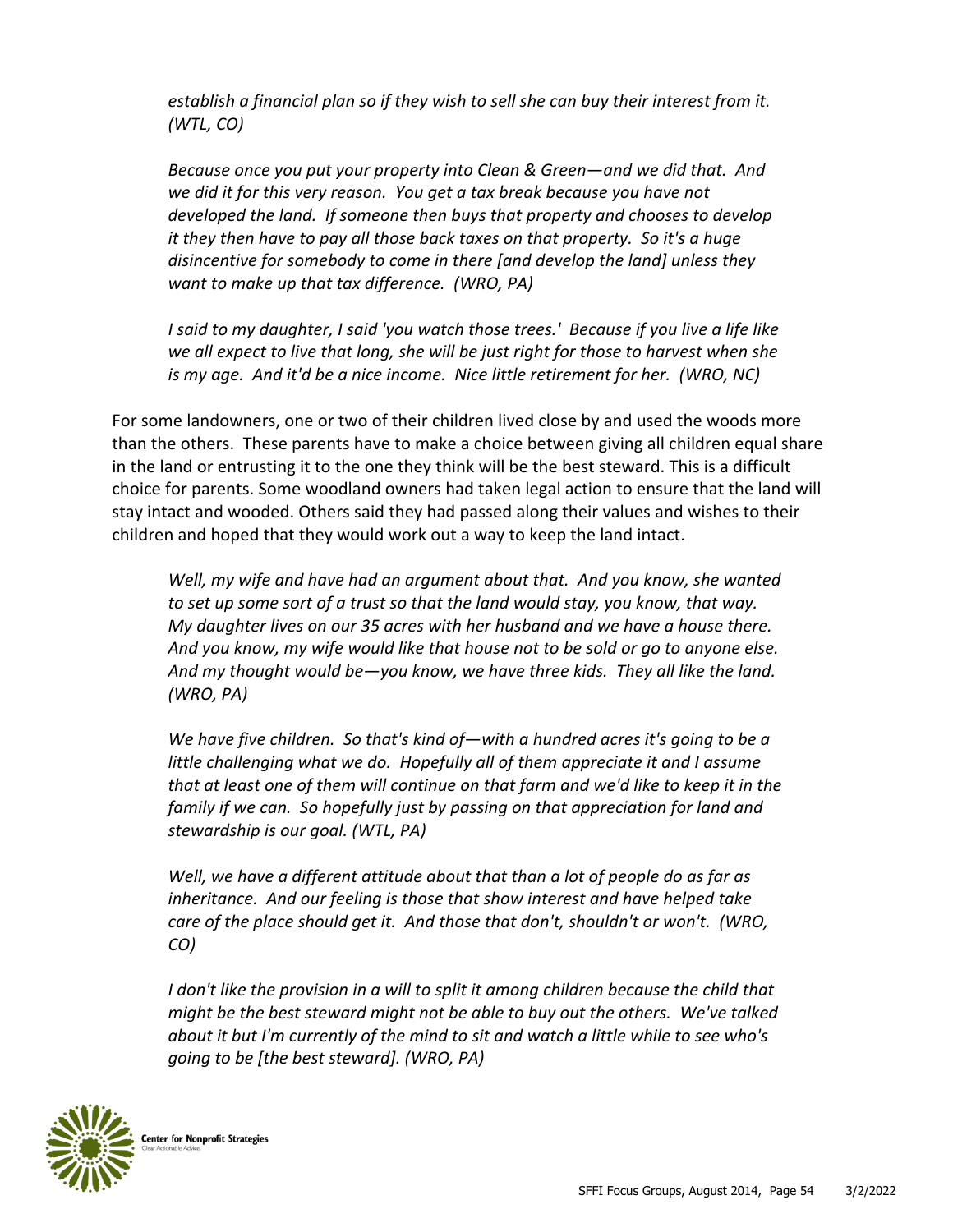Some woodland owners said they were considering legal options to ensure their land stays wooded, while others said they had simply conveyed their wishes to their children.

*So how do I preserve this? I'm a member of the Center County Farmland Trust which is trying to set property aside. And there are other ways to protect property. I haven't decided yet what's the best. I'm still in the process of trying to find out what my options are and how to optimize them. (WTL, PA)*

*I want to visualize someone or a method by which it will stay as close as it is right now to reality without being completely divided up or destroyed or changed because it's so beautiful the way it is now. (WRO, NC)*

*Our will's made out for the kids to split. So if one has to buy out the other, like he said, they're not all economically equal. So they're not sure how they like it but what are you gonna do? … Their dad already told them it has to be to each other. I mean if possible. 'Cause it's already a family heirloom so he doesn't want it passed out. But there's two of our kids that could afford it so that makes it look a little happier. They could buy off the other ones and do what they want. (WRO, PA)*

In all groups, landowners expressed a reluctance to constrain their children's use of the land or to be seen as "controlling from the grave." Woodland owners also feared that taxes might make it difficult for their children to keep the land. In that case, they would rather their children sold the land for the best price than lost it to the State.

*As your forester looks at it he's gonna give you advice on what to do. I mean, I*  look to a professional to help make those calls. And if my kids are in charge of *the trust down the road I guess I have to let them and their technical adviser tell them what to do. And they have to make the decision. I have to trust them to that. Hopefully, I've gotten them to appreciate it. (WTL, PA)*

*Because after we're going they're going to do what they want to. Unless you tie it up somehow. And I don't believe in that. I believe them being smart enough to make the right decisions and do what's right. …Well, I've got a book that's got each farm and it's got listed if they have to sell it what the road frontage is worth, what the back part's worth, if they sell it as an entire unit what it's worth and stuff. (WTL, NC)*

*But I don't know if you can really hold someone's feet to the fire. Because if they can't pay to maintain the property and that sort of thing—unless you leave them the money—the tax man come and he'll come and take your property away from you. ... So you can't really tell someone they can never sell it. (WRO, PA)*

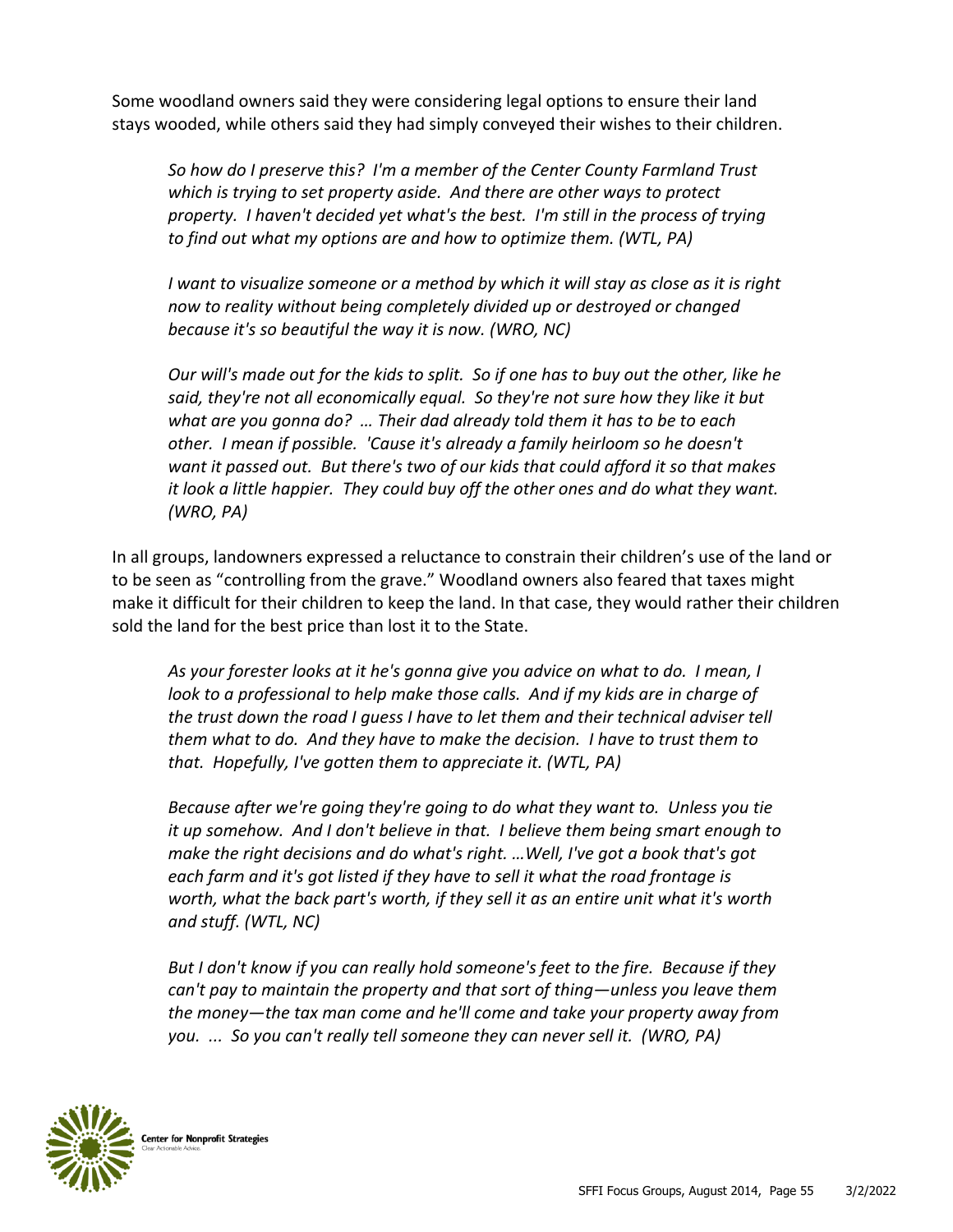*Well, after I'm dead I'm not gonna care. Our kids, they know. They've grown up there. (WRO, CO)*

*Who are we to say you should timber this or you should… we're just temporary. That land's been there for thousands of years. Why is it our right as this generation to cash in on that or to not cash in on it or say what you can or can't do? It's kind of an ethical-moral issue to some degree. (WTL, PA)*

Legacy planning takes on a special significance for woodland owners who don't have children of their own. We spoke with a few landowners who were in this situation. One of them had put her land in an easement; another had willed it to a nephew who, he believed, would be a good steward; and a third person had not made any definite plans. Others planned to sell their woods.

*So we're kinda stuck with looking at, okay, who out in the big world there is going to be the steward, offer the stewardship we feel that is important. (WTL, PA)*

*Well, for us it's nieces and nephews. We never did kids. And so it's like who could afford it. And who would want to move from where they live down near Philadelphia, you know, at a point in time that they could afford to move up here, relocate, find jobs that would support it or whatever. (WTL, PA)*

*No, not really because I'm single. I've got a nephew but that's about it. I've got—in regards to future plans on if and when I go to my heavenly reward, I hadn't thought about what would happen. I was going to will it on to another family member but I haven't thought about putting any type of stipulations or written any land management—woods management plan in with that. (WRO, NC)*

*Well, I'd like to protect it for what it is forever. But we have too many people on this planet—people are gonna do what they're gonna do and I can't control everybody. And if somebody buys it and says they want to cut down half the trees I wouldn't put stipulations in the selling agreement but I would like to find somebody that would keep it as is. (WRO, PA)*

A couple of landowners took comfort in the fact that their land was not suited for other uses and would likely be purchased by someone who appreciates the woods and intends to keep the land wooded.

*In my situation I think that the topography will preserve the forest. And the fact the one residence is all that's permitted. (WTL, PA)*

*Well, probably to sell it but the conservation easement is perpetual. So it belongs to the La Playa Open Space Conservancy. So they would be the ones who would* 

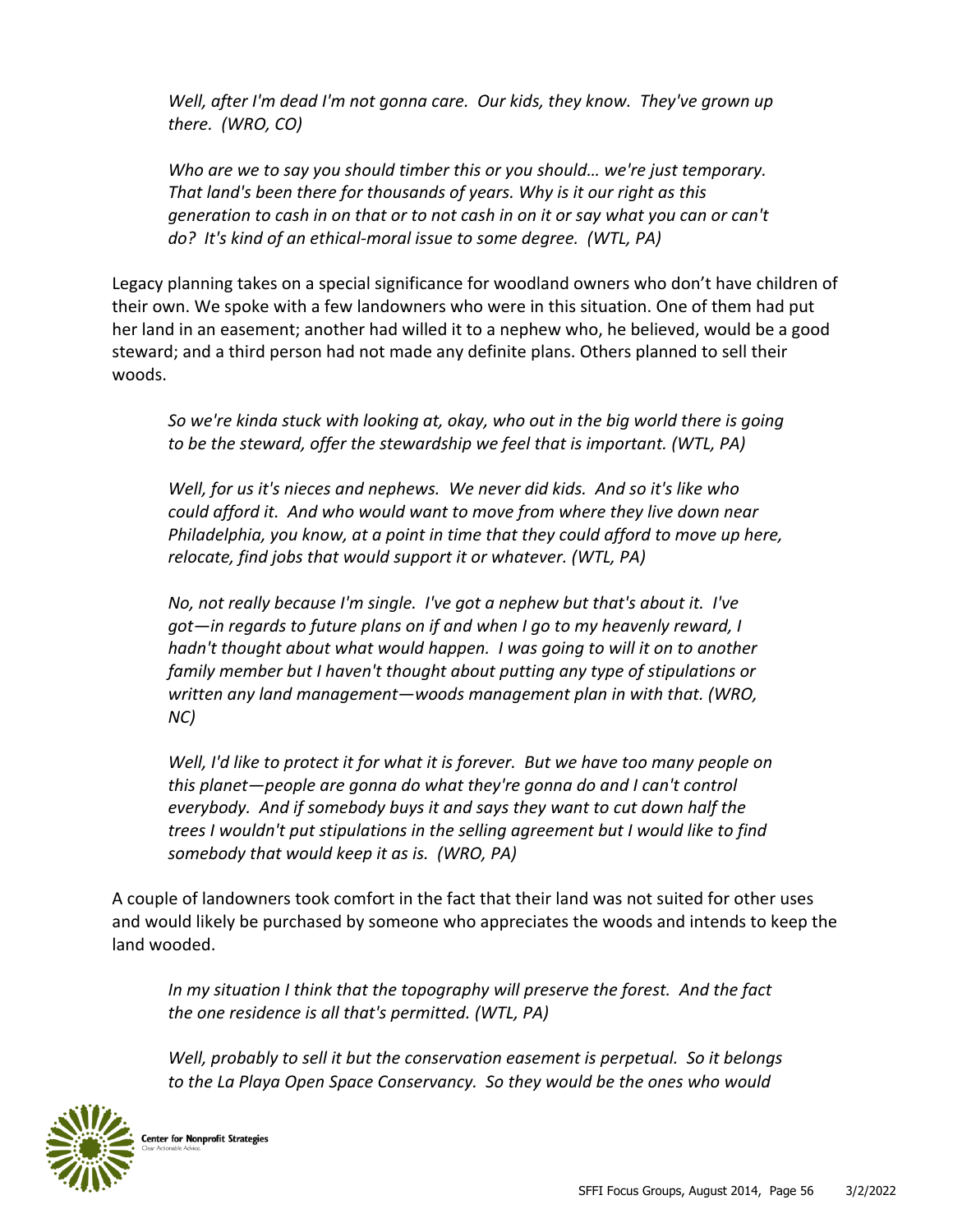*actually have to come out and police the next owner. But also, everybody in the ranch—most of them are under easement so you would get other ranch owners policing the other people. And we have some covenants, too. So I'm not worried about it actually. (WRO, CO)*

*We'll sell it because it's not our home. Our family's not here. I don't think my kids will want to stay here. And the land is mostly on a flood plain, which can't be built up—theoretically. So I'm not really concerned that it's going to be developed. (WRO, NC)*

#### *Conservation Easements*

A handful of landowners already had easements on their properties or lived in covenanted developments that curtail building and obligate landowners to perform certain management actions. These landowners saw easements and covenants as a failsafe way to ensure that their woodland would not subdivided or developed in the future. This was especially important to landowners who wanted to maintain intact wildlife habitat.

*So one thing that I did was do a conservation easement on my land. Which basically means that it's forever in that easement and 90%, you know, of the acreage cannot be developed. So what this does is it preserves the habitat for the wildlife. … So I have 80 [acres]. And 72 are in a conservation easement. So there's 72 acres for the elk to run around. (WRO, CO)*

Most of the other landowners had little or no knowledge of easements. When the concept was explained, about half of landowners expressed interest in learning more.

*This is something I would talk to [my children] about. ... And I would go with whatever they wanted. (WRO, NC)*

*Yeah, I would like more details because I would like to preserve a lot of the work that I've put into it. The person behind me, though, it's probably not going to be family. I'd like to make sure the trees are still there and they're not changing it drastically from the way it is now. (WRO, NC)*

*I'm struggling with the conservation easement because of the restrictions that it applies to the farm and what that does to the marketing of the real estate. So I'm exploring options to that. But we are certainly considering that, too. (WTL, PA)*

As mentioned above, about half the landowners said outright that this mechanism was not for them. The main reason for this was their reluctance to give up control of their land or to constrain their children's use of the land.

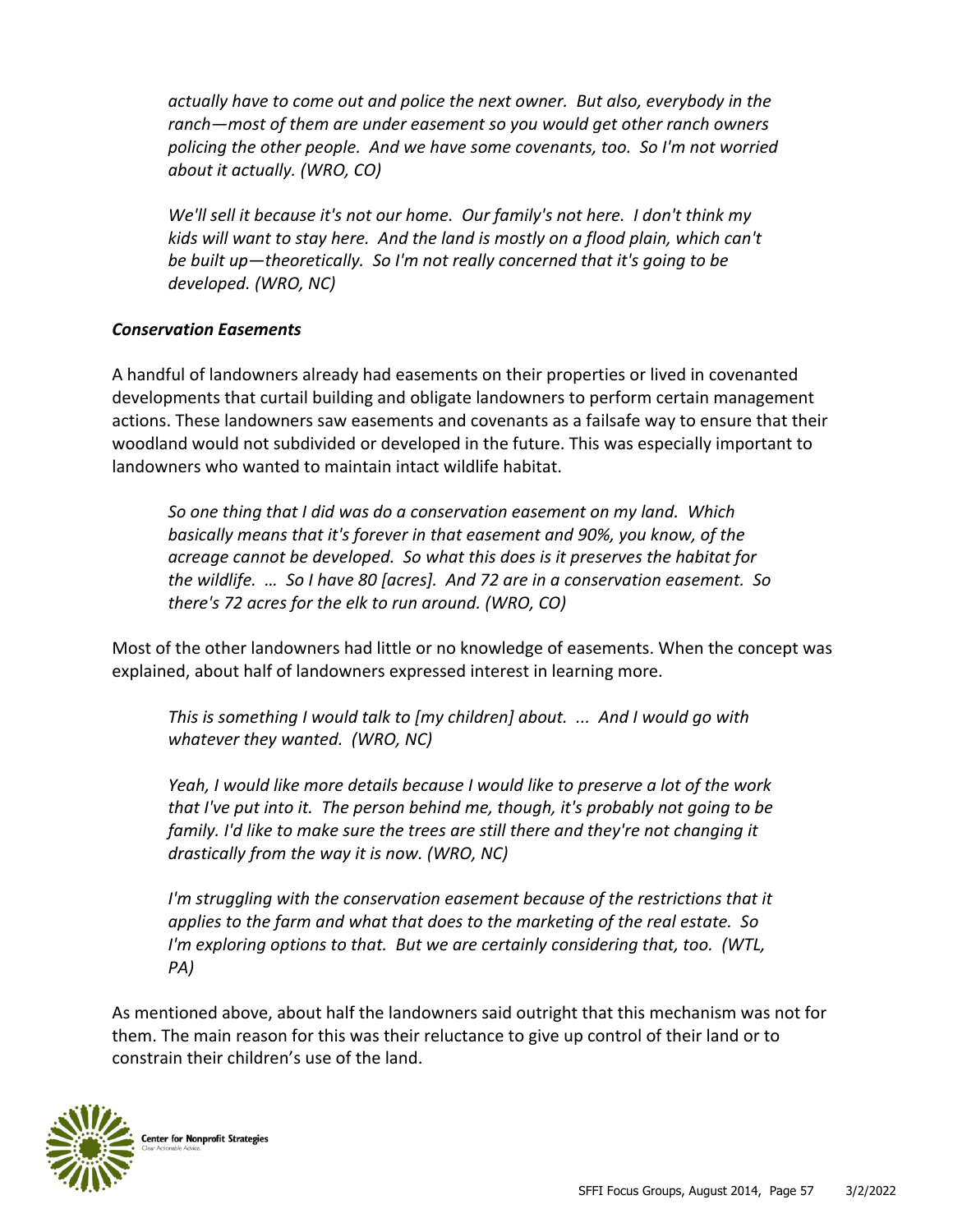*You still relinquish control. And there's still no guarantee that the person who comes after you will make the same management decisions as you. (WTL, PA)*

*You can get yourself into a real bind. And the government wins and you lose no matter what happens. I don't particularly like the government getting involved. … And what I would like to do is keep control of my own property. And I don't want the government on my land unless there's something that I'm not thinking of that I would need to have them. But no, I don't think I'd ever do that. I've thought about it. But if I lose control, no, I will never do that. (WRO, PA)*

*We've put [our land] in a family trust. And I think [our children] would like to*  have the control, decide what they would like to do with it. So we really haven't *thought about conservancy. (WRO, PA)*

*Well, if I had created it or built it into what it is. But basically I bought it and I've maintained it. And so it's serving my purpose, plus it gives me a lot of enjoyment, personal pride just to be able to go out there… I figure my children would have an opportunity to do whatever they want with it. (WTL, CO)*

Financial concerns are important in this decision. In the vast majority of cases, easements limit land use, market value and the buyer pool for the land. Some landowners noted that easements and covenants can actually increase land value in some areas, but this is not common. Many participants were averse to encumbering their children or surviving spouse in this way, and even to tie their own hands should they need money in their later years.

*It's complicated. First, it's an unknown. Your land gets devalued and then you get your tax credits. But you don't know what that's going to be until after you get the whole appraisal. (WRO, CO)*

*Can you afford to walk away from your equity for the peace of mind you might have knowing no one was going to cut down those trees you just planted. (WTL, PA)*

*Well, I'd say I'm willing to forgo some cash value because I don't need X number of dollars. I'm good here. But then if you live to be 104 then… (WTL, PA)*

*A lot of our wealth is tied up in our ranch. And so we kind of need to have the flexibility that if later in life if we need to liquidate some of the for ourselves that we can do that. (WRO, CO)*

Landowners' openness to easements seems to depend on how suited the land is for alternative uses. If development pressure on the land is low, having an easement does not put debilitating constraints on the use and value of the land, and can make it easier for a landowner (or his/her heirs) to maintain the land.